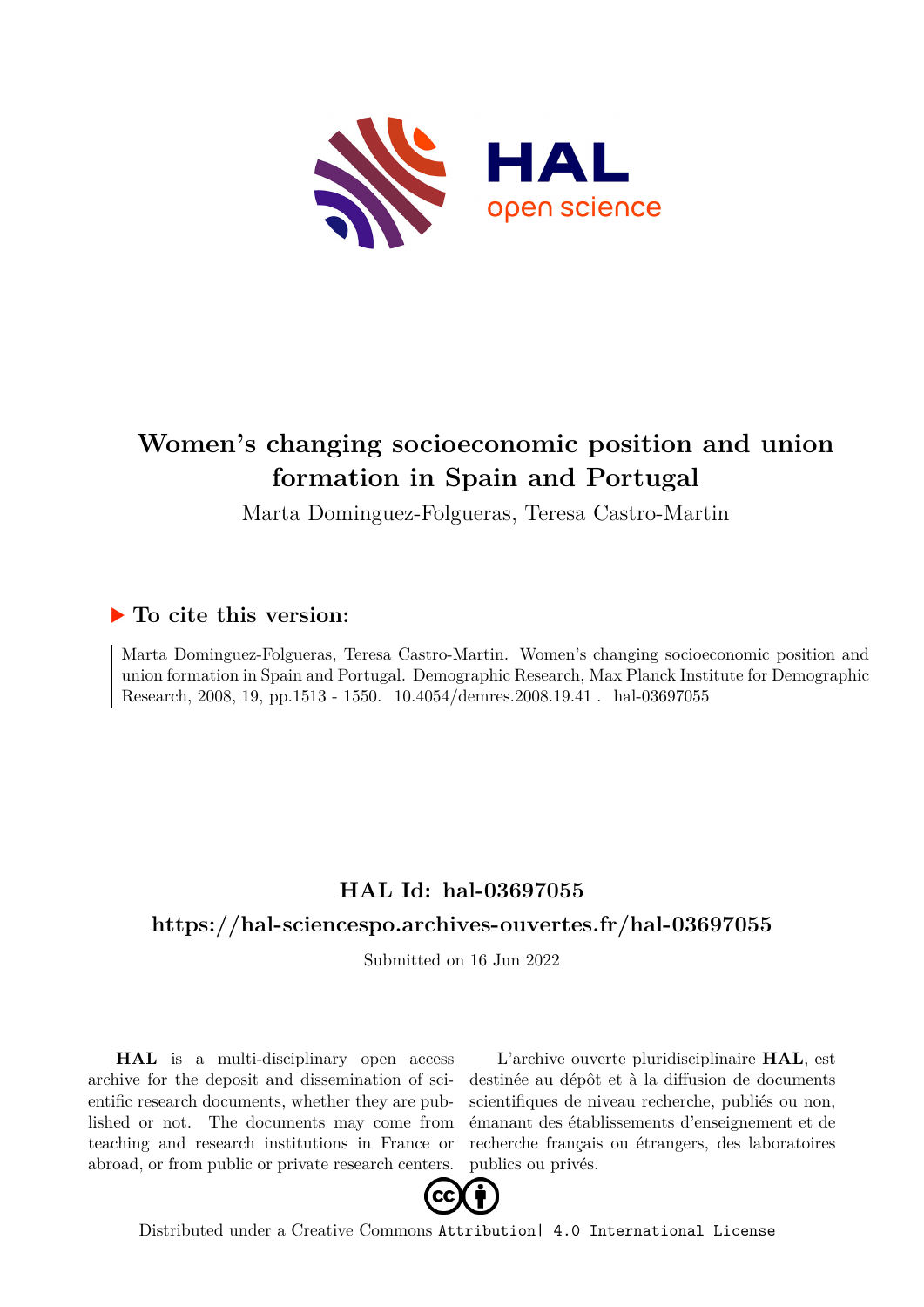

Women's changing socioeconomic position and union formation in Spain and Portugal

Author(s): Marta Domínguez-Folgueras and Teresa Castro-Martín

Source: Demographic Research, JULY - DECEMBER 2008, Vol. 19 (JULY - DECEMBER 2008), pp. 1513-1550

Published by: Max-Planck-Gesellschaft zur Foerderung der Wissenschaften

Stable URL:<https://www.jstor.org/stable/26349282>

JSTOR is a not-for-profit service that helps scholars, researchers, and students discover, use, and build upon a wide range of content in a trusted digital archive. We use information technology and tools to increase productivity and facilitate new forms of scholarship. For more information about JSTOR, please contact support@jstor.org.

Your use of the JSTOR archive indicates your acceptance of the Terms & Conditions of Use, available at https://about.jstor.org/terms



This content is licensed under a Creative Commons Attribution-NonCommercial 2.0 Generic License (CC BY-NC 2.0). To view a copy of this license, visit https://creativecommons.org/licenses/by-nc/2.0/.



Max-Planck-Gesellschaft zur Foerderung der Wissenschaften is collaborating with JSTOR to digitize, preserve and extend access to *Demographic Research*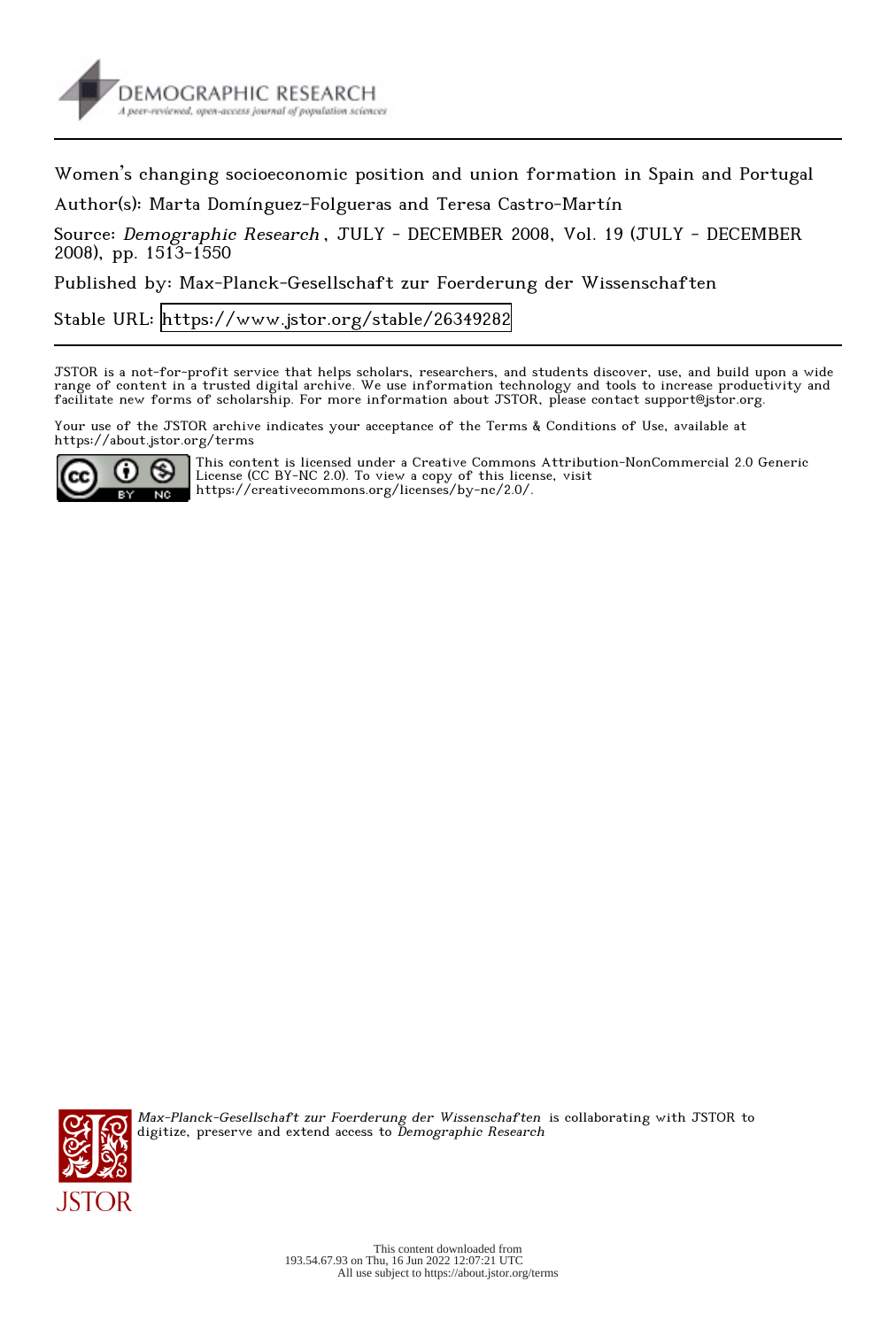

*Demographic Research* a free, expedited, online journal of peer-reviewed research and commentary in the population sciences published by the Max Planck Institute for Demographic Research Konrad-Zuse Str. 1, D-18057 Rostock · GERMANY www.demographic-research.org

### *DEMOGRAPHIC RESEARCH*

### **VOLUME 19 ARTICLE 41, PAGES 1513-1550 PUBLISHED 29 AUGUST 2008**

http://www.demographic-research.org/Volumes/Vol19/41/ DOI: 10.4054/DemRes.2008.19.41

*Research Article* 

### **Women's changing socioeconomic position and union formation in Spain and Portugal**

### **Marta Domínguez-Folgueras**

### **Teresa Castro-Martín**

*© 2008 Domínguez-Folgueras & Castro-Martín.* 

*This open-access work is published under the terms of the Creative Commons Attribution NonCommercial License 2.0 Germany, which permits use, reproduction & distribution in any medium for non-commercial purposes, provided the original author(s) and source are given credit. See http:// creativecommons.org/licenses/by-nc/2.0/de/*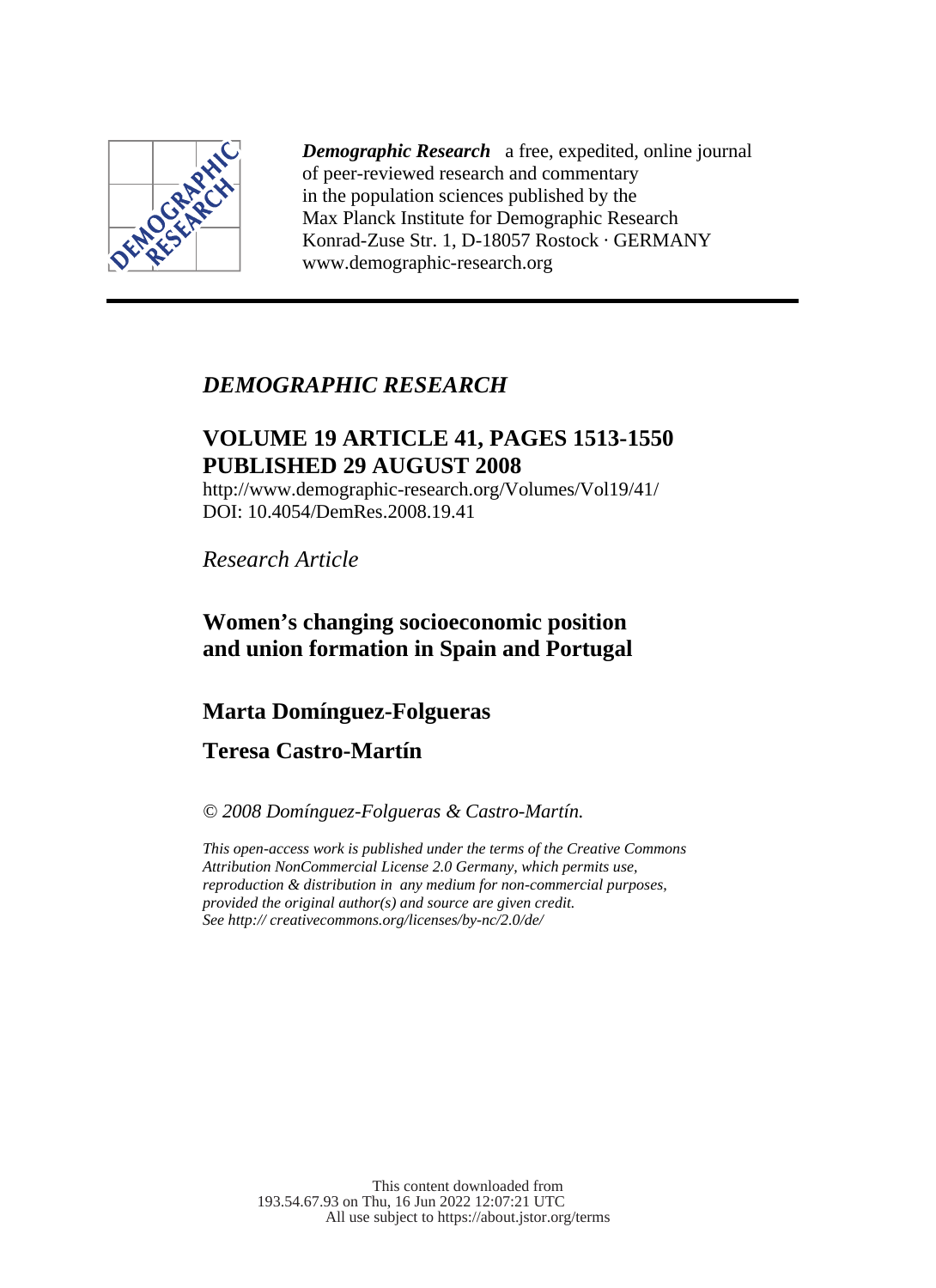### **Table of Contents**

| 1               | Introduction                                                                                                                                  | 1514                 |
|-----------------|-----------------------------------------------------------------------------------------------------------------------------------------------|----------------------|
| $\overline{c}$  | Theoretical background and hypotheses                                                                                                         | 1517                 |
| 3               | Women's changing social and economic position in<br>Spain and Portugal                                                                        | 1520                 |
| $\overline{4}$  | Recent nuptiality trends                                                                                                                      | 1525                 |
| 5               | Data and methods                                                                                                                              | 1527                 |
| 6<br>6.1<br>6.2 | Results<br>Factors influencing women's transition to first union<br>The changing effect of women's education and employment<br>across cohorts | 1529<br>1529<br>1533 |
| 7               | Conclusion                                                                                                                                    | 1537                 |
| 8               | Acknowledgements                                                                                                                              | 1539                 |
|                 | References                                                                                                                                    | 1541                 |
|                 | Appendix                                                                                                                                      | 1547                 |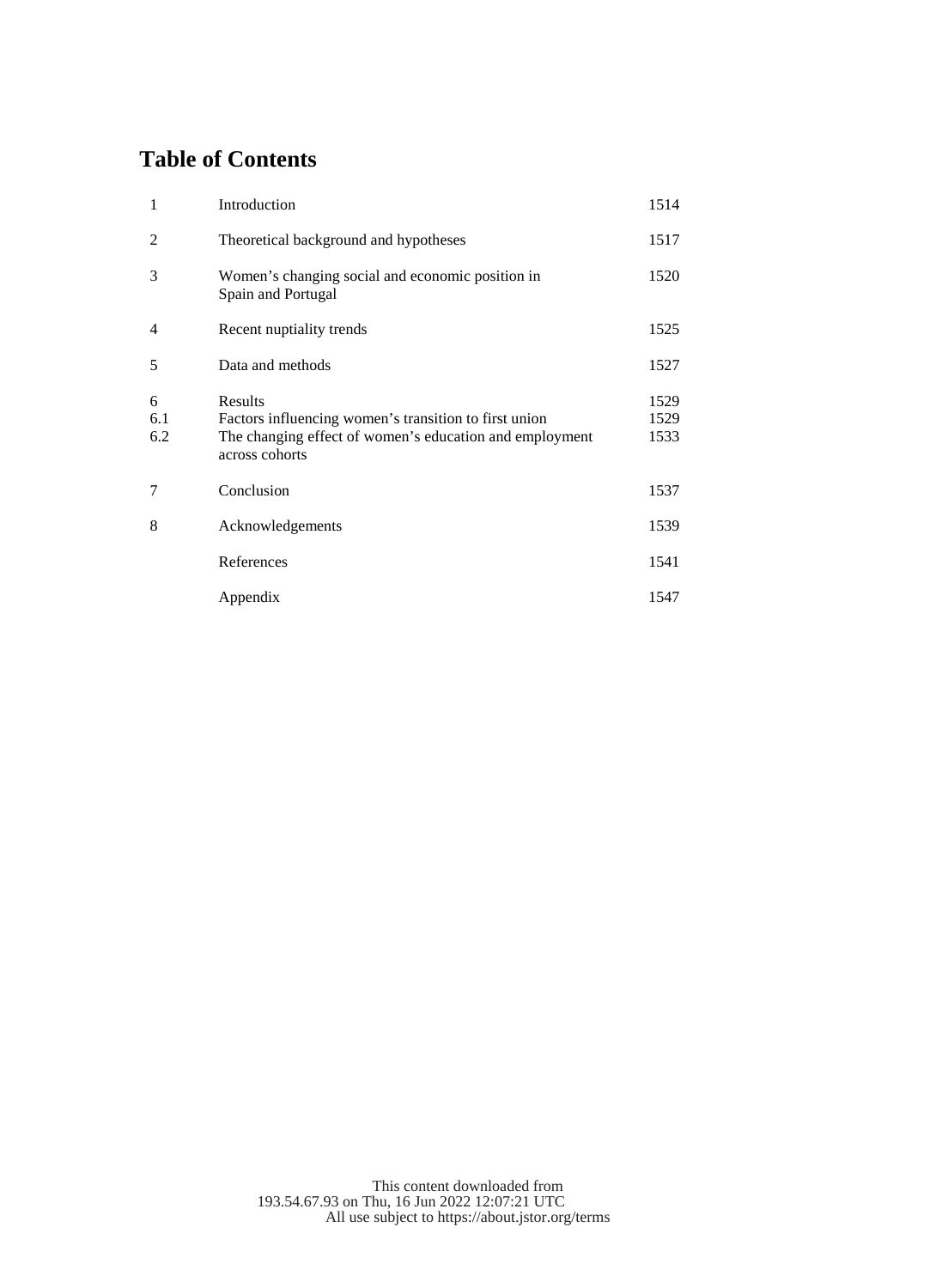### **Women's changing socioeconomic position and union formation in Spain and Portugal**

#### **Marta Domínguez-Folgueras <sup>1</sup>**

**Teresa Castro-Martín <sup>2</sup>**

### **Abstract**

Economic and sociological theories of marriage have long emphasized the impact of women's education and employment on union formation. In this study, we explore the relevance of the female economic independence hypothesis to explain women's patterns of entry into marriage and cohabitation in Portugal and Spain. In these two Southern European countries, gender equity has improved remarkably in the public sphere, but family relations remain structured along traditional gender roles. We focus on three indicators of women's autonomy: educational attainment, employment status, and having lived independently from the family of origin. The analysis is based on the Fertility and Family Surveys and discrete-time multinomial logistic regression models are used to estimate the odds of marrying, cohabiting or remaining single. The results suggest that whereas the effect of female education is consistent with the independence hypothesis, women's labour force participation encourages union formation, particularly among younger cohorts. Living independently from the family of origin reduces the likelihood of entering into marriage but increases considerably the odds of cohabiting.

-

<sup>&</sup>lt;sup>1</sup> Dpt. of Political and Social Sciences, Universitat Pompeu Fabra, Barcelona.

E-mail: marta.dominguez@upf.edu.

<sup>&</sup>lt;sup>2</sup> Institute of Economics, Geography and Demography, CSIC (Spanish National Research Council), Madrid. E-mail: tcastro@ieg.csic.es.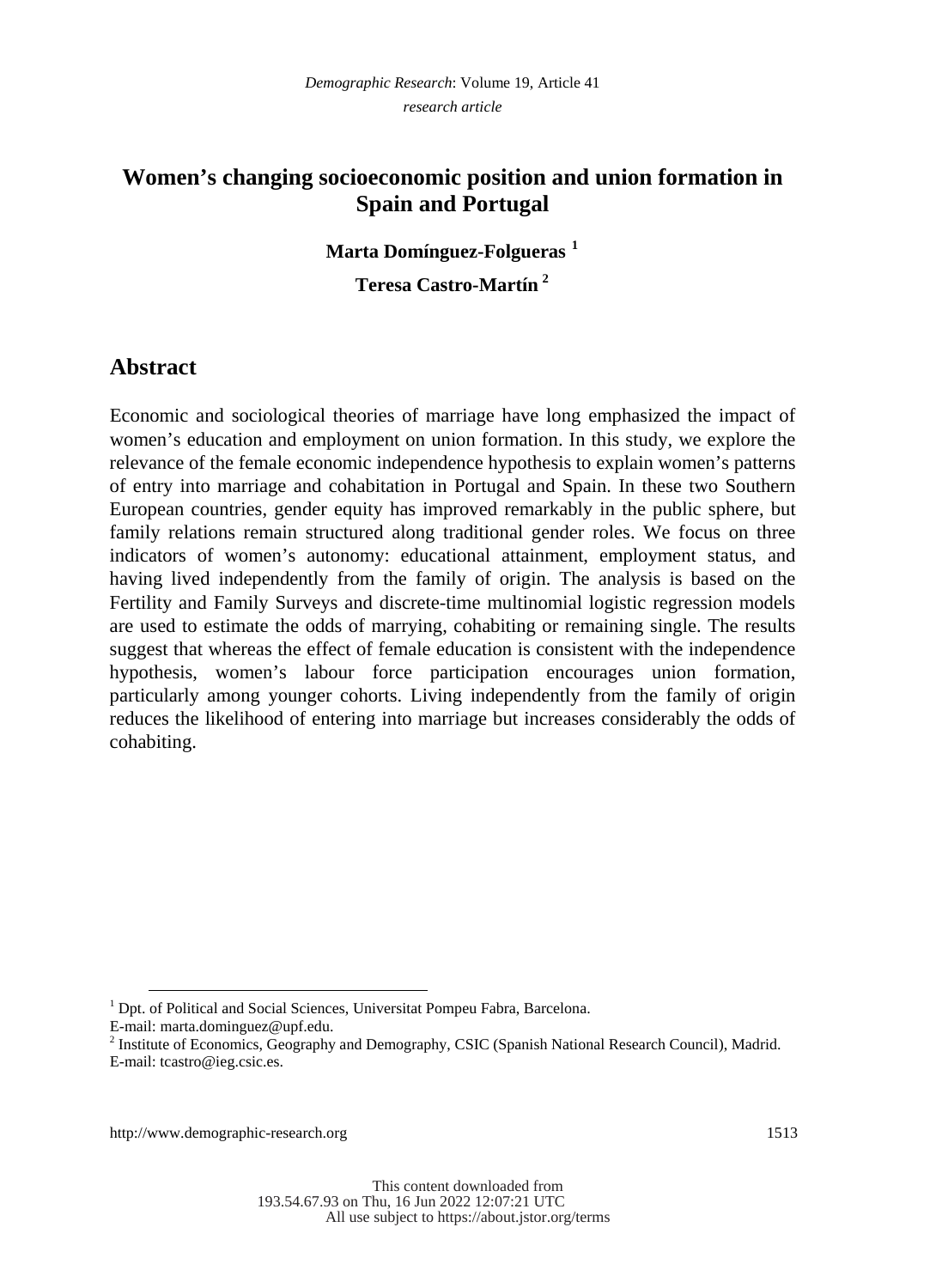### **1. Introduction**

In recent decades, union formation patterns have undergone significant transformations in all Western societies (Billari 2005). Later and fewer marriages, increasing cohabitation, rising divorce and a growing proportion of children born and reared outside marriage are some of the features that have shaped the new context of partnerships. Marriage, which was once part of the natural progression into adulthood, has lost much of its centrality in structuring women's (and men's) adult lives.

Theoretical models of marriage have long emphasized the changing social and economic position of women as a key catalyst of these changes. Women's increasing education and earning power have been hypothesized as reducing the "gains" and desirability of marriage (Becker 1981). However, the *economic independence hypothesis*, as it is commonly referred to, has received only limited empirical support in micro-level analyses. Several studies have shown that women's higher educational attainment and greater economic resources, as measured by employment and earnings, have little effect on marriage formation or else a positive effect in a number of countries, such as the US (Oppenheimer and Lew 1995; Thornton et al. 1995; Goldstein and Kenny 2001; Sweeney 2002; Xie et al. 2003), the UK (Berrington and Diamond 2000), the Netherlands (Liefbroer and Corijn 1999), Sweden (Bracher and Santow 1998), Germany (Blossfeld and Huinink 1991) or Australia (Santow and Bracher 1994). In fact, empirical evidence consistent with the economic independence hypothesis has only been found in certain countries, such as Italy (Billari et al. 2002) or Japan (Ono 2003; Raymo 2003; Raymo and Iwasawa 2005). This pattern of cross-country variation has prompted scholars to look into the interplay of gender relations in the public and private domains as a conditioning factor of educated women's decisions regarding marriage. Educational attainment appears to deter marriage mostly in societies where improvements in women's economic opportunities have not been accompanied by an important reorganization of men's and women's responsibilities within the family, increasing the opportunity costs of union formation.

When the independence hypothesis was developed, marriage was the predominant form of conjugal union, but nowadays cohabitation provides an increasingly common pathway to marriage or an alternative to it. Compared to marriage, which typically carries with it strong implicit assumptions about gendered family roles, cohabitation is less institutionalized, and couples may feel freer to negotiate their relationship on an equal basis (Cunningham 2005). This type of union, with more flexible gender role expectations, is expected to be more attractive to educated women. Evidence in the literature, however, is not conclusive or uniform across countries. Although educational attainment tends to be associated with greater acceptance of untraditional familial behaviour and better educated women appear to have led the early growth in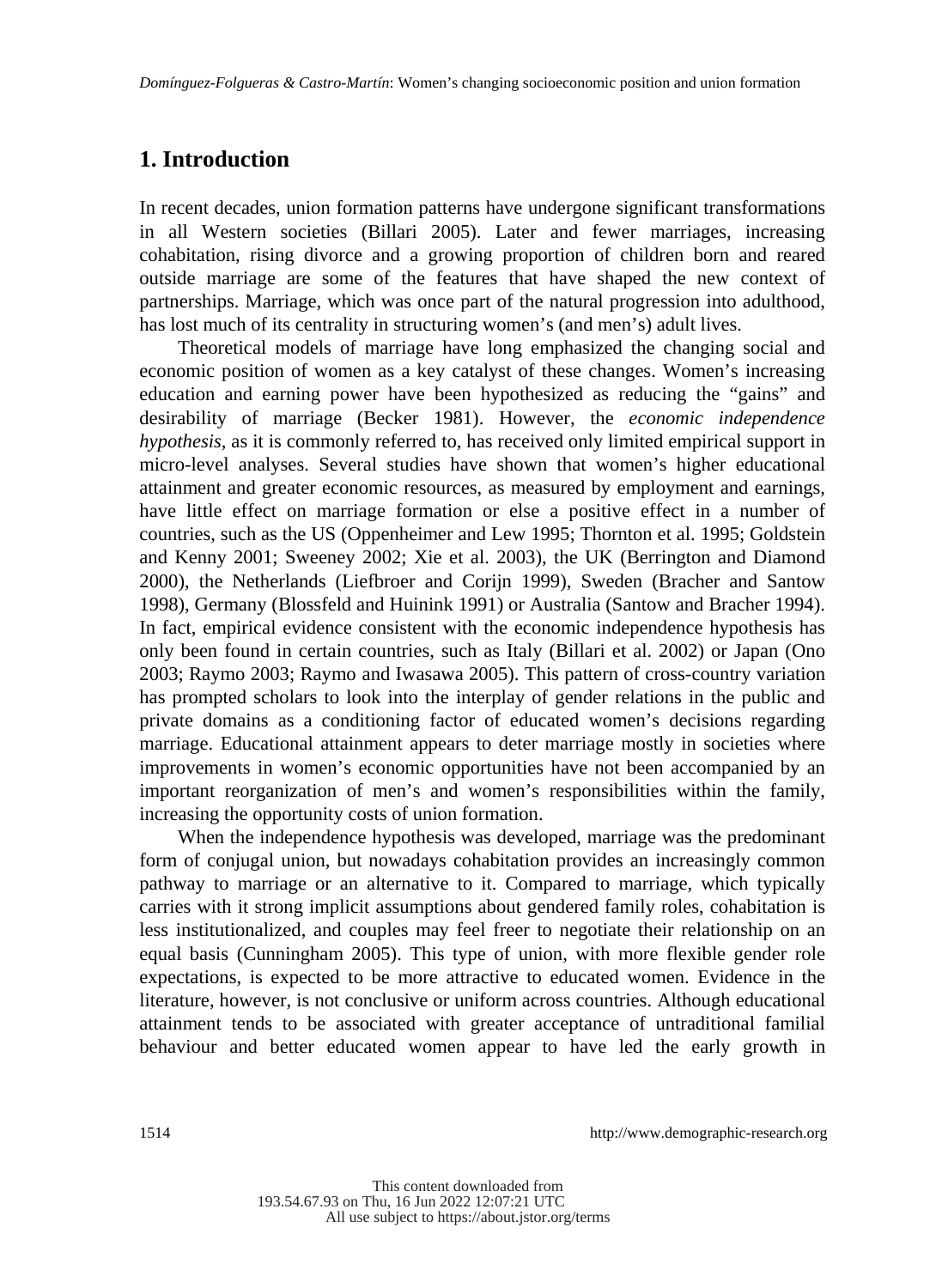cohabitation, several studies have found a negative effect of educational attainment on cohabitation in the US (Thornton et al. 1995; Xie et al. 2003), although positive in Italy and Sweden (Goldscheider et al. 2001).

In this paper, we explore the relevance of the independence hypothesis in explaining women's patterns of entry into marriage and cohabitation in two Southern European countries, Portugal and Spain, which are characterized by recently achieved gender equality in the public sphere but asymmetrical gender roles within the family (Almeida and Wall 2001). During recent decades, both countries have undergone a profound process of modernization. Broad transformations in the economic, political and social fronts have brought about a radical change in the standard of living, life-style and attitudes of young generations. One of the most significant transformations has been the changing role of women, as reflected in their recently achieved parity with men in education and in their rapid incorporation into the labour force. Within the family, however, women remain primarily responsible for housework and caring activities. Norms and values concerning partnership formation and disruption have also undergone a profound change, and behaviours that were considered "immoral" only thirty years ago are nowadays widely accepted. Nevertheless, social attitudes have moved forward more rapidly than actual practices (Baizán et al. 2002), and the prevalence of new family forms, such as cohabiting unions, remains low in comparison to other European countries (Meil Landwerlin 2003; Heuveline and Timberlake 2004).

Early views of the second demographic transition assumed that the decline in fertility would go hand in hand with the pluralization of family forms (van de Kaa 1987). However, the emergence of lowest-low fertility in the early 1990s in Southern Europe (Kohler et al. 2002), the region with the least diversified family forms, questioned the initial assumption of convergence (Billari and Wilson 2001) and strengthened the view of path dependency (Blossfeld 2003). In order to explain the "paradox" of lowest-low fertility coexisting with traditional family patterns in Southern Europe (Dalla Zuanna and Micheli 2004), some scholars have emphasized the weakness of the welfare system and the important role of the family as a safety net (Jurado and Naldini 1996; Esping-Andersen 1999), the historical legacies of strong kinship ties (Reher 1998), high youth unemployment (Ahn and Mira 2001), tight housing markets (Holdsworth and Irazoqui 2002), and pressure from the parental family (Rosina and Fabroni 2004). Inconsistent gender relations in the public and private spheres have also been pointed out as a potential explanation for the concurrence of lowest-low fertility and traditional family forms. Chesnais (1996) and McDonald (2000) argue that the incoherence between high levels of gender equity in institutions that deal with people as individuals –such as the education system, the labour market and the political system – and sustained gender inequality in institutions that deal with people as members of families and are still underpinned by the male breadwinner model – such as social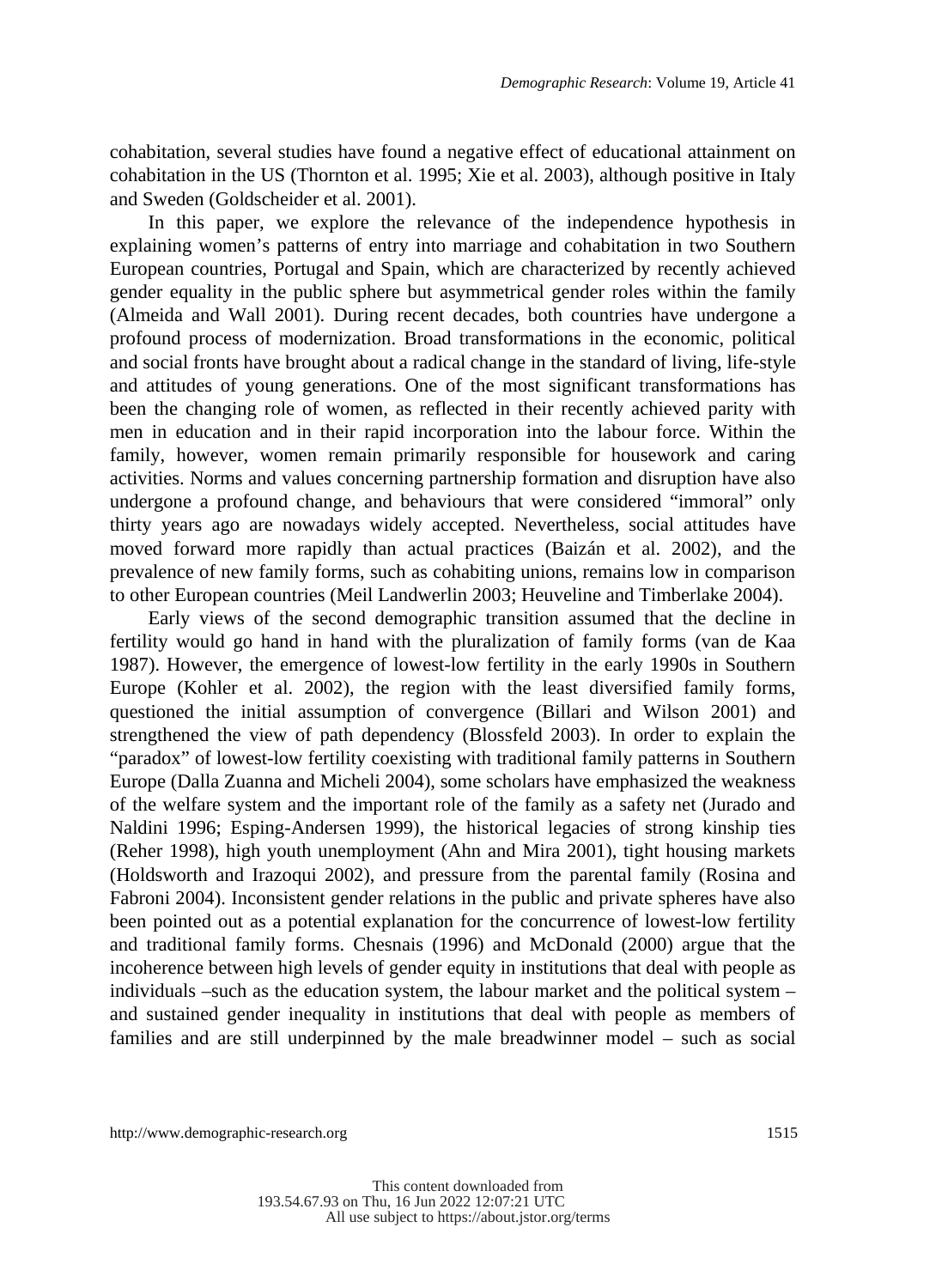services, government transfers or the family itself – leads to very low fertility. Gender equity arguments could be extended to explain the latest-late pattern of union formation in Southern Europe.

Although Southern European countries are usually portrayed as "traditional" in their family patterns, except for their lowest-low fertility, it is important to note that some important changes have been taking place recently. For instance, non-marital fertility, a behaviour that is typically linked to the second demographic transition, can no longer be labelled as marginal in Spain or Portugal. In 2006, 28.4% of all births in Spain and 31.6% in Portugal took place outside marriage. According to the FFS-1995, approximately one third of out-of-wedlock births corresponded to consensual unions in Spain, but this proportion is probably higher nowadays – in 2006, 94% of non-marital births had registered the father's age, an indirect proxy for legal recognition. In Portugal, vital statistics show that 80% of non-marital births – and hence, 25% of all births – corresponded to cohabiting couples in 2006. Therefore, under the apparent surface of tradition and immobility in family forms, significant transformations are underway. Moreover, aggregate indicators usually employed to illustrate the European North-South divide in women's social and economic position are often misleading, because they do not take into account the large differences prevailing between coexisting cohorts (Fernández Cordón and Sgritta 2000). For instance, although women's education and labour force participation for the overall Spanish population are well below the EU average, when the comparison is restricted to the youngest cohorts, differentials disappear. For this reason, this paper will place special emphasis on intergenerational change. Since the educational and employment status of younger cohorts have changed dramatically, the impact of female economic independence on union formation is not likely to have remained unaltered.

The structure of the paper is as follows. We first conduct a brief review of the literature on the influence of women's autonomy on partnership formation decisions. We then describe women's changing position in Spain and Portugal, focusing on their educational attainment, labour force participation, attitudes and the household division of labour. Next, we review nuptiality trends and assess the prevalence of cohabitation based on the 2001 censuses. Finally, based on the Fertility and Family Surveys, we examine in a multivariate framework women's transition to marriage and cohabitation, focusing on three indicators of women's autonomy: education, employment and independent living. We also examine whether the effect of these factors has changed over time.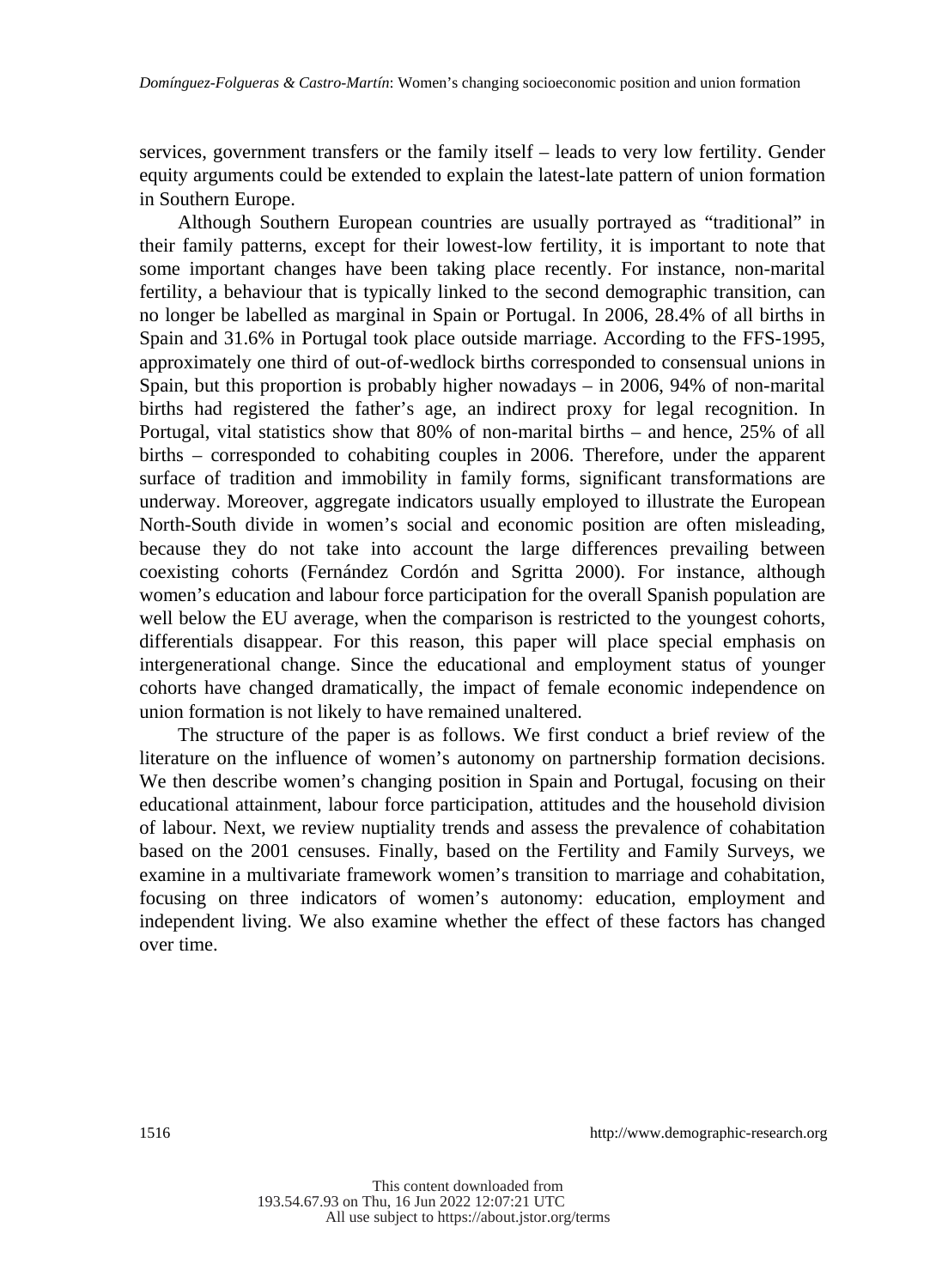#### **2. Theoretical background and hypotheses**

Economic and sociological theories of marriage have long emphasized the impact of women's education and employment on union formation. According to the *new home economics*, women's growing economic independence is the major factor behind the rise in delayed marriages, forgone marriages and unstable marriages (Becker 1981). This theoretical approach emphasizes the concepts of specialization and exchange to posit the negative relationship between women's economic resources and marriage formation. It assumes that the gendered division of labour within the family –men in paid employment and women in unpaid domestic work – is advantageous for women with low education and low returns in the labour market, but less so for women who are well positioned in the labour market. From this perspective, the more human capital a woman accumulates and the higher her earnings' potential, the lower the incentive (and need) to enter marriage.

Although intuitively appealing, the independence hypothesis has always lacked strong empirical support. There is certainly an observable parallelism over time between women's rising educational attainment and labour force participation, on the one hand, and fewer marriages on the other. But coinciding time trends do not imply any causal link. Several studies based on individual-level data have shown that women's higher education leads to a postponement of marriage, but not to a retreat from it (Hoem 1986; Blossfeld and Huinick 1991).

One of the major criticisms of the independence hypothesis is that the model of gender role specialization within the family on which it is built is outdated and no longer sustainable. As Oppenheimer (1994) argues, gendered specialization is a risky strategy for a nuclear family in today's world. Contrary to Becker's presumption that education increases the benefits of marriage for men but reduces these gains for women, Oppenheimer claims that education has analogous effects among men and women: high educational attainment would foster marriage for both. Women's current or potential earnings would not only facilitate marriage, but in many cases would make it feasible. Given the current labour market context, with high rates of unemployment, underemployment and unstable jobs, the "dual earner strategy" has become the most rational option for young couples, and can also be seen as an insurance against future risks of income loss.

The inconsistent effects that have been found for women's education on union formation in different countries have drawn attention to the crucial role of a society's prevailing gender role differentiation (Ono 2003). In a social setting where individuals and organizations operate assuming a gendered division of work within the family, educated women might be discouraged from entering marriage, since they would have to confront both a second shift and restricted job careers. Conversely, in a more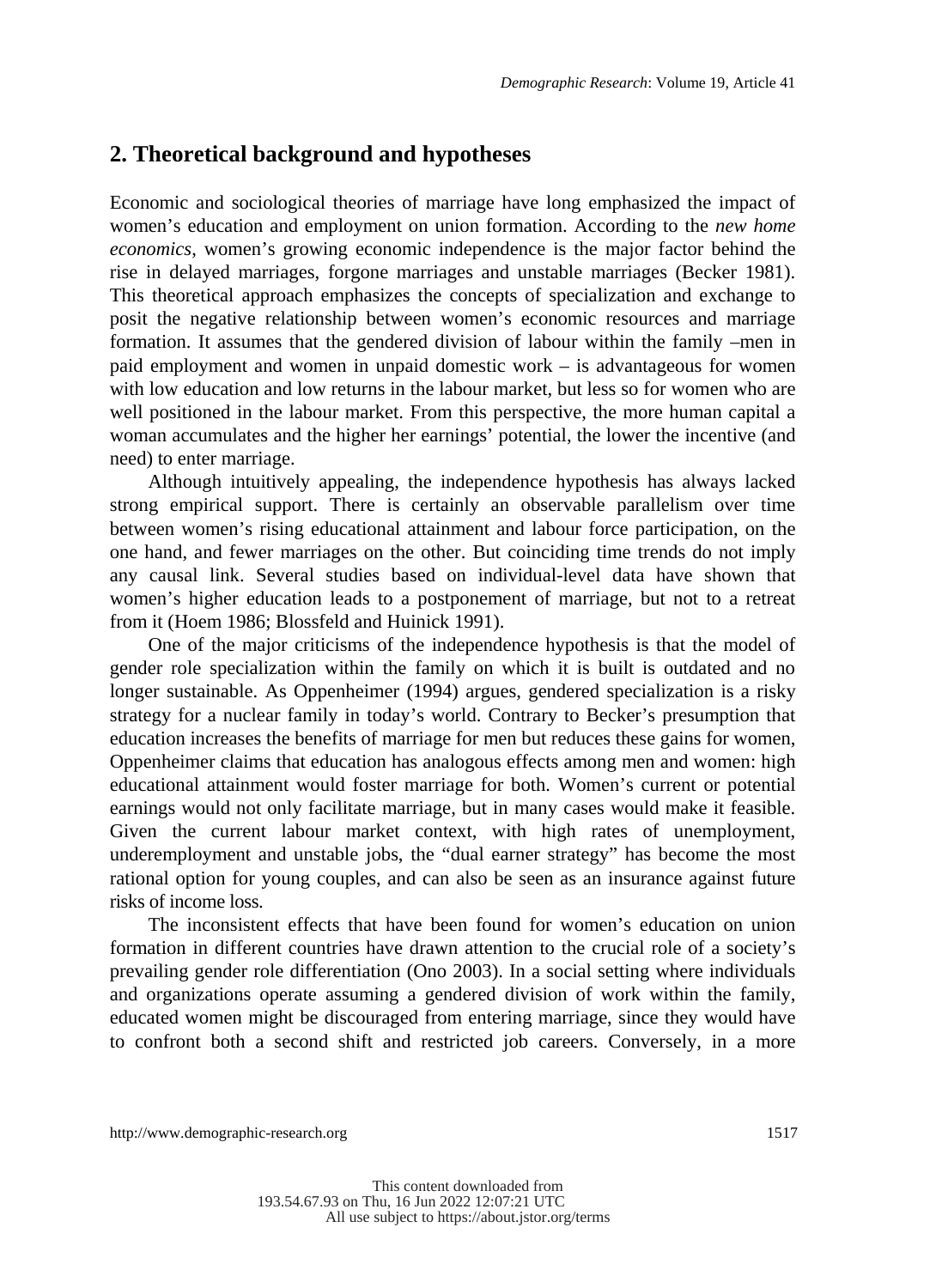egalitarian context, both men and women would be positively evaluated by potential partners if they are able to contribute economically to the household (Sweeney and Cancian 2004). According to this perspective, the effect of women's education and earnings potential would be contingent on a society's gender regime.

Most studies examining the independence hypothesis have focused on marriage, but the emergence of cohabitation has altered the logic underlying union formation decisions. The traditional assumption is that improvements in women's economic position reduce the gains of gender-specialized marriage, but what if gender relations change within the partnership? Would education encourage then union formation? Several studies have shown that more egalitarian attitudes are positively associated with the decision to cohabit (Clarkberg et al. 1995; Kaufman 2000, Moors 2000), and that cohabiting couples have a more symmetrical division of labour (Batalova and Cohen 2002; Baxter 2005). Theoretical perspectives which place emphasis on ideational factors, instead of economic factors, also claim that women's education and autonomy lead to broader life course options and a preference for cohabitation over marriage (Lesthaeghe and Meekers 1986). Cherlin (2000) argues that unmarried cohabitation can offer a good testing ground for men's willingness to share domestic responsibilities. Since women with high earnings potential can achieve economic stability on their own, they might be more selective of partners who would do their fair share of housework and childcare, and might use cohabitation as a trial stage in the process of family formation. Education, hence, does not necessarily affect the formation of consensual unions in the same way it affects marriage.

In this paper we examine the effects of education on marriage and cohabitation in two Southern European countries where gender equality has improved at different speeds in the public and private domains. Both in Spain and Portugal, women's educational attainment and labour force participation among young cohorts are very similar to their male counterparts, although their rates of unemployment, temporary employment and underemployment remain higher than men's. In spite of women's remarkable progress in the public domain, both societies are still organized on the basis of a traditional model of gendered responsibilities within the family (Trifiletti 1999). The unpaid work of women as carers within the family remains an important pillar for social welfare, and public policies aimed at balancing family and work responsibilities remain underdeveloped (Pfau-Effinger 2003).

Our hypothesis is that given the divergent levels of gender equity that prevail in the public and private domains, high educational attainment will discourage marriage but encourage cohabitation, since the latter entails less pressure to conform to traditional gender roles. Although the effects of women's education and employment on union formation have been commonly assumed to follow a similar pattern, the erosion of the male breadwinner family model in both societies and the increasing uncertainty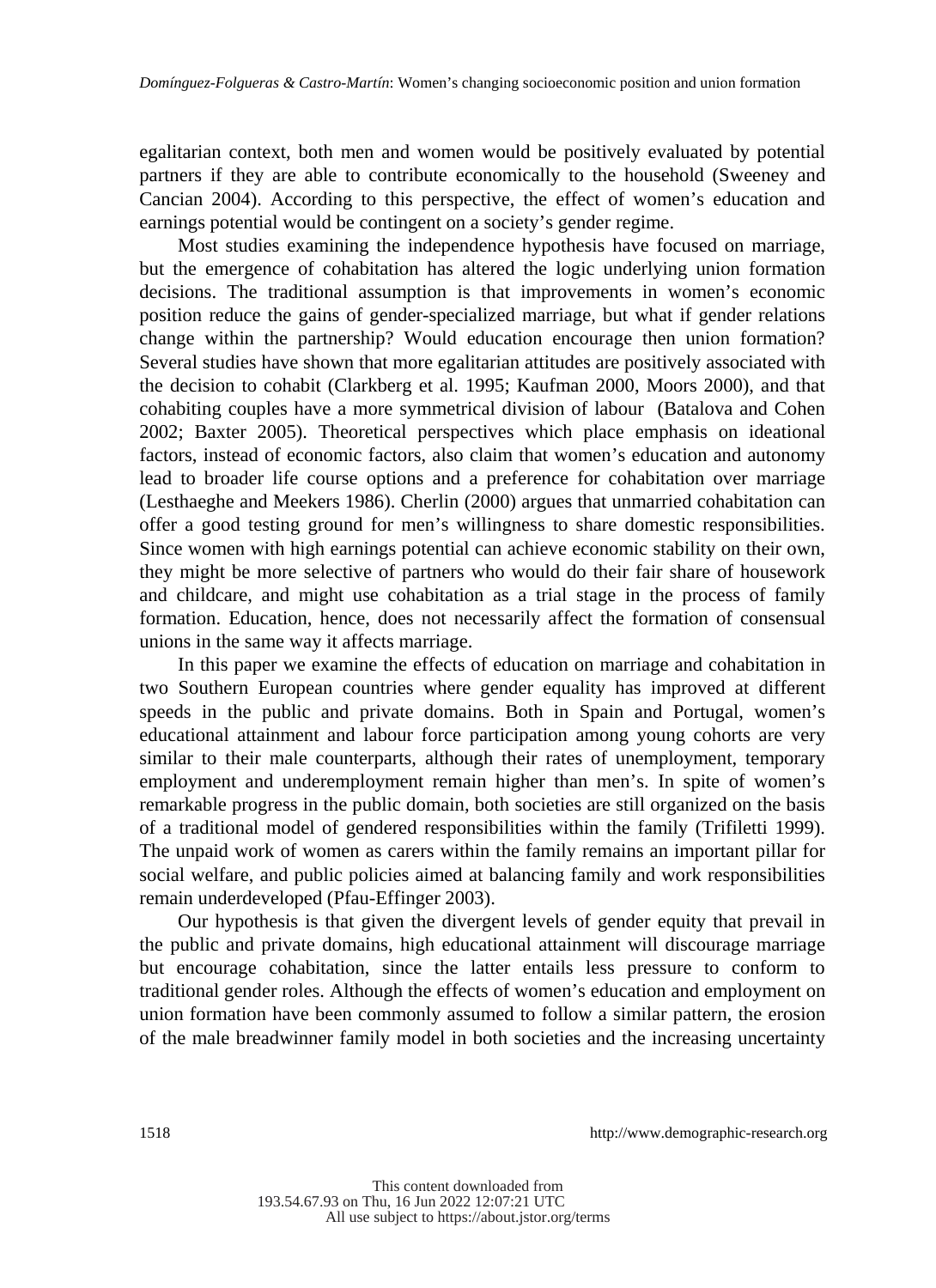in the labour market has made employment a prerequisite for household formation for both partners. Therefore, we do not expect to find a negative effect of women's employment on first partnership formation, whether marriage or cohabitation. Nevertheless, given the large contrasts in women's education, employment patterns and attitudes in coexisting cohorts, we anticipate the effect of women's education and employment on union formation to have changed over time.

In addition to education and employment, we focus on a third indicator of women's autonomy: living away from the family of origin. One distinctive feature of Southern European countries is the late departure from the parental home and its close association with partnership formation (Fernández Cordón 1997; Billari et al. 2001; Aassve et al. 2002; Holdsworth 2005). The increasing age at leaving home observed among recent cohorts (Billari et al. 2002) appears to run counter to most major social trends associated with the second demographic transition, which reflect individuals' search for privacy, autonomy, self-realization and a less structured life course (van de Kaa 1987). Economic barriers to independent living, such as high youth unemployment, decreasing job security and escalating housing costs, seem to underlie the observed patterns of departure from the parental home. The tendency of prolonging the period during which young adults remain dependent or semi-dependent upon their parents, which seems to be at odds with the dramatic increase in women's educational attainment and attachment to the labour force, leads us to distinguish between potential and actual economic independence. Whereas some decades ago, the economic independence of a woman with a college degree and a job would be out of the question, nowadays, high educational credentials and employment do not guarantee economic independence in Southern European countries, due to the high prevalence of temporary work contracts and low salaries even among highly-qualified young adults (Golsch 2003). By contrast, residential emancipation typically requires economic selfsufficiency and implies wide social autonomy. For this reason, in addition to the indicators usually employed in testing the independence hypothesis, educational level and employment, we will also look at the experience of non-family living.

Living away from the parental home during early adulthood, aside from being a fairly robust indicator of economic independence, has also been shown to shape women's attitudes, reducing their orientation to traditional family roles and, consequently, influencing their life course plans (Goldscheider and Waite 1987). The experience of a family "role hiatus", that is, time outside the traditional family roles of daughter, wife or mother, introduces alternative life-style options in which adult roles are not constrained by traditional gender roles, and provides women with a sense of independence and self-confidence, as well as a propitious context to develop tastes for non-familial roles (Presser 1971; Mason 1974). Accordingly, we hypothesize that women who have experienced non-family living in their transition to adulthood are

http://www.demographic-research.org 1519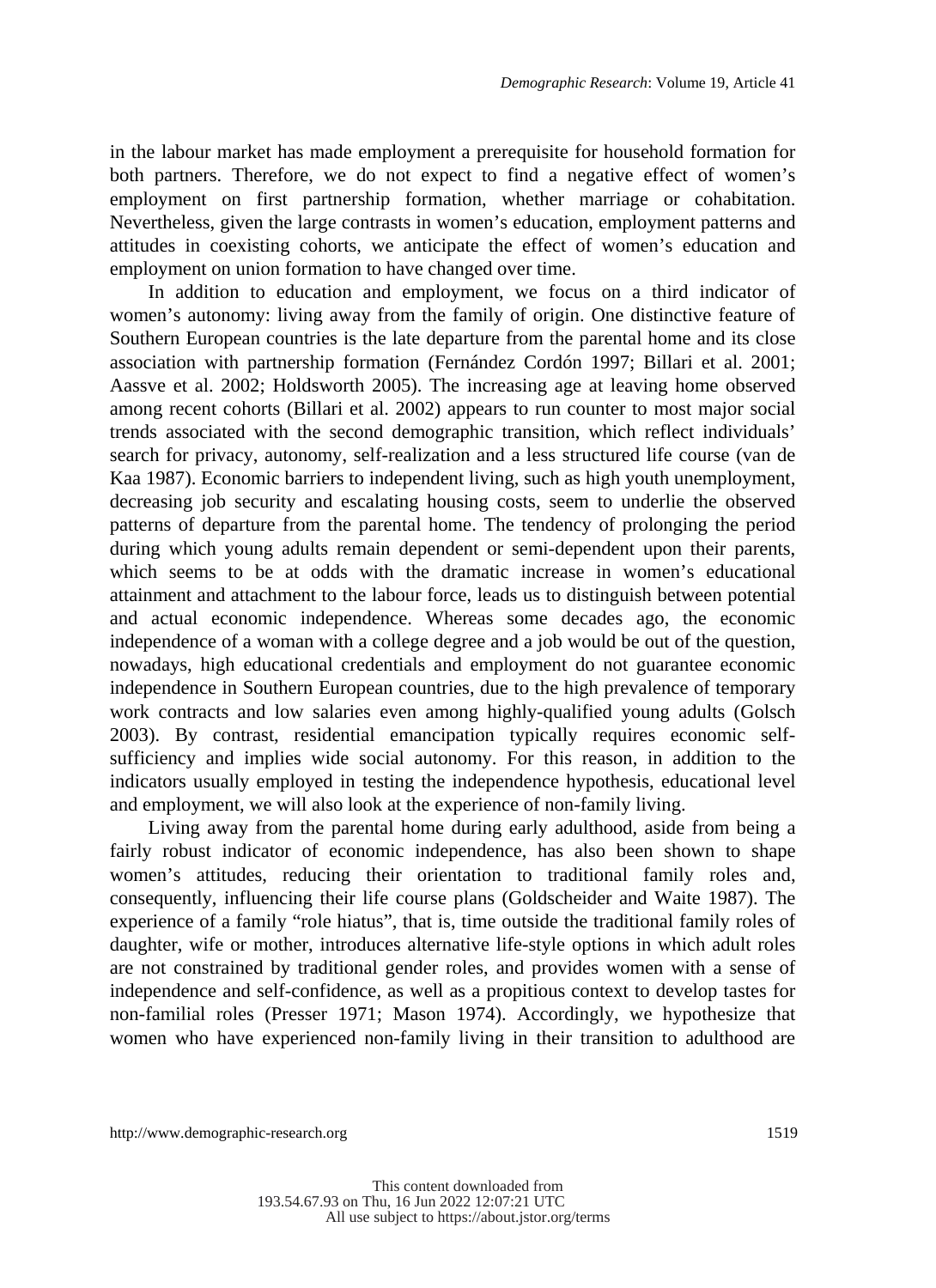more likely to delay union formation and to choose cohabitation over marriage as their first conjugal union, particularly in societies characterized by relatively inegalitarian gender relations within marriage.

### **3. Women's changing social and economic position in Spain and Portugal**

Spain and Portugal share similar recent trajectories in the economic, political and social fronts: they exited a dictatorial regime in the mid-1970s and both entered the EU in 1986, they have weak welfare states and their social organization is characterized by relatively strong family-ties and low investment in public policies for families. Although the Catholic Church has lost its traditional power of shaping family-related legislation – as reflected in the bill passed in 2005 by the Spanish Parliament that enables same-sex marriages or the liberalization of Portugal's abortion laws in 2007, it retains significant influence on social habits. There are, however, some important differences. For instance, women's advancement in education has been more rapid in the case of Spain, whereas women's integration in the labour force has been more rapid in the case of Portugal. Consequently, we expect to find many similarities, but also some divergences, in women's partnership formation patterns in these two societies.

Women's educational advancement in Southern Europe since the second half of the twentieth century has been remarkable (González 2000). Both Spain and Portugal have reduced the large educational gap that had traditionally existed with respect to the rest of Europe, particularly after the advent of democracy. For younger generations, access to university is no longer restricted to the upper social classes and women have even surpassed men in tertiary education enrolment since the 1990s in both countries.

Figure 1 shows the proportion of college educated women and men for successive age groups according to the 2001 census. Both women and men have improved their educational attainment, but the advancement of women has been more impressive. Whereas less than 5% of Spanish women born in the late 1930s had access to university education, nearly one third of women born in the early 1970s have attended college, surpassing their male counterparts by 10 percentage points. Portuguese women have also experienced remarkable educational gains. The proportion of women born in the early 1970s who have attended college (22.7%) almost doubles that of men, although it is below that of their Spanish counterparts.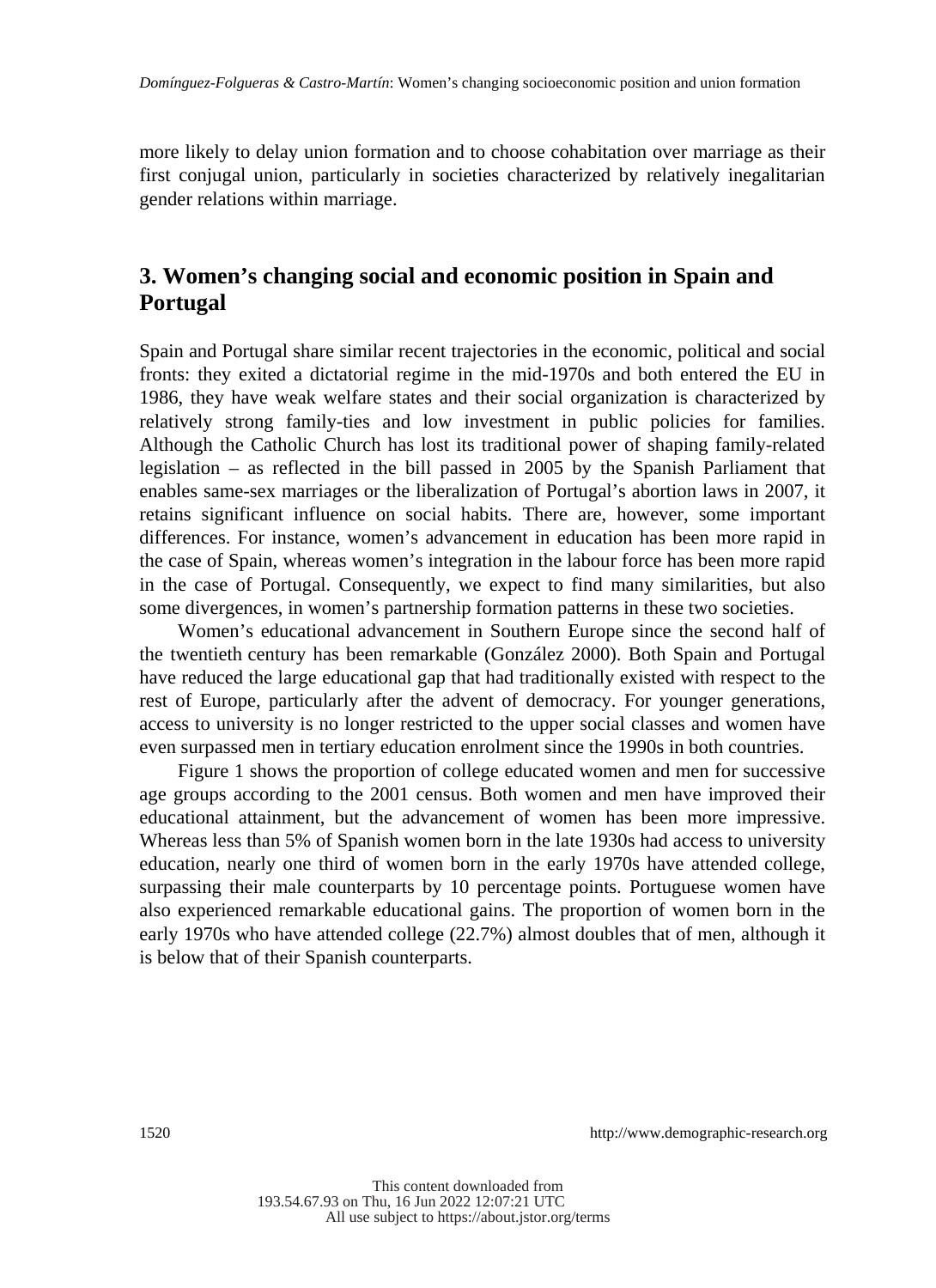#### **SPAIN** 26.1 21.8 18.6 15.9 14.0 11.8 9.0 4.6 6.9 9.9 14.3 32.0 17.7 19.7 17.3 21.7  $\Omega$ 5 10 15 20 25 30 35 25-29 30-34 35-39 40-44 45-49 50-54 55-59 60-64 %Women m Men **PORTUGAL** 17.5 13.7  $\frac{11.3}{2}$  10.1 7.6 5.4  $3.5 -$ 22.7  $\overline{1}^{2.5}$   $\overline{1}^{10}$   $\overline{1}^{9.2}$   $\overline{1}^{8.9}$   $\overline{1}^{0.1}$   $\overline{1}^{3}$   $\overline{7}^{6}$   $\overline{7}^{7}$   $\overline{5}$   $\overline{6}$   $\overline{2}^{7}$   $\overline{5}$   $\overline{6}$   $\overline{3}$  $\Omega$ 5 10 15 20 25 30 35 25-29 30-34 35-39 40-44 45-49 50-54 55-59 60-64 %**Women** Men

#### **Figure 1: Percentage of women and men with college education by age group. Spain and Portugal, 2001**

Sources: 2001 Census Spain; 2001 Census Portugal.

With the improvement of female education and corresponding earnings potential, women's working aspirations and actual attachment to the labour force have changed dramatically. Since the mid-1970s, women's labour force participation increased rapidly in Portugal and has been above the EU average for the past two decades. The evolution in Spain has been slower and the overall female labour force participation rate in 2006 (48%) remained well below the EU-25 average (63%). However, as illustrated in Figure 2, younger cohorts display a similar rate of labour force participation to their European counterparts: 78.5% of Spanish women aged 30-34 were economically active in 2006, a proportion which is very close to the EU-25 average for this age group (77.4%), although lower than in Portugal (88%).

Despite considerable progress, it should be noted that, in the case of Spain, women's incorporation into the labour market has not been a smooth process (Simó et al. 2005). The unemployment rate averaged 20% in the 1980s and the first half of the 1990s, a rate more than double the EU average and far exceeding that of any other industrial society. This high level of unemployment was not evenly distributed, but largely concentrated among young adults and women. Unemployment has declined considerably in recent years, but the gender gap persists: in 2006, 11.6% of women compared to 6.3% of men were unemployed, and the corresponding rates among women and men aged 20-24 were 17.8% and 12.3%. Unemployment rates have been consistently lower and the gender gap narrower in Portugal (Bermeo 2001). In 2006, 8.7% of Portuguese women compared to 6.8% of men were unemployed.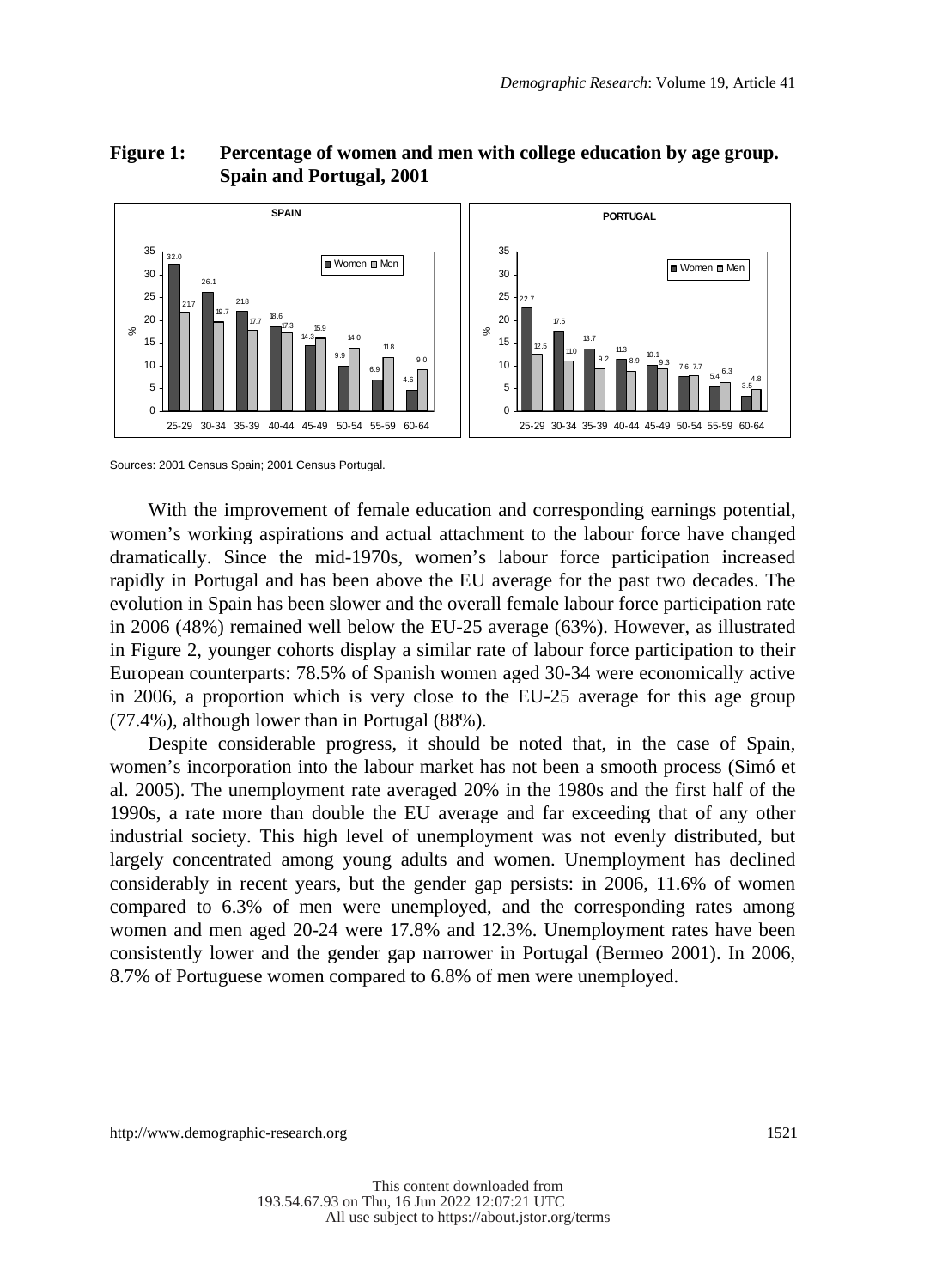#### **Figure 2: Labor force participation rate for women and men aged 30-34. Spain, Portugal, and EU-25, 2006**



Source: EUROSTAT, Population and Social Conditions.

With regard to recent trends in independent living, a previous study based on FFS data (Billari et al. 2002) revealed that, contrary to the evolution observed in Northern Europe, Southern European countries display a downward trend in the propensity to leave the parental home in order to live independently in a non-family household. Although we would expect young women's expanding education and labour force participation to encourage residential emancipation, it seems that economic constraints, derived from job instability, low salaries and high housing costs, restrain potential aspirations of autonomy (Tobío 2001; Golsch 2003).

The transformation in the social status and economic behaviour of women has occurred in parallel with broad ideational changes. In many comparative studies, Spain and Portugal are usually classified as "traditional" societies in terms of values, due in part to their Catholic inheritance. And this was certainly so in the past, but recent public opinion surveys reveal that gender equalitarian values and tolerance towards new family forms are now widespread in both societies (Almeida and Wall 2001). Table 1 shows the percentage of women aged 18-49 that agreed to several items related to gender equality and new family behaviour, according to the Spanish and Portuguese ISSP Survey on Family and Gender Roles 2002. The corresponding percentages for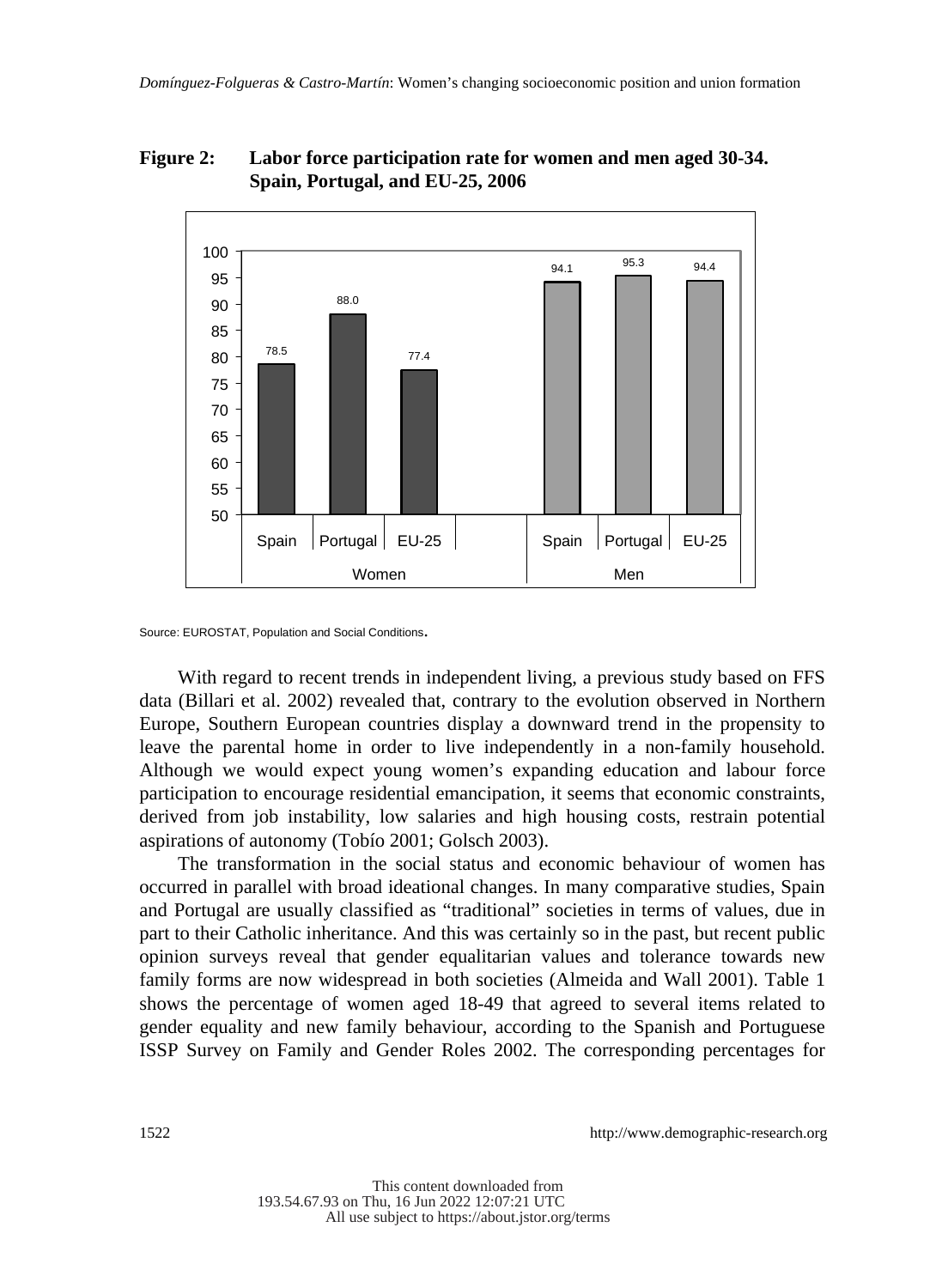college educated women are also shown. In general, responses do not conform to a pattern of traditional family values. Only a minority of women agree with the statement *"A man's job is to earn money; a woman's job is to look after the home and the family*", although the level of agreement is higher among Portuguese women (17.7%) than Spanish women (10%), despite the higher labour force participation rate of the former. Support for gender role specialization declines even further among college educated women.

| % that agrees/strongly agrees with the statement:                                       |                   | All women 18-49 |       | College-educated<br>women |
|-----------------------------------------------------------------------------------------|-------------------|-----------------|-------|---------------------------|
|                                                                                         | Spain<br>Portugal |                 | Spain | Portugal                  |
| "A man's job is to earn money, a woman's job<br>is to look after the home and children" | 10.0              | 17.7            | 2.9   | 3.5                       |
| "It is a good idea for a couple who intend to<br>get married to live together first"    | 80.5              | 59.7            | 76.8  | 66.7                      |
| "It is all right for a couple to live together without<br>intending to get married"     | 87.6              | 89.7            | 91.3  | 93.0                      |
| "People who want children ought to get married"                                         | 17.6              | 26.6            | 10.1  | 15.8                      |

#### **Table 1: Attitudes towards gender roles and new family forms**

Regarding new family forms, although the diffusion of cohabitation is still low in both countries, social attitudes reflect an open mind towards this type of partnership. Nearly 9 out of 10 women interviewed both in Spain and Portugal agreed with the statement "*it is all right for a couple to live together without intending to get married*", although support for cohabitation as a probation period in the pathway to marriage was lower in Portugal than in Spain. Social approval of childbearing outside marriage is also widespread: only 17.6% of Spanish women and 26.6% of Portuguese women agreed with the statement *"people who want children ought to get married"*. As expected, college educated women show a higher acceptance of new family forms than average. Tolerance towards alternative families is likely to be shaped by religious beliefs. Catholic precepts explicitly forbid premarital sex and non-marital unions, but these precepts have been losing significance due to the rapid secularization process. According to the same survey, only 13% of Spanish women and 27.6% of Portuguese women below age 50 report regular church attendance.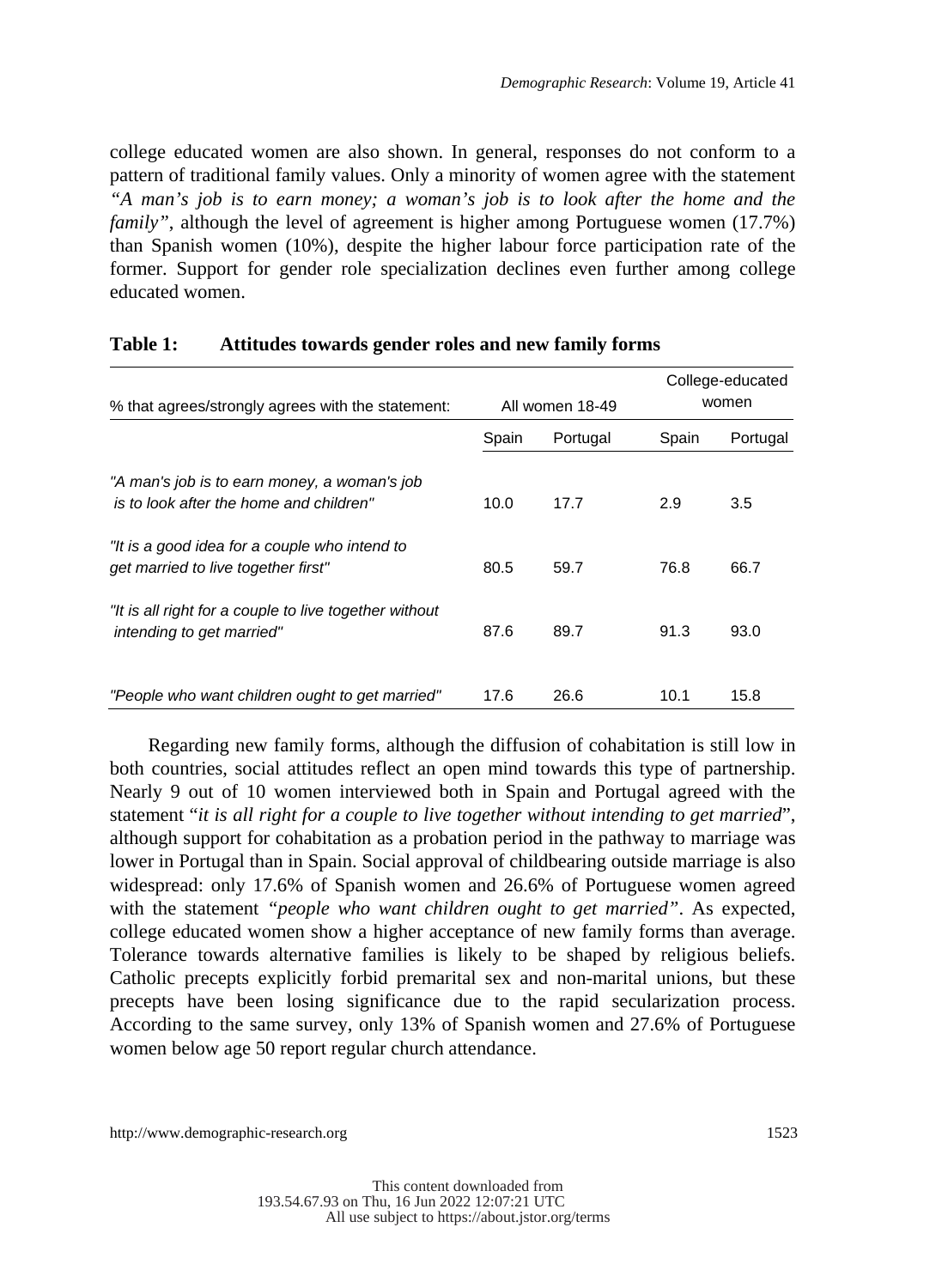Although the traditional male breadwinner/female homemaker family model has been substantially eroded (Luxán et al. 1998), and most women (and men) endorse the dual-earner family model, progress in the reallocation of unpaid housework and care responsibilities within the family has been slow. Women's earnings potential is expected to increase their bargaining power at home. However, whereas Spanish and Portuguese women's educational resources and labour market behaviour have rapidly approached those of men, the private domain remains strongly gender-specialized. The ISSP Survey on Family and Gender Roles 2002 contains several questions on who typically performs a variety of household tasks. Figure 3 shows a comparison based on couples where both partners work. The data reflect a highly asymmetrical division of domestic labour. Despite the fact that all women under study are economically active, they continue to do the majority of housework, both in Spain and Portugal.

#### **Figure 3: Percentage of double earner couples in which women alone are responsible for housework**



Source: ISSP, 2002.

In sum, we have seen that women in both countries have experienced substantial progress in terms of education and paid work. In fact, current educational and labour force participation indices for young Spanish and Portuguese women are not behind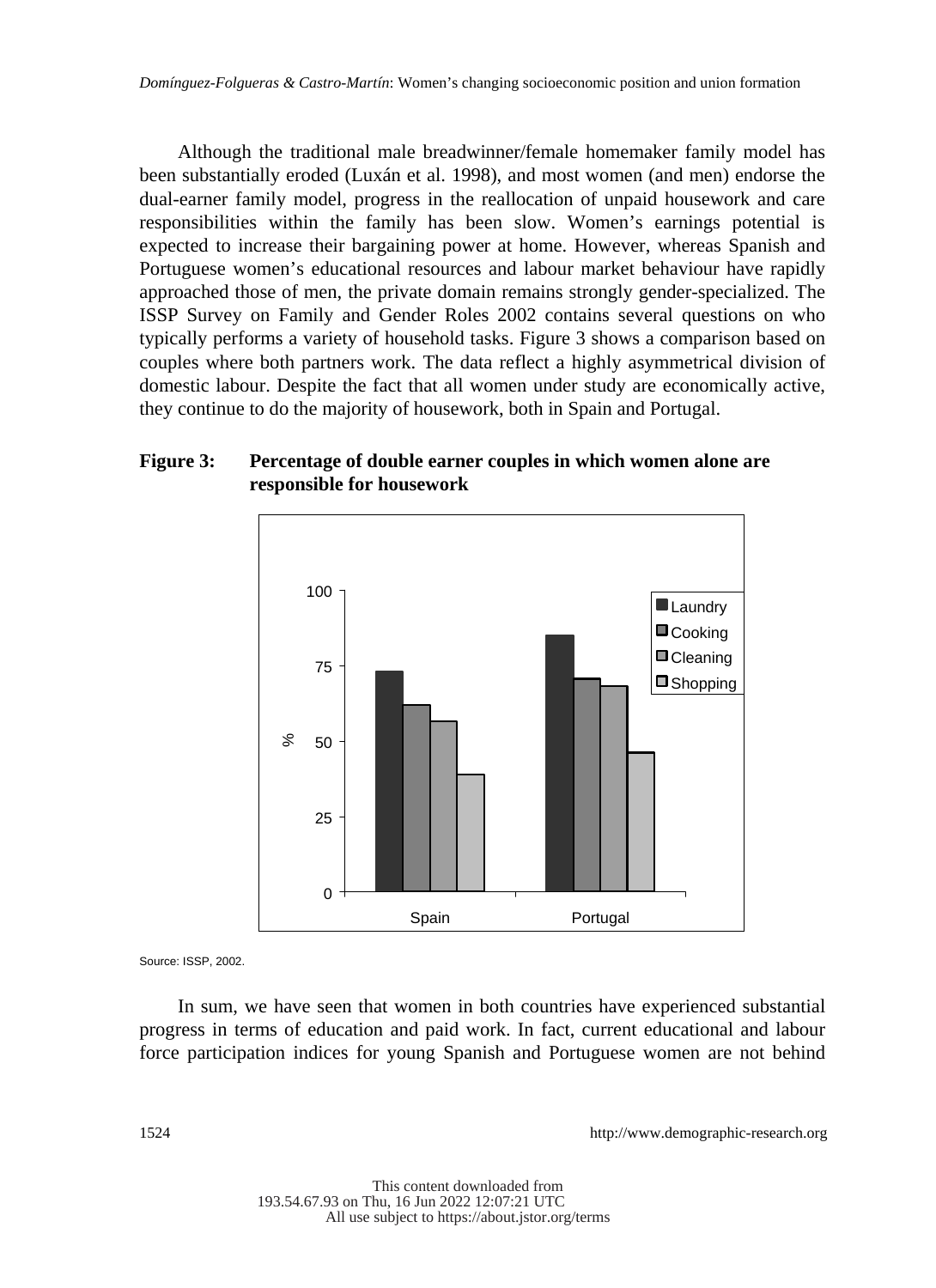their counterparts in the rest of Europe. Social norms and values regarding gender roles and new family forms have also undergone an impressive change. However, the division of unpaid labour at home continues to be highly asymmetrical. It is in this context of inconsistent levels of gender equity in the public and private domains that we expect female education to discourage marriage, but less so cohabitation as a trial period. Before testing the effect of education, we will briefly review nuptiality trends in both countries.

#### **4. Recent nuptiality trends**

As illustrated in Figure 4, Spain and Portugal have undergone a trend towards marriage postponement similar to that observed in the rest of European countries. In 2004, Spanish women's mean age at first marriage (29.2) was above the EU-25 average (28.0), although that of Portuguese women remained below it (26.4). This apparent convergence in the timing of family formation is, however, somewhat deceptive. Whereas in most European countries first marriage is usually preceded by cohabitation and, consequently, partnership formation occurs significantly earlier than reflected in marriage statistics (Kiernan 2000b), in Southern Europe the prevalence of cohabitation is still relatively low and, hence, the documented late pattern of entry into marriage implies also a late pattern of entry into first partnership (Castro-Martín et al. 2008). According to 2001 Census data, 70.1% of Spanish women and 53.3% of Portuguese women in their 20s had never entered a conjugal union.

Despite low diffusion, cohabitation is abandoning its traditionally marginal position. Cross-sectional data from the 2001 census, shown in Figure 5, reveal that 33.5% of all conjugal unions among women aged 20-24 and 16.6% among women aged 25-29 were non-marital unions in Spain. And the corresponding figures for Portugal were 20.1% and 12.5%. Since cohabitation in Southern Europe tends to be a transitory stage in couples' life-course (Heuveline and Timberlake 2004) and its duration is typically short – because of separation or transition to marriage<sup>3</sup>, the prevalence captured in cross-sectional data provides only an underestimate of the proportion of women who have ever experienced this type of union. Nevertheless, these data indicate that cohabitation can no longer be overlooked when examining union formation patterns.

http://www.demographic-research.org 1525

-

<sup>&</sup>lt;sup>3</sup> According to FFS data, 15% of Spanish cohabiting couples had separated and 34% had transformed their union into marriage after 3 years.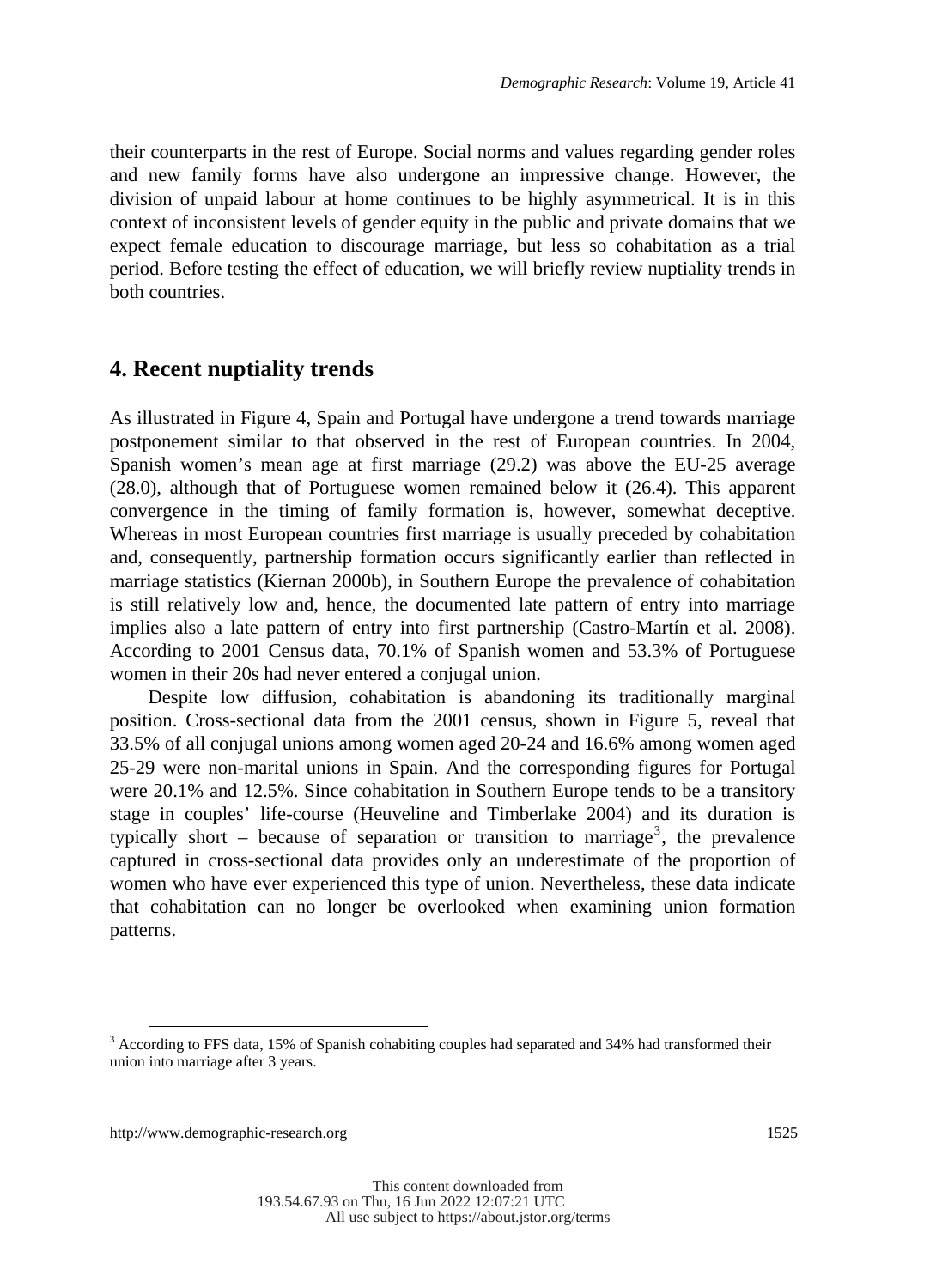**Figure 4: Trends in female mean age at first marriage. Spain, Portugal and EU-25, 1975-2004** 



Source: EUROSTAT.

#### **Figure 5: Proportion of cohabiting women among all women in union, by age group. Spain and Portugal, 2001**

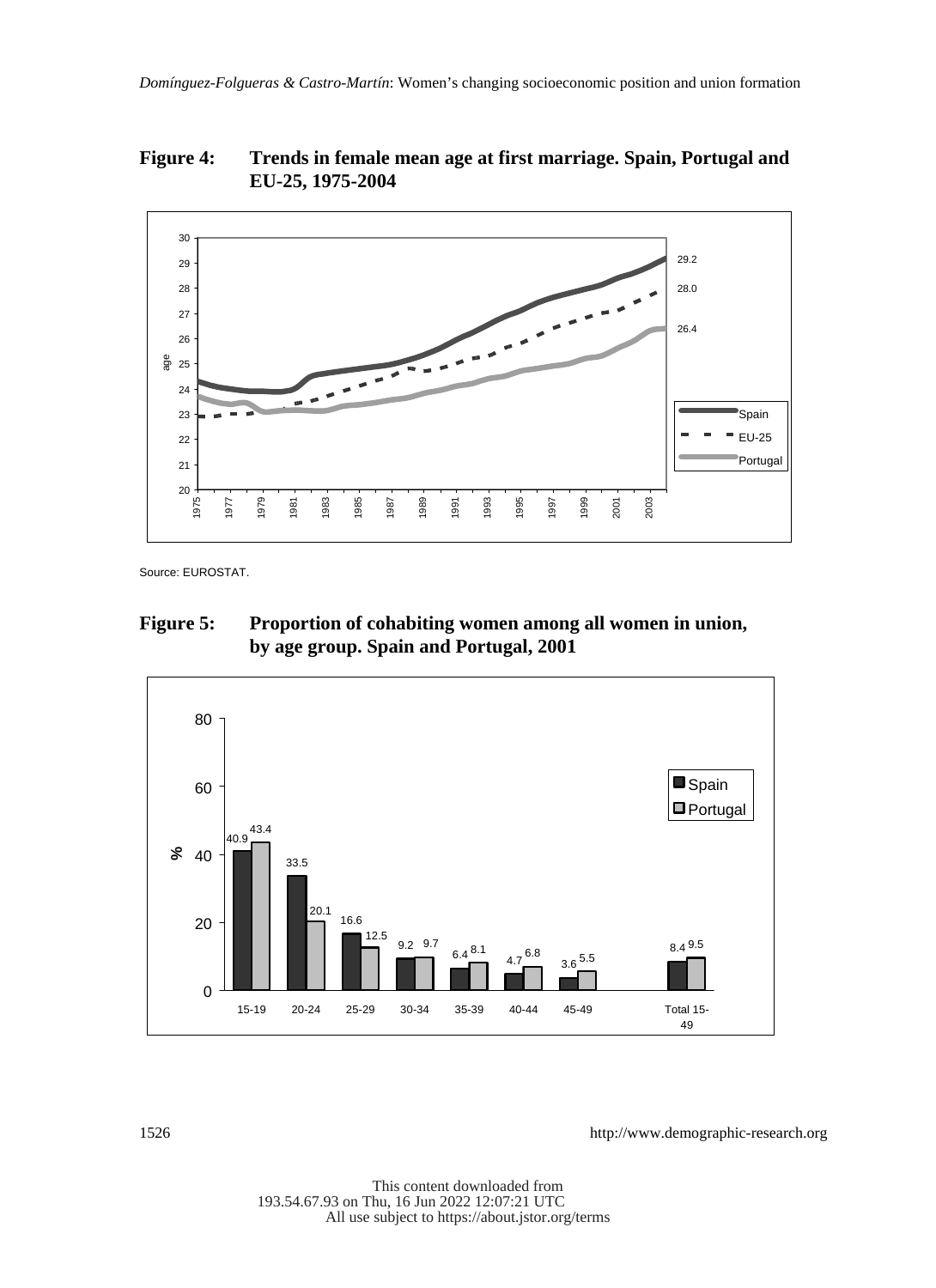#### Source: 2001 Census Spain, 2001 Census Portugal

The comparison of census data also reveals important differences related to childbearing among cohabiting couples in Spain and Portugal. As shown in Figure 6, the proportion of cohabiting women with children was significantly higher in Portugal (68.8%) than in Spain (48.3%). If we restrict the comparison to younger women, whose children are less likely to belong to prior unions, differences are even larger: the proportion of cohabiting women aged 25-29 with children was 60.1% in Portugal compared to 28.4% in Spain. These data suggest that, although cohabitation is an emerging trend in both countries, its role within the family formation system might be different.

#### **Figure 6: Proportion of cohabiting women living with children by age group. Spain and Portugal, 2001**



Source: 2001 Census Spain, 2001 Census Portugal

### **5. Data and methods**

In the former descriptive section, we have used data from the Spanish and Portuguese censuses conducted in 2001, as well as the ISSP Family and Gender Roles Survey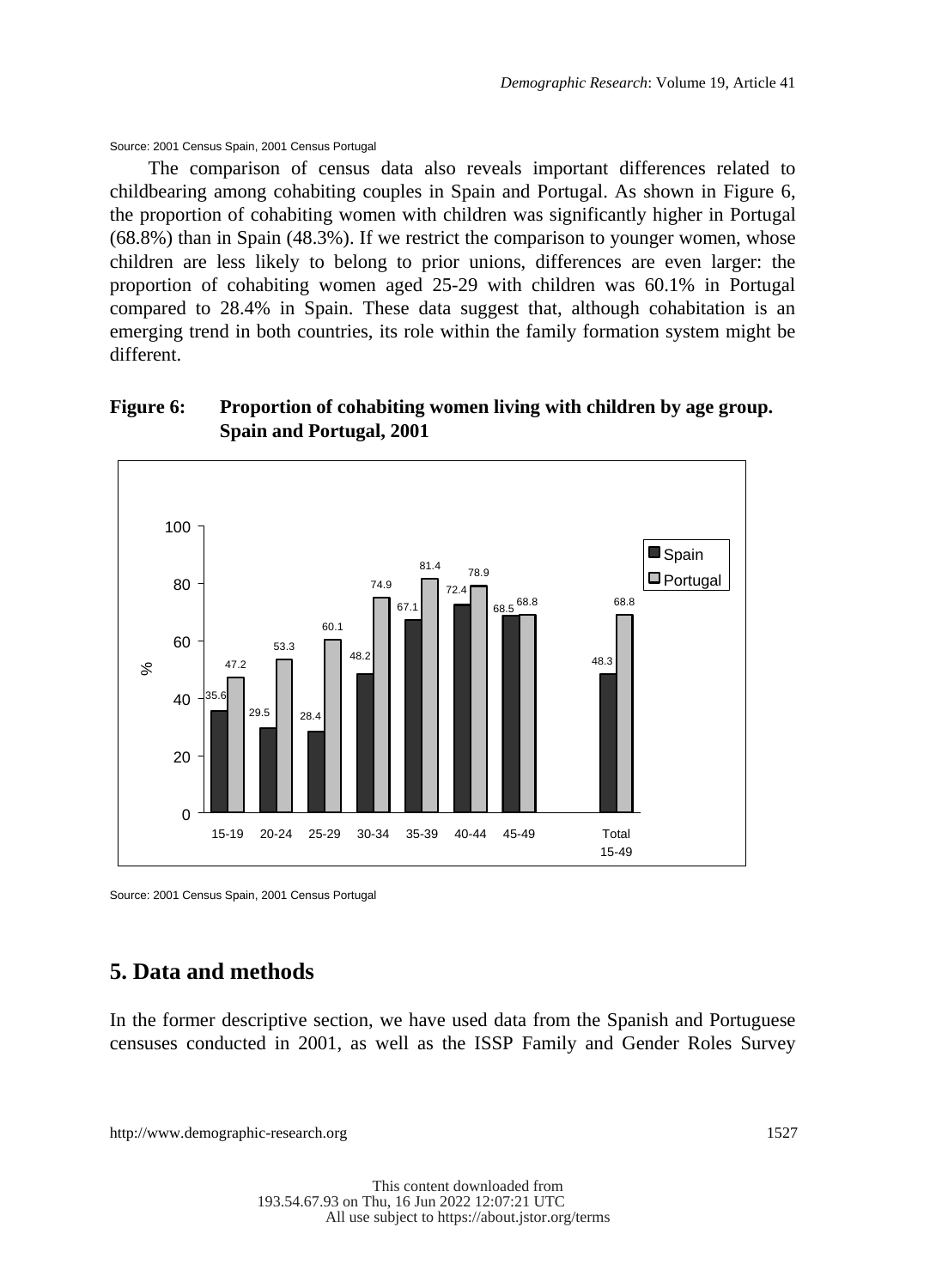conducted in 2002. For the multivariate analysis, we use data from the Fertility and Family Surveys (FFS). The primary disadvantage of the FFS is that, in the case of Spain and Portugal, it is more than 10 years old, and it is precisely in the past decade where changes in family behaviour have accelerated – as reflected in the increase in nonmarital fertility from 11.1% to 28.4% in Spain and from 18.7% to 31.6% in Portugal in the period 1995-2006. However, the FFS remains the best source for comparing union formation patterns in these two countries and, since it encompasses a period of significant educational advancement for women, it can provide important clues on the influence of education on women's union choices. The Spanish FFS, conducted in 1995, interviewed 4,021 women aged 18 to 49, and collected retrospective information on partnership, childbearing, educational and work biographies. The Portuguese FFS was conducted in 1997 and interviewed 5,954 women. However, the Portuguese questionnaire was shorter than the standard one and it did not collect retrospective employment histories and other variables relevant for the study of union formation, such as religiosity or size of city of residence. Consequently, the analyses run for both countries are similar but not identical.

We focus on three indicators of women's autonomy: educational attainment, employment status and living independently without a partner. Education is the most commonly used proxy for human capital and earnings potential. We distinguish between primary school, lower secondary, upper secondary (beyond the compulsory level) and university, and we also include a time-varying covariate indicating enrolment status in order to separate the effects of school enrolment and schooling accumulation. Employment status is measured on a monthly basis as a time-varying covariate in the case of Spain, but for Portugal, given the lack of work biographies, we can only use a crude indicator differentiating women who have ever worked from those who have never worked. To measure independent living, we identify those respondents who left the parental home to live alone or with unrelated adults – before union or interview – for at least one year. In addition, we include in the models a number of background variables which have been identified as influential in the literature on union formation (Kiernan 2000a): size of family of origin, experience of parental divorce and, in the case of Spain, religious practice and urban residence. Information on women's fertility status is also entered in the model as a time-varying covariate. Its value changes from childless to pregnant eight months before the reported date of birth and then changes to birth. Due to common underreporting of terminated pregnancies, we only identify conceptions that resulted in a live birth.

Discrete-time multinomial logistic regression is used to estimate simultaneously the odds of marrying, cohabiting or remaining single. The observation starts at age 14 and, since the analysis is based on person-months of exposure to the competing risks of marriage or cohabitation, our approach is similar to a continuous-time hazard model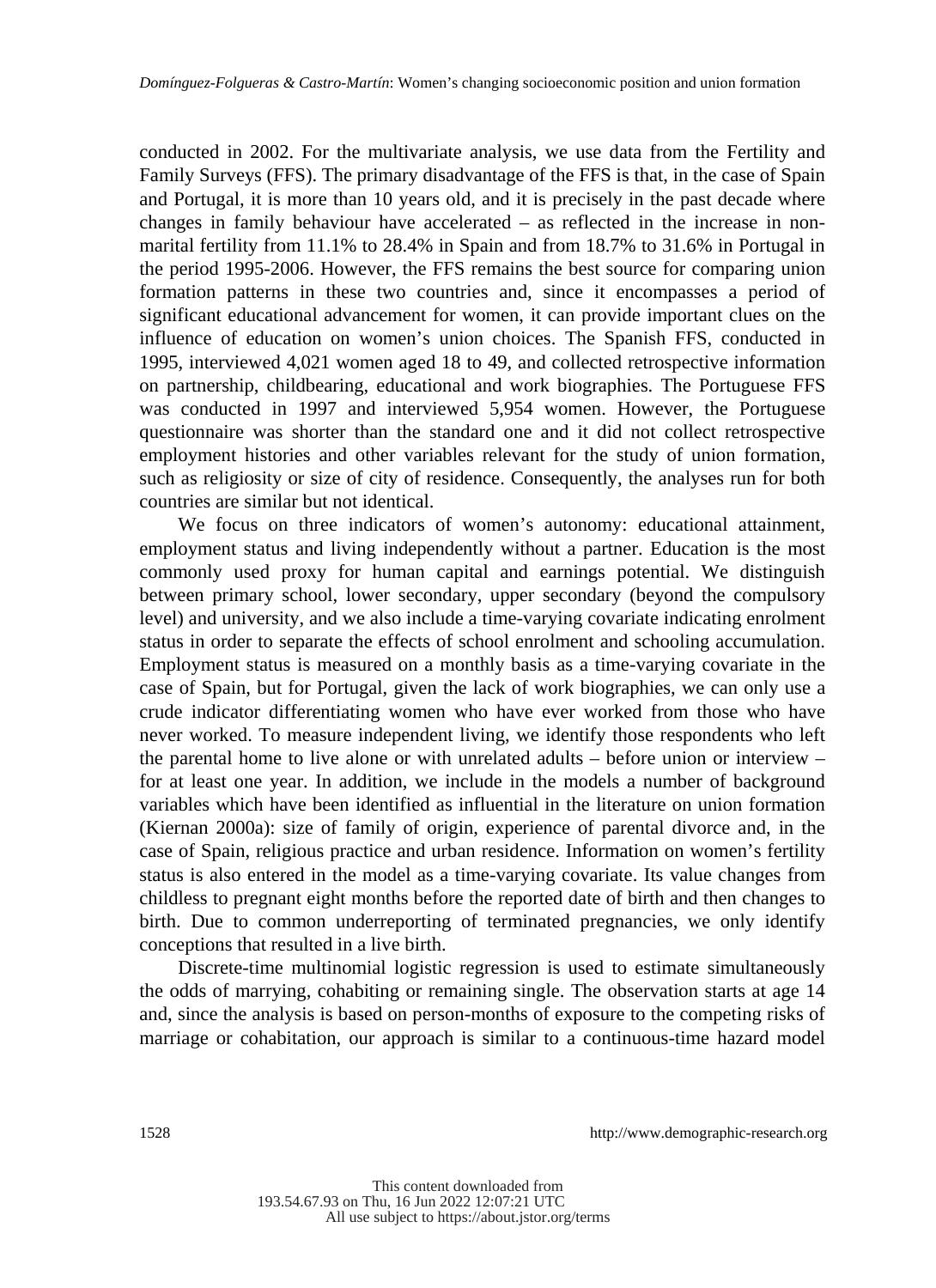(Allison 1984). Odds ratios for several contrasts are shown: entering any union, marriage and cohabitation versus remaining single, as well as entering cohabitation versus marriage.

We examine changes over time in the patterns of union formation comparing the biographies of three cohorts: women born in 1945/7-1954, 1955-1964 and 1965-1977/9. The educational and cultural context while growing up and the socioeconomic setting in which these cohorts reached adulthood differs significantly, presumably shaping different dynamics of union formation. The 1945/7-1954 cohort was born in a period of economic deprivation, low educational opportunities and rigid moral codes, but entered adulthood in a period of economic expansion and optimism on the prospects of upward social mobility. The 1955-1964 cohort enjoyed the benefits of an expanding educational system and an incipient welfare state, and witnessed the process of democratization during their adolescence, but entered the labour market in a period of rising unemployment. The 1965-1977/9 cohort was largely socialized in a context of democratic values and gender equality norms, and enjoyed broad access to secondary and post-secondary education, but faced a situation of scarce and unstable jobs when reaching adulthood. We examine whether the effect of educational attainment and employment on union formation choices has changed across cohorts, by presenting separate models for each cohort.

### **6. Results**

#### **6.1 Factors influencing women's transition to first union**

Tables 2a and 2b present, for Spain and Portugal respectively, the relative risks associated with selected covariates on the rate of transition to first union regardless of union type (Column 1), to first marriage (Column 2) and to first cohabitation (Column 3) relative to remaining single. Because some of the arguments formerly presented concern the effect of women's independence on the choice between cohabitation and marriage, Column 4 shows the contrast of cohabitation relative to marriage.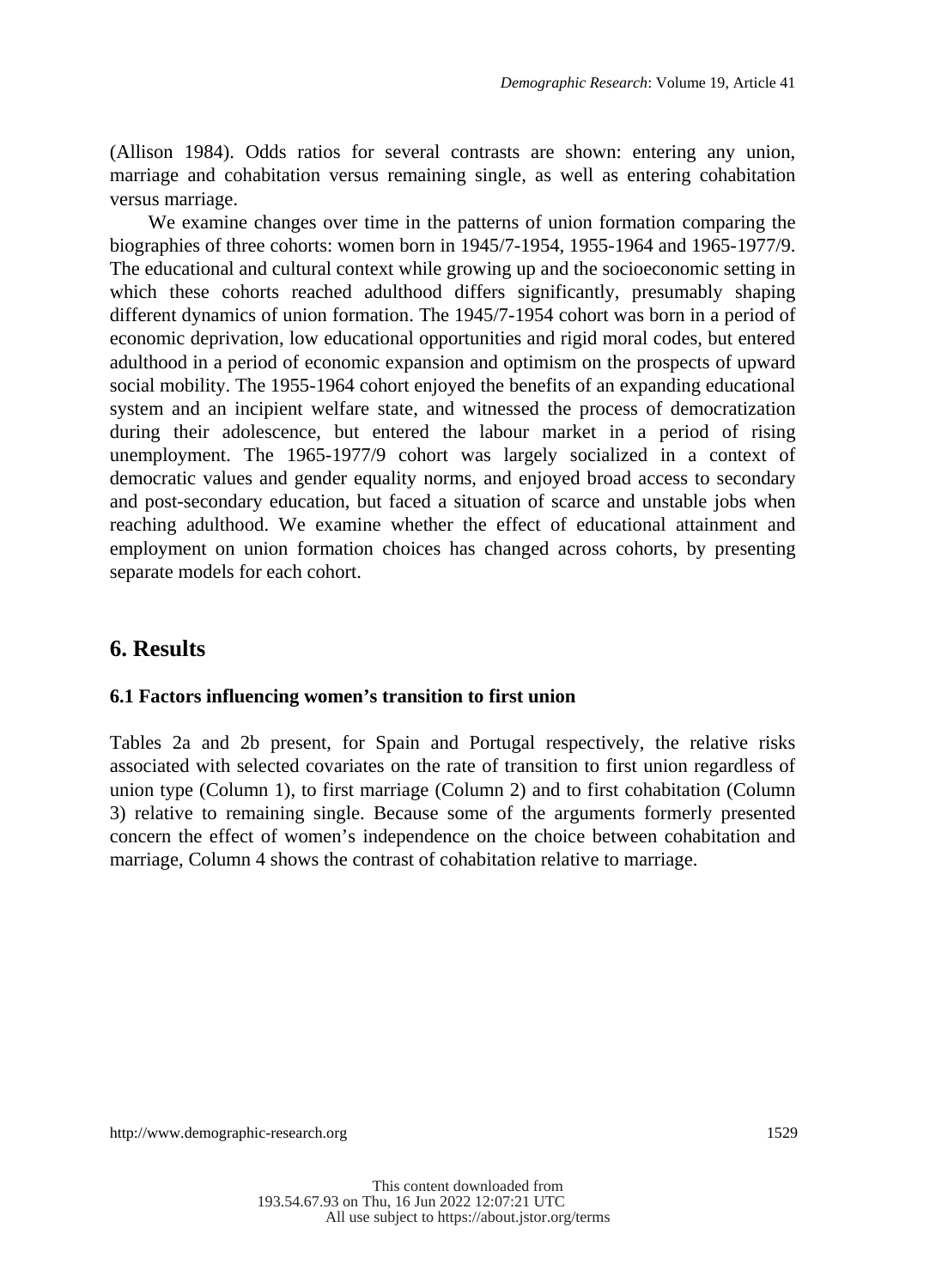|                                    | Any union  | <b>Marry</b> | Cohabit    | Cohabit      |
|------------------------------------|------------|--------------|------------|--------------|
|                                    | vs.        | vs.          | vs.        | vs.          |
|                                    | no union   | no union     | no union   | <b>Marry</b> |
| <b>Birth cohort</b>                |            |              |            |              |
| $(1945 - 1954)$                    | 1.00       | 1.00         | 1.00       | 1.00         |
| 1955-1964                          | $1.20***$  | $1.18$ ***   | $1.76$ *** | $1.48$ *     |
| 1965-1977                          | $0.76$ *** | $0.64$ ***   | $2.66$ *** | 4.12 ***     |
| <b>Educational attainment</b>      |            |              |            |              |
| (Primary)                          | 1.00       | 1.00         | 1.00       | 1.00         |
| Lower Secondary                    | $0.90***$  | $0.89***$    | 1.25       | $1.39$ *     |
| <b>Upper Secondary</b>             | $0.66$ *** | $0.63$ ***   | 1.16       | $1.83$ **    |
| University                         | $0.74$ *** | $0.69***$    | 1.41       | $2.04$ ***   |
| Enrolled in education <sup>t</sup> | $0.52$ *** | $0.44***$    | 0.89       | $2.03$ ***   |
| Employed                           | $1.17***$  | $1.11***$    | $1.80***$  | $1.61***$    |
| Has lived independently            | 0.95       | $0.69***$    | $3.73$ *** | 5.38 ***     |
| Fertility status <sup>t</sup>      |            |              |            |              |
| (Childless)                        | 1.00       | 1.00         | 1.00       | 1.00         |
| Pregnancy                          | $1.70***$  | $1.81***$    | 0.84       | $0.46$ ***   |
| <b>Birth</b>                       | $0.54***$  | $0.52$ ***   | 0.87       | 1.67         |
| Siblings 3+                        | $1.10***$  | $1.08$ ***   | $1.39***$  | $1.28$ **    |
| Parental separation                | $1.18***$  | 0.95         | $2.36$ *** | $2.48$ ***   |
| Size town 100,000+                 | 1.01       | 0.96         | $1.39***$  | $1.44***$    |
| Religious practice                 |            |              |            |              |
| (Once a week)                      | 1.00       | 1.00         | 1.00       | 1.00         |
| Sometimes                          | 1.06       | 1.02         | $2.91***$  | $2.85$ ***   |
| Never                              | $1.10***$  | 0.98         | 5.74 ***   | 5.85 ***     |

#### **Table 2a: Odds Ratios from multinomial logistic regression on entry into marriage and cohabitation, Spain**

*\* p<.05, \*\*p<.01, \*\*\*p<.001*

Notes: Reference categories in parentheses; <sup>t</sup> time-varying covariate.

1530 http://www.demographic-research.org

This content downloaded from 193.54.67.93 on Thu, 16 Jun 2022 12:07:21 UTC All use subject to https://about.jstor.org/terms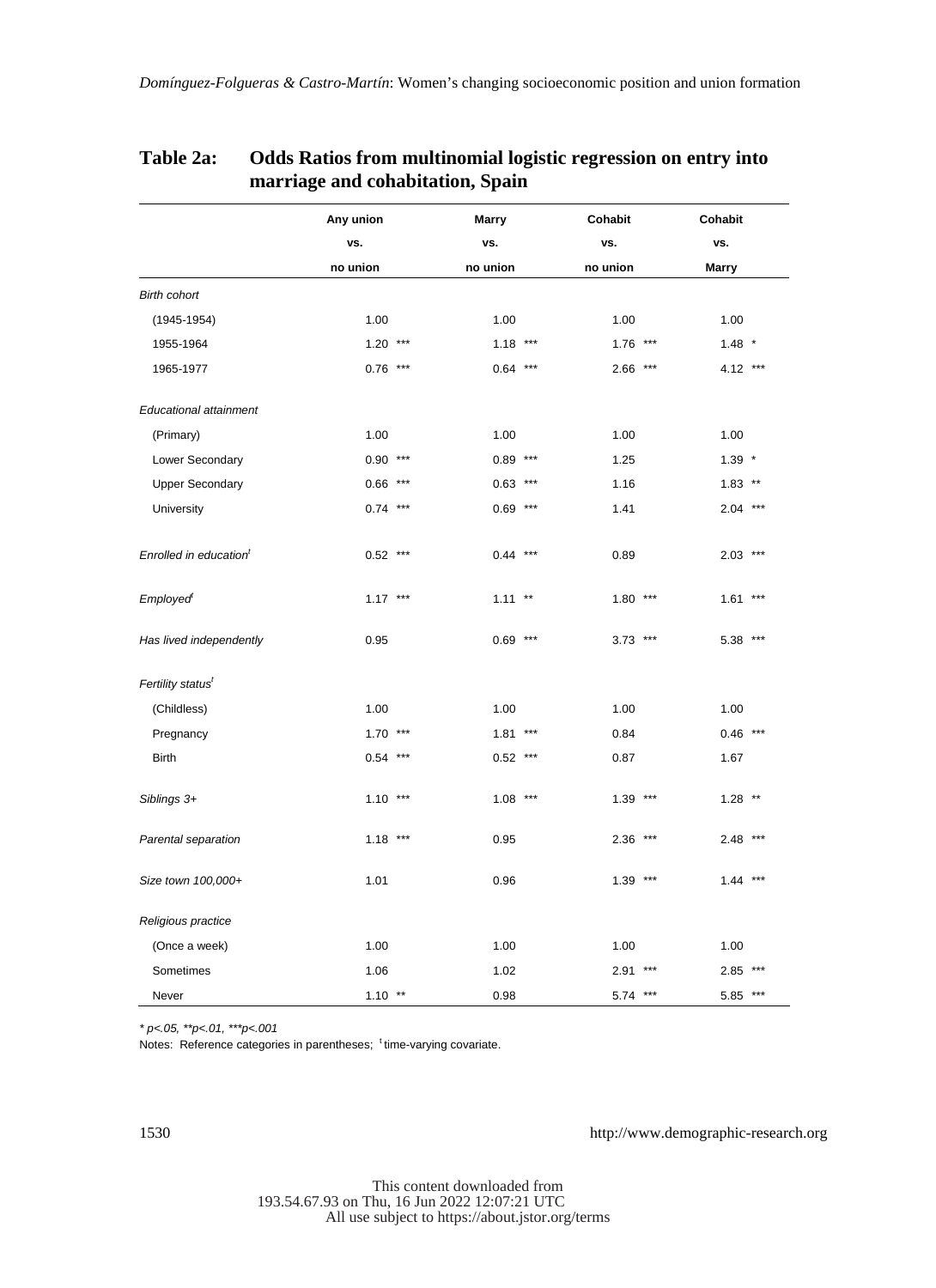|                               | Any union  |       | Marry     |       | Cohabit    | Cohabit      |  |
|-------------------------------|------------|-------|-----------|-------|------------|--------------|--|
|                               | VS.        |       | VS.       |       | VS.        | VS.          |  |
|                               | no union   |       | no union  |       | no union   | <b>Marry</b> |  |
| <b>Birth cohort</b>           |            |       |           |       |            |              |  |
| $(1947 - 1954)$               | 1.00       |       | 1.00      |       | 1.00       | 1.00         |  |
| 1955-1964                     | $1.12$ **  |       | 1.05      |       | $1.53$ *** | $1.45$ **    |  |
| 1965-1979                     | $0.91$ *   |       | $0.74***$ |       | $1.95$ *** | $2.62$ ***   |  |
| <b>Educational attainment</b> |            |       |           |       |            |              |  |
| (Primary)                     | 1.00       |       | 1.00      |       | 1.00       | 1.00         |  |
| Lower Secundary               | $0.48***$  |       | $0.44***$ |       | $0.61***$  | 1.37         |  |
| <b>Upper Secondary</b>        | 0.24       | $***$ | $0.25***$ |       | $0.23$ *** | 0.94         |  |
| University                    | $0.39***$  |       | 0.41      | $***$ | $0.36$ *** | 0.88         |  |
| Ever worked                   | $1.46$ *** |       | $1.38***$ |       | $1.86$ *** | $1.34$ *     |  |
| Has lived independently       | 1.01       |       | $0.80***$ |       | $1.94***$  | $2.42$ ***   |  |
| Fertility status <sup>t</sup> |            |       |           |       |            |              |  |
| (Childless)                   | 1.00       |       | 1.00      |       | 1.00       | 1.00         |  |
| Pregnancy                     | $1.60***$  |       | $1.70***$ |       | 1.18       | $0.69$ **    |  |
| <b>Birth</b>                  | $0.48$ *** |       | $0.33***$ |       | 1.17       | $3.48$ ***   |  |
| Siblings 3+                   | $1.09$ **  |       | 1.04      |       | $1.28$ *   | 1.22         |  |
| Parental separation           | $1.14$ **  |       | 0.88      |       | $1.88***$  | $2.12$ ***   |  |

#### **Table 2b: Odds Ratios from multinomial logistic regression on entry into marriage and cohabitation, Portugal**

 $*$  p<.05,  $*$ \*p<.01,  $*$ \*\*p<.001

Notes: Reference categories in parentheses; time-varying covariate.

Birth cohort differentials are sizeable for all the contrasts presented. Consistent with the general pattern of the second demographic transition, the youngest cohort displays a significantly lower likelihood of entering marriage but a higher likelihood of entering cohabitation than the oldest cohort both in Spain and Portugal. However, the increase in cohabitation is not large enough to counteract the decline in marriage, and the overall rate of partnership formation, regardless of union type, is lowest for the youngest cohort, particularly in Spain.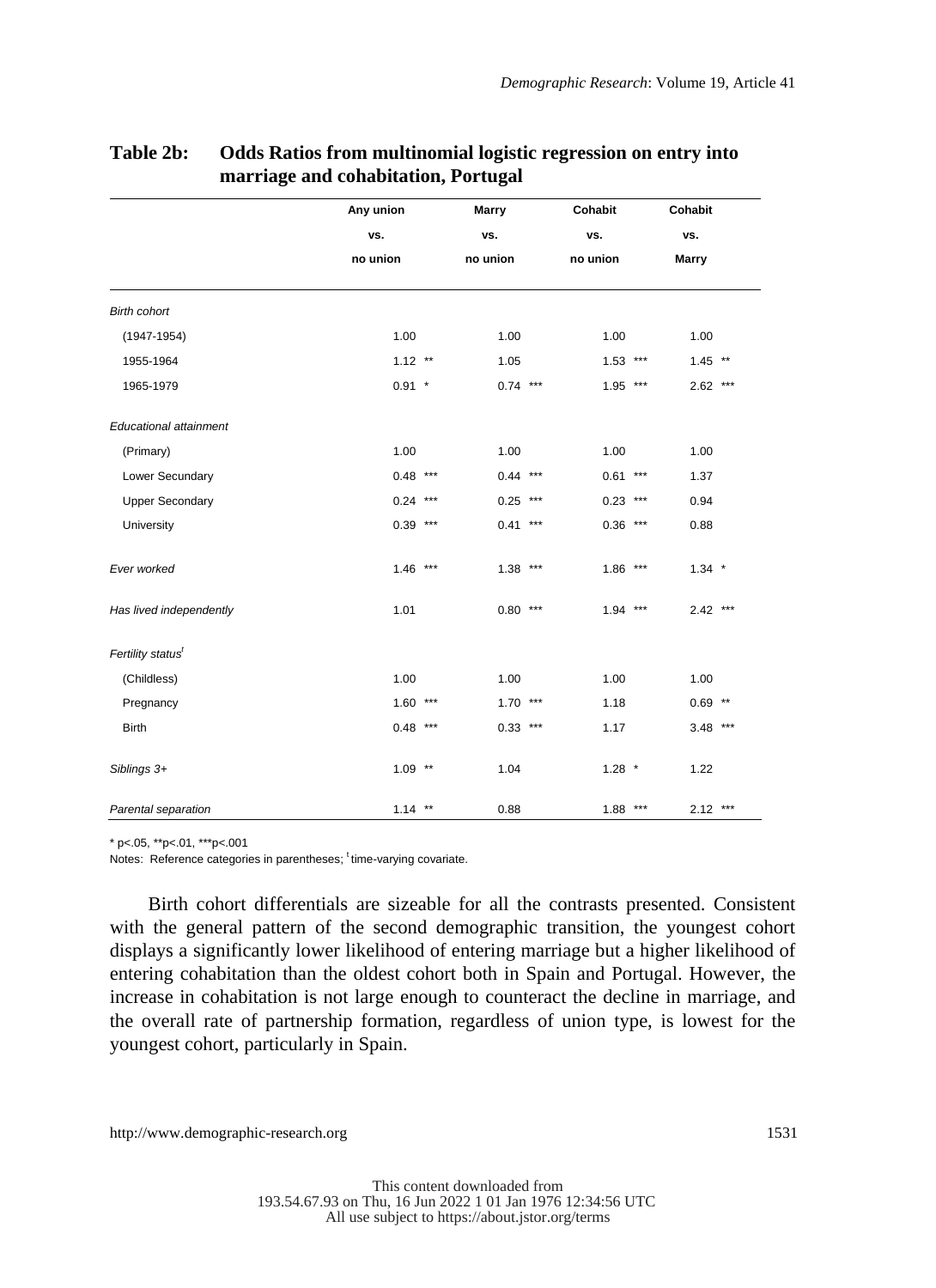Turning to the indicators of women's independence, we can observe that, although the effect of schooling accumulation is not linear, women's educational attainment has a negative effect on the likelihood of entering marriage both in Spain and Portugal, as predicted by the independence hypothesis. The odds of entering marriage among college educated women are 31% lower than among women with primary schooling in Spain and 59% lower in Portugal. However, the influence of female education on cohabitation is not equivalent in both countries. In Spain, college education does not significantly increase the odds of entering cohabitation relative to remaining single, but increases substantially the likelihood of entering cohabitation versus marriage (an odds ratio of 2.04). By contrast, in Portugal, college educated women are significantly less likely to enter cohabitation than women with primary education. Retrospective data on school enrolment were only available for Spain, but results are consistent with previous studies (Coppola 2004): students are considerably less likely to enter marriage than non-students, probably because they are often economically dependent upon their parents and there are strong norms of incompatibility between student and spouse roles. The effect of school enrolment on the transition to cohabitation, however, is not statistically significant.

The effect of employment status is more in line with Oppenheimer's argument that women's earnings facilitate union formation than with Becker's assumption that women's economic self-sufficiency reduces the gains of marriage, but also provides some evidence of the preference for cohabitation over marriage among economically independent women. In Spain, the odds of entering marriage relative to remaining single are 11% higher among employed than unemployed women, but at the same time, the odds of entering cohabitation relative to entering marriage are 61% higher among employed than unemployed women. In Portugal, the data available did not allow the construction of a time-varying covariate of employment status, but the crude indicator used follows the same pattern: having ever worked is positively associated with marriage but more so with cohabitation.

The third indicator of women's independence, having lived away from the parental home for at least one year, reduces the likelihood of entering marriage in both countries, but is positively associated with entry into cohabitation. Residential – and presumably economic – emancipation from the parental family increases the chances of cohabiting by a factor of 3.7 in the case of Spain and a factor of 1.9 in the case of Portugal.<sup>4</sup>

l

<sup>4</sup> Although our focus is on women's partnership behaviour, we have also conducted a parallel analysis for males, in order to explore gender differentials in the influence of educational attainment, employment and living independently from the family of origin on union formation. The results (which are shown in Table A1 in the Appendix) should be interpreted with caution because of the restricted sample size for men, but they reveal certain divergences. In contrast to the effect of women's education, men's higher educational attainment increases the rate of transition to marriage in Spain and has no significant effect in Portugal. Men's employment increases the likelihood of transition to both marriage and cohabitation in Spain, although, in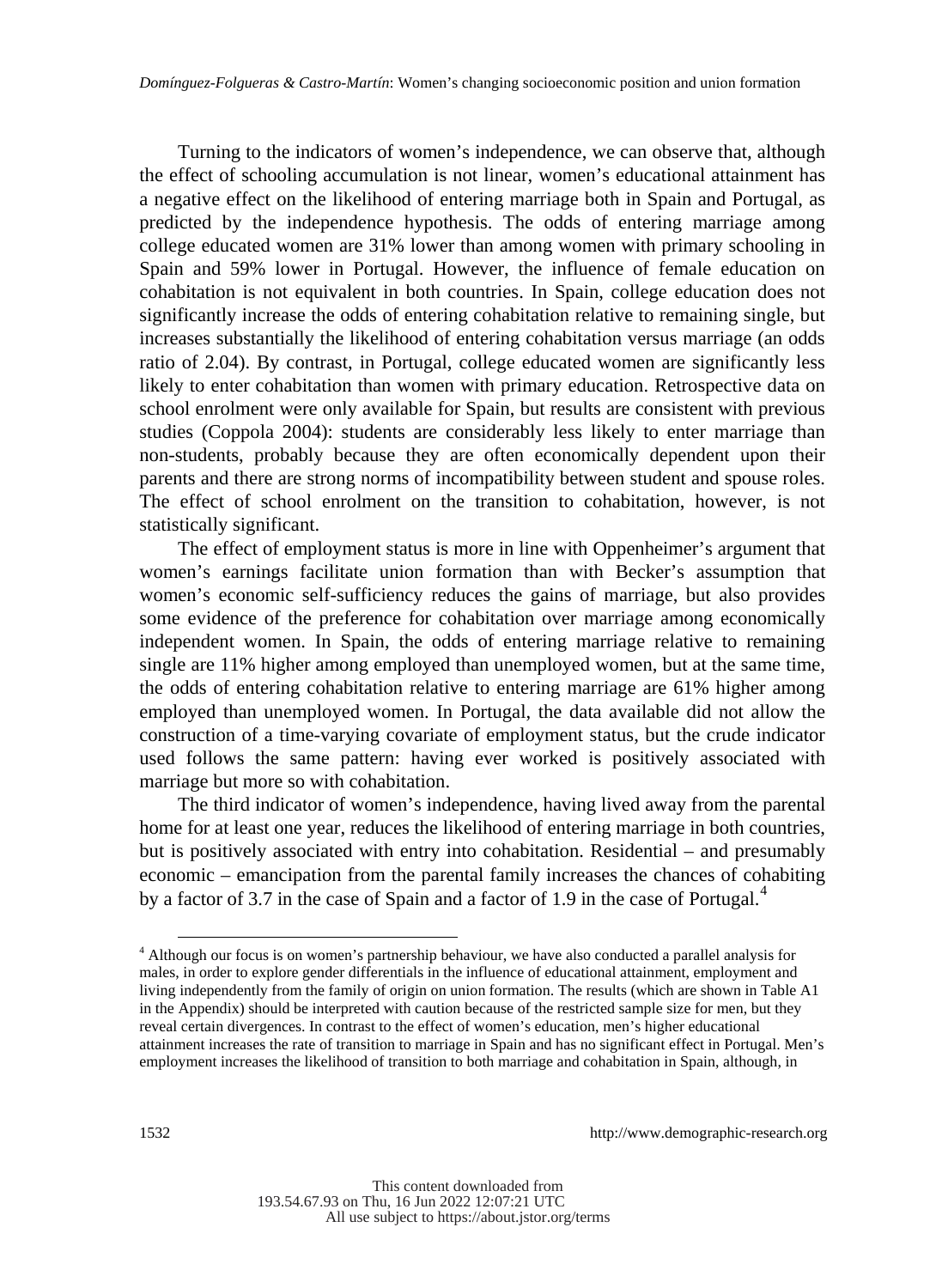The effects of the rest of the background variables are consistent with those documented in the literature. Pregnancy accelerates the transition to marriage, whereas the presence of non-marital children reduces considerably the odds of marriage. The effect of pregnancy and non-marital childbearing on the transition to cohabitation relative to remaining single is not statistically significant, but if we compare the odds of entry into cohabitation relative to marriage, the results suggest that pregnant women are more likely to enter marriage than cohabitation, and the opposite pattern is observed for single mothers. Parental separation also influences the type of first union women enter. The relative risks of cohabitation versus marriage are approximately double among women who experienced their parents' separation than among women that were raised in a two-parent family. Growing up in a large family increases the likelihood of entering a union both in Spain and Portugal, but has a stronger effect on cohabitation than on marriage. Information on the size of the place of residence and religious practice was only available for the Spanish data, and the results are in the expected direction: living in a large city and having low religious practice do not have a significant influence on the likelihood of marriage, but increase considerably the chances of entering cohabitation. Spanish women who never attend church are nearly 6 times more likely to cohabit than women with regular church attendance.

#### **6.2 The changing effect of women's education and employment across cohorts**

In the previous section, we have seen that the effect of women's education on marriage is consistent with the independence hypothesis, but that the effect of employment is not. These overall effects may reflect changing underlying relationships over time. Since women's advancement in the social and economic fronts has been particularly rapid in recent decades, large intergenerational contrasts can be found in both countries. Consequently, the effect of women's education and employment on union formation might not be homogeneous across cohorts that were socialized under different gender role norms and that enjoyed different educational and labour market opportunities. Table 3 shows separate models of transition to first partnership for each of the cohorts under study.<sup>5</sup> Although we only focus on the changing effect of education, employment and independent living, the rest of the covariates are also controlled for in these models.

-

contrast to women, the odds of marriage are higher than the odds of cohabitation. Lastly, the effect of men's independent living is similar to women's: it discourages marriage and encourages cohabitation both in Spain and Portugal.

 $5$ Table A2 in the Appendix also shows a pooled model that allows us to test the significance of the interactions between birth cohort and women's education, employment and independent living.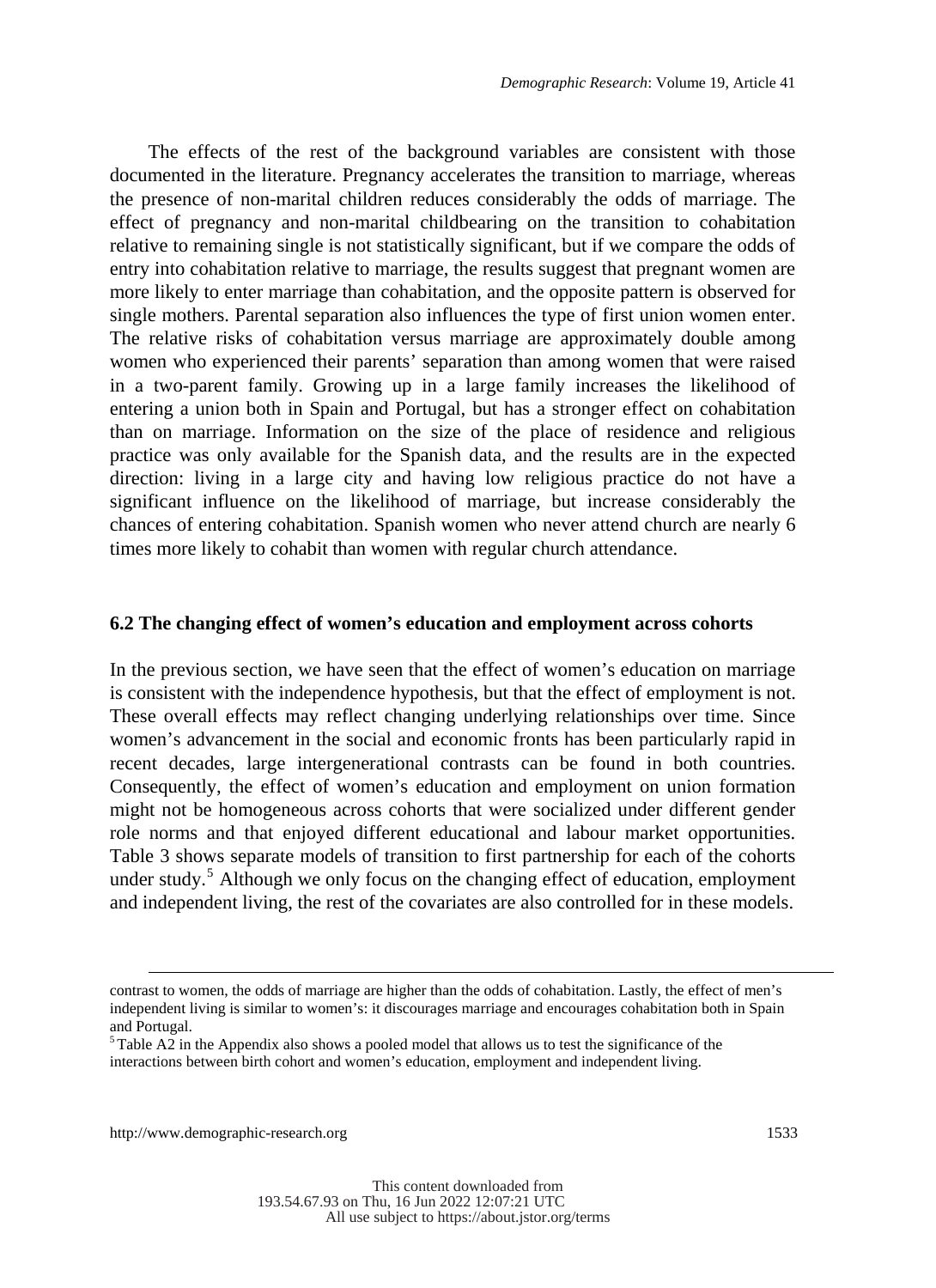#### **Table 3: Odds Ratios from multinomial logistic regression on entry into marriage and cohabitation, for successive birth cohorts, Spain and Portugal**

|                         | Cohort 1945/47-1954          |                                 |                            |                                |  |  |
|-------------------------|------------------------------|---------------------------------|----------------------------|--------------------------------|--|--|
|                         | Any union<br>vs.<br>no union | <b>Marry</b><br>vs.<br>no union | Cohabit<br>vs.<br>no union | Cohabit<br>vs.<br><b>Marry</b> |  |  |
| <b>SPAIN</b>            |                              |                                 |                            |                                |  |  |
| Educational attainment  |                              |                                 |                            |                                |  |  |
| (Primary)               | 1.00                         | 1.00                            | 1.00                       | 1.00                           |  |  |
| Lower Secundary         | 0.92                         | 0.90                            | 1.84                       | 2.03                           |  |  |
| <b>Upper Secondary</b>  | $0.74$ **                    | $0.70$ *                        | $2.75$ *                   | $3.89$ **                      |  |  |
| University              | 0.86                         | $0.78$ **                       | $3.50$ **                  | 4.44 **                        |  |  |
| <b>Employed</b>         | $0.67***$                    | $0.66***$                       | 1.12                       | 1.70                           |  |  |
| Has lived independently | 0.90                         | $0.83$ **                       | $2.71***$                  | $3.25$ ***                     |  |  |
| <b>PORTUGAL</b>         |                              |                                 |                            |                                |  |  |
| Educational attainment  |                              |                                 |                            |                                |  |  |
| (Primary)               | 1.00                         | 1.00                            | 1.00                       | 1.00                           |  |  |
| Lower Secundary         | $0.56***$                    | $0.49***$                       | 0.99                       | 2.00                           |  |  |
| <b>Upper Secondary</b>  | 1.19                         | 1.33                            | $\cdots$                   | $\cdots$                       |  |  |
| University              | 0.64                         | 0.65                            | 0.56                       | 0.85                           |  |  |
| Ever worked             | $1.19$ **                    | $1.16$ *                        | 1.41                       | 1.21                           |  |  |
| Has lived independently | 0.94                         | 0.88                            | 1.18                       | 1.33                           |  |  |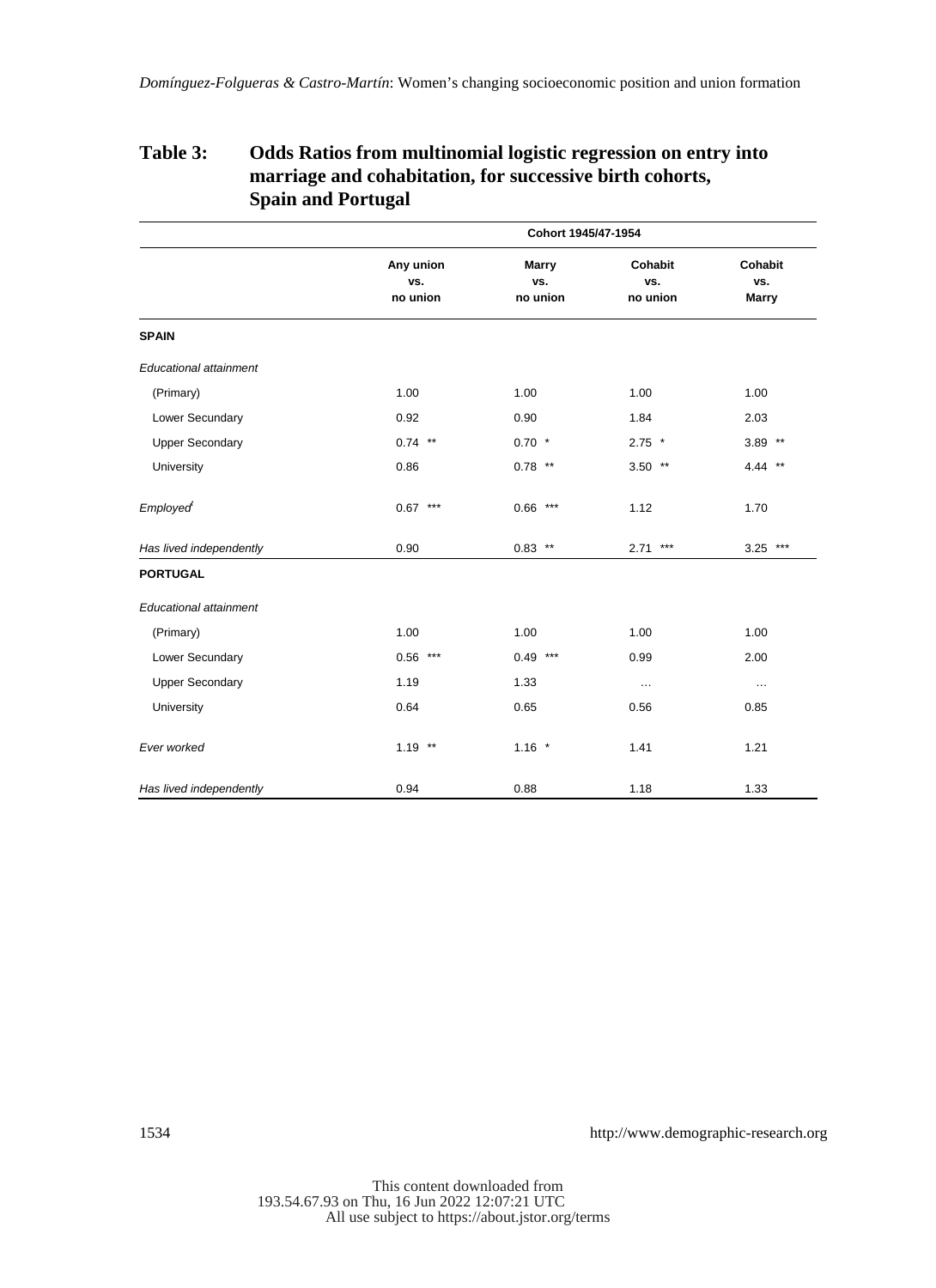|                               | Cohort 1955-1964             |                          |                            |                                |  |  |  |  |
|-------------------------------|------------------------------|--------------------------|----------------------------|--------------------------------|--|--|--|--|
|                               | Any union<br>vs.<br>no union | Marry<br>vs.<br>no union | Cohabit<br>vs.<br>no union | Cohabit<br>vs.<br><b>Marry</b> |  |  |  |  |
| <b>SPAIN</b>                  |                              |                          |                            |                                |  |  |  |  |
| <b>Educational attainment</b> |                              |                          |                            |                                |  |  |  |  |
| (Primary)                     | 1.00                         | 1.00                     | 1.00                       | 1.00                           |  |  |  |  |
| Lower Secundary               | $0.88***$                    | $0.88***$                | 0.91                       | 1.03                           |  |  |  |  |
| <b>Upper Secondary</b>        | $0.77***$                    | $0.74***$                | 1.32                       | 1.78                           |  |  |  |  |
| University                    | $0.85$ **                    | $0.81***$                | 1.38                       | 1.69                           |  |  |  |  |
| <b>Employed</b>               | $1.21***$                    | $1.21***$                | 1.28                       | 1.06                           |  |  |  |  |
| Has lived independently       | $0.80***$                    | $0.60***$                | $3.05$ ***                 | $5.06***$                      |  |  |  |  |
| <b>PORTUGAL</b>               |                              |                          |                            |                                |  |  |  |  |
| <b>Educational attainment</b> |                              |                          |                            |                                |  |  |  |  |
| (Primary)                     | 1.00                         | 1.00                     | 1.00                       | 1.00                           |  |  |  |  |
| Lower Secundary               | 0.88                         | 0.92                     | 0.71                       | 0.77                           |  |  |  |  |
| <b>Upper Secondary</b>        | 0.77                         | 0.87                     | 0.39                       | 0.44                           |  |  |  |  |
| University                    | 0.73                         | $0.45$ *                 | 1.42                       | $3.11$ *                       |  |  |  |  |
| Ever worked                   | 1.12                         | 1.08                     | 1.42                       | 1.31                           |  |  |  |  |
| Has lived independently       | 1.03                         | 0.83                     | $2.04***$                  | $2.43$ ***                     |  |  |  |  |

### **Table 3: (continued)**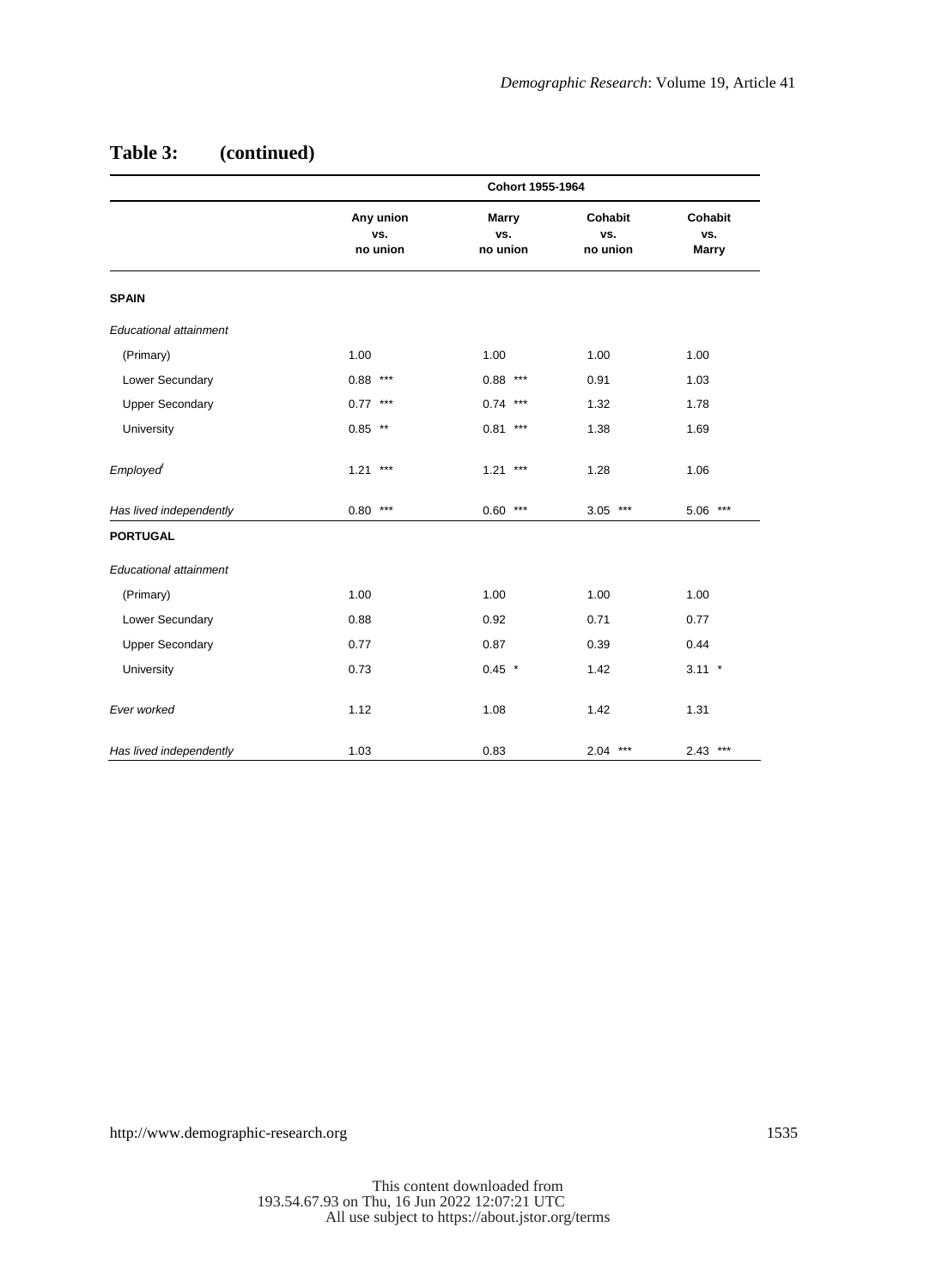| Table 3: | (continued) |
|----------|-------------|
|          |             |

|                               | Cohort 1965-1977/79          |                          |                            |                                |  |  |
|-------------------------------|------------------------------|--------------------------|----------------------------|--------------------------------|--|--|
|                               | Any union<br>vs.<br>no union | Marry<br>vs.<br>no union | Cohabit<br>vs.<br>no union | Cohabit<br>vs.<br><b>Marry</b> |  |  |
| <b>SPAIN</b>                  |                              |                          |                            |                                |  |  |
| <b>Educational attainment</b> |                              |                          |                            |                                |  |  |
| (Primary)                     | 1.00                         | 1.00                     | 1.00                       | 1.00                           |  |  |
| Lower Secundary               | $0.79$ ***                   | $0.75$ ***               | 1.06                       | 1.42                           |  |  |
| <b>Upper Secondary</b>        | $0.53$ ***                   | $0.49***$                | 0.76                       | 4.54                           |  |  |
| University                    | $0.50***$                    | $0.44***$                | 0.83                       | $1.89$ *                       |  |  |
| <b>Employed</b>               | $1.86$ ***                   | $1.70***$                | $2.49***$                  | $1.46$ **                      |  |  |
| Has lived independently       | $1.47***$                    | $0.72$ **                | $4.63$ ***                 | $6.35***$                      |  |  |
| <b>PORTUGAL</b>               |                              |                          |                            |                                |  |  |
| Educational attainment        |                              |                          |                            |                                |  |  |
| (Primary)                     | 1.00                         | 1.00                     | 1.00                       | 1.00                           |  |  |
| Lower Secundary               | $0.37***$                    | $0.30***$                | $0.55$ **                  | $1.80*$                        |  |  |
| <b>Upper Secondary</b>        | $0.18$ ***                   | $0.16$ ***               | $0.25$ ***                 | 1.54                           |  |  |
| University                    | $0.29***$                    | $0.34***$                | $0.16$ ***                 | 0.48                           |  |  |
| Ever worked                   | $1.89$ ***                   | $1.69$ ***               | $2.48$ ***                 | 1.46                           |  |  |
| Has lived independently       | 1.08                         | $0.72$ **                | $2.19$ ***                 | $3.01***$                      |  |  |

 $*$  p<.05,  $*$ \*p<.01,  $*$ \*\*p<.001

The models control for school enrollment, fertility status, number of siblings and parental separation.

With regard to the effect of education on marriage, we can observe that it consistently lowers the likelihood of entering marriage in the three cohorts examined and that, both in Spain and Portugal, this negative relationship has become even stronger for the youngest cohort. Regarding the effect of education on cohabitation, we observe that not only the sign but also the pattern of change of this effect differs for Spain and Portugal. In Spain, the effect of education on the likelihood of forming a cohabiting union is positive, but it has weakened over time. In the oldest cohort, the odds of entering cohabitation among college educated women were 3.5 times those of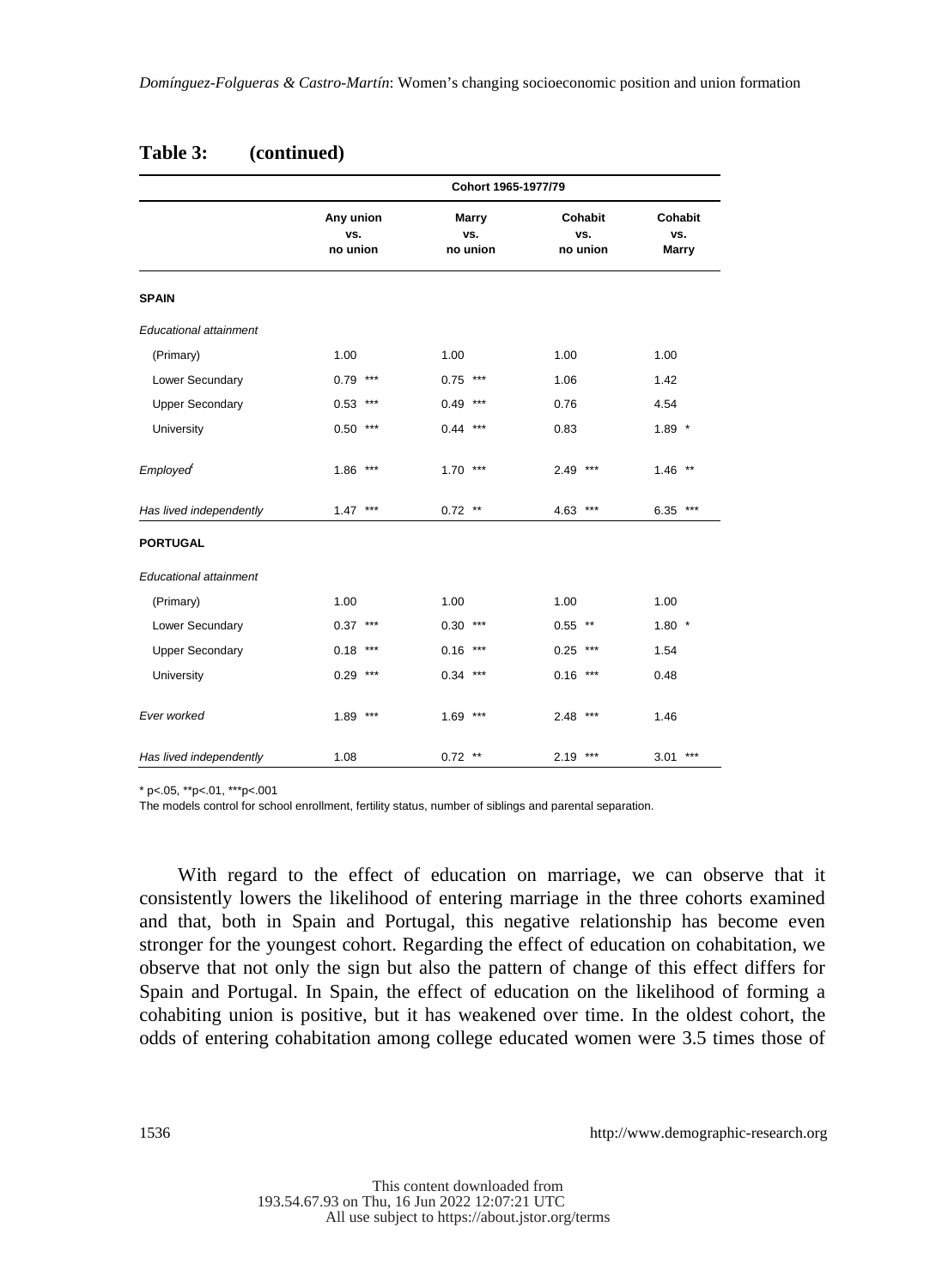women with primary education, possibly because highly educated women acted as forerunners of an unconventional behaviour. In the youngest cohort, which concentrates the majority of cases of cohabitation, college educated women are not significantly more likely to enter cohabitation relative to remaining single, although if they enter a union, they are more likely to opt for cohabitation than marriage. In the Portuguese case, the effect of education on cohabitation is not significant for the older cohorts, but college educated women in the youngest cohort are significantly less likely to enter cohabitation than to remain single.

Although the effect of women's education on union formation has undergone some changes over time, it can be described as relatively stable. In contrast, we can observe a reversal in the effect of women's employment. In Spain, female employment had a negative effect on the rate of entry into marriage and no significant effect on the rate of entry into cohabitation in the oldest cohort. However, the effect of employment becomes positive for entry into marriage in the middle cohort, and positive also for entry into cohabitation in the youngest cohort. Departing from the pattern predicted by the independence hypothesis, the odds of marrying relative to remaining single among employed women born after 1965 are 70% greater than those of their unemployed counterparts, although concerning union choices, employed women are more likely to opt for cohabitation than marriage. The patterns observed in Portugal are not strictly comparable because we are using a very rough indicator of women's attachment to the labour force. But the effect of women's employment for the youngest Portuguese cohort is similar to that found in Spain: employment is associated with an increased likelihood of entering marriage and cohabitation relative to remaining single, although the contrast between the two union types is not statistically significant.

The third indicator of women's independence we have focused on, having departed from the parental home for at least one year, lowers the odds of marrying and increases the odds of cohabiting both in Spain and Portugal across all cohorts examined. The pattern observed suggests that the effect of independent living encouraging cohabitation over marriage as first union has strengthened over time.

#### **7. Conclusion**

In this paper we have examined the effect of several indicators of women's autonomy – educational attainment, employment and independent living in early adulthood– on first union formation. We wanted to test the *independence hypothesis* in a context where women's advancement in education and employment has been remarkable but where family relations remain structured along traditional gender roles. Prior studies have shown that it is precisely in societies with inconsistent levels of gender equity in the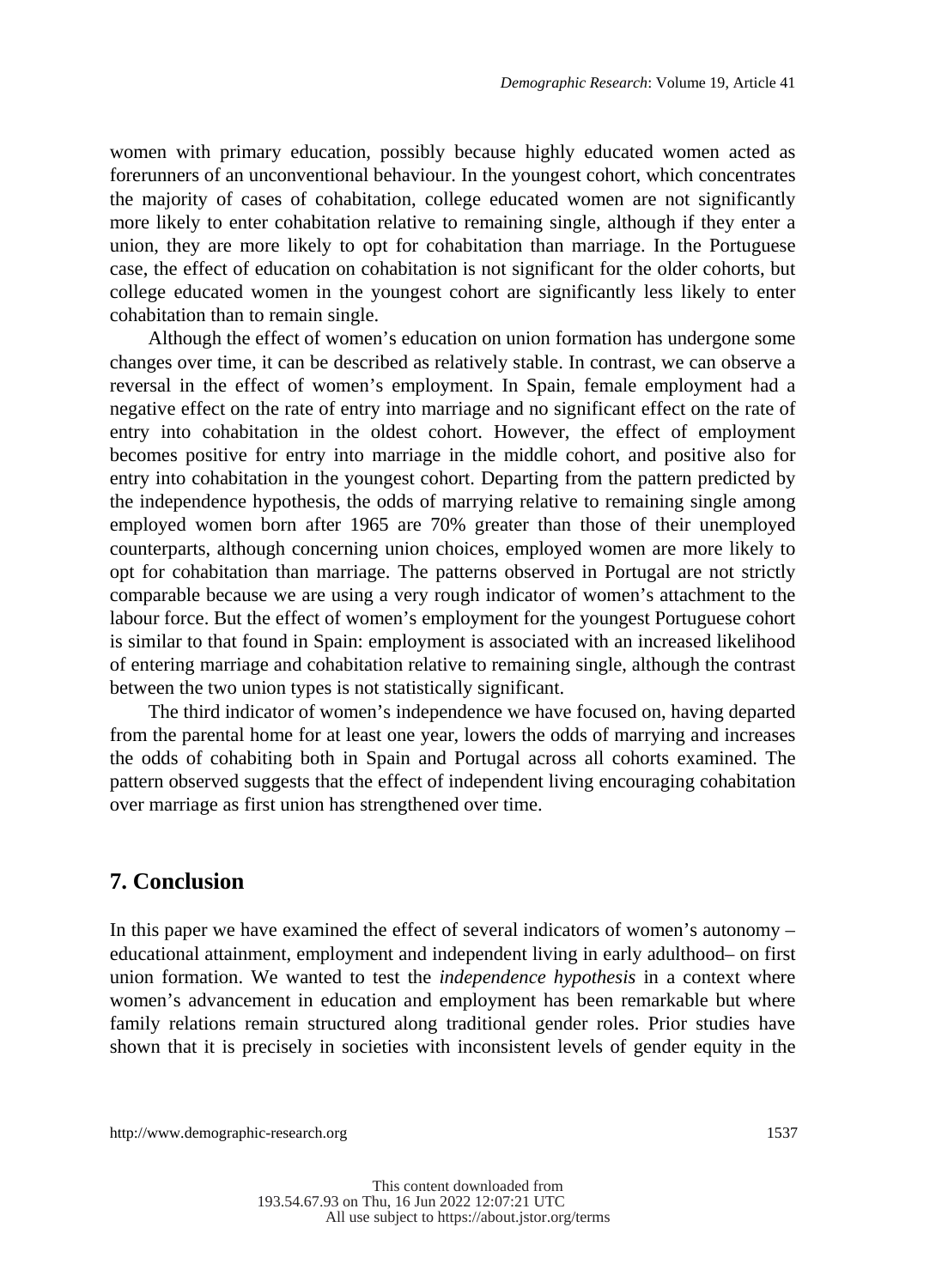public and private domains where overall fertility is lowest and where evidence for the independence hypothesis is more likely to be found. Although the prevalence of cohabitation remains relatively low in Spain and Portugal, it is an emerging lifestyle that cannot be overlooked when examining partnership dynamics. Accordingly, we have examined whether women's autonomy has different effects on the odds of entering consensual and marital unions.

Our results are mixed depending on the indicator of women's autonomy that we focus on. On the one hand, the effect of education on the rate of entry into marriage is consistent with the independence hypothesis. Better educated women in Spain and Portugal are less likely to enter marriage than their less educated counterparts, and this relationship has strengthened over time. Since education is not only associated with higher expected earnings but also with higher demands of gender equity within partnerships, and cohabitation usually entails more egalitarian gender roles, we expected women's education to be negatively associated with marriage but positively associated with cohabitation. The analysis, however, revealed that education deters cohabitation in Portugal and that, in the case of Spain, education favours cohabitation over marriage, but not cohabitation over remaining single. A recent study by González et al. (2006) has found that, departing from the patterns documented in other countries, consensual unions did not entail significantly more egalitarian relationships and higher male involvement in caring activities in Southern Europe. This might be one of the reasons why cohabitation is not attractive enough to "compete" with remaining single among highly educated women.

Whereas the effect of women's education is consistent with the independence hypothesis among all the cohorts examined, the effect of female employment has reversed over time in Spain. For the oldest cohort, women's paid work was associated with a lower risk of entry into marriage, as predicted by the independence hypothesis, but in the youngest cohort, women's employment is associated with a higher rate of union formation, although it favours cohabitation over marriage.

The fact that the effects of women's education and employment are not in the same direction might reflect the current difficulties involved in attaining actual "independence". For the youngest cohort, which has largely benefited from the remarkable expansion of higher education, college credentials no longer guarantee access to a professional occupation, and paid work no longer guarantees long-term economic self-sufficiency in a context of increasingly precarious work relationships – 47% of employed Spanish women aged 25 to 29 held a temporary contract in 2005 –. Given the erosion of the male breadwinner model, the employment of both partners has become a precondition for marriage, but not all jobs entail actual economic independence for women. A refined test of the independence hypothesis would require further information on women's job stability and actual earnings.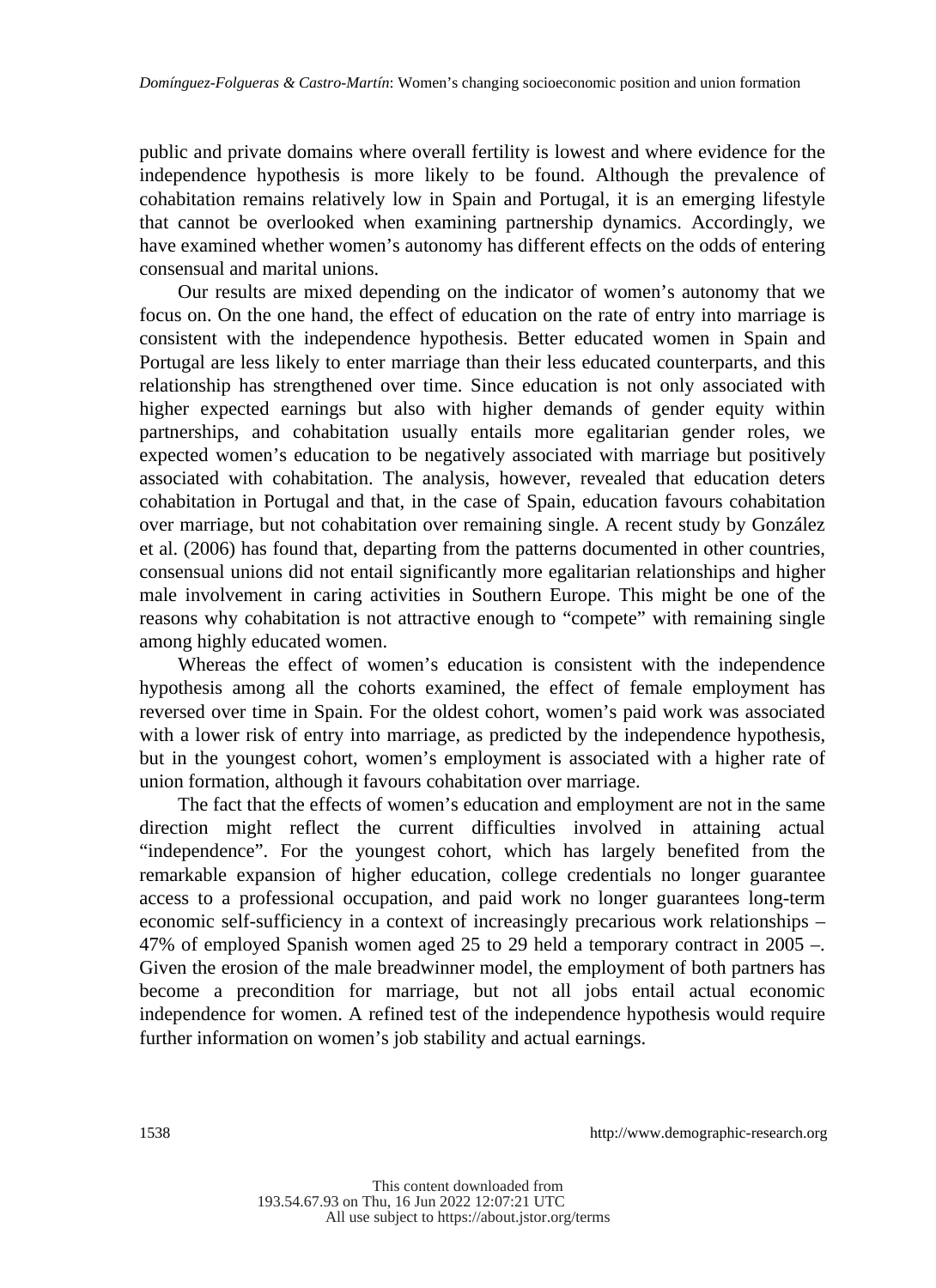Emancipation from the parental home for at least one year is probably a more accurate proxy for economic independence than education and employment in the current socioeconomic context, and its effect is consistent both with the independence hypothesis – it lowers the likelihood of entering marriage relative to remaining single – and with the gender equity argument – it increases the odds of cohabiting relative to marrying.

In sum, this study has shown that women's increasing social and economic autonomy in Spain and Portugal has had a significant impact on union formation patterns, but also that the rationale underlying nuptiality behaviour is certainly more complex than originally postulated by the classical independence hypothesis. It is evident that educated women have less need for economic insurance via a marriage contract, and have therefore a broader range of choices. However, the gendered division of labour within families can no longer be conceptualized as a "gain", but rather as a constraint to families' economic prospects and consequently to women's (and men's) well-being. In an era of growing deregulation of labour markets and precarious employment relations, gender role specialization is no longer an optimal family strategy. As a result, women's economic autonomy might have opposite effects. On the one hand, it provides women with the option to postpone or avoid entering a conjugal union, particularly if they perceive asymmetrical gender relations as a high cost. On the other hand, women's earning capacity has become a precondition for setting up a new household and could hence speed up the process of union formation.

In the Southern European context, rapid social and economic transformations since the mid-1970s and expanding women's autonomy have resulted in a retreat from marriage and the emergence, albeit slow, of cohabitation. Women with higher education, employment and experience of independent living have led these trends. However, the documented changes across generations indicate that the factors that deter or encourage marriage and cohabitation are not fixed but bound to change. For instance, women's employment has evolved from deterring to facilitating union formation. Future trends in marriage and cohabitation in Southern Europe will be partly conditioned by the adaptation of gender relations within partnerships to the economic role of women, which, though relatively new, is increasingly recognized as crucial to families' well-being.

### **8. Acknowledgements**

The authors would like to thank all members of the research network *"Gendering European Family Dynamics"* coordinated by Livia Sz. Oláh, as well as Elizabeth Thomson and two anonymous referees of *Demographic Research,* for their valuable

http://www.demographic-research.org 1539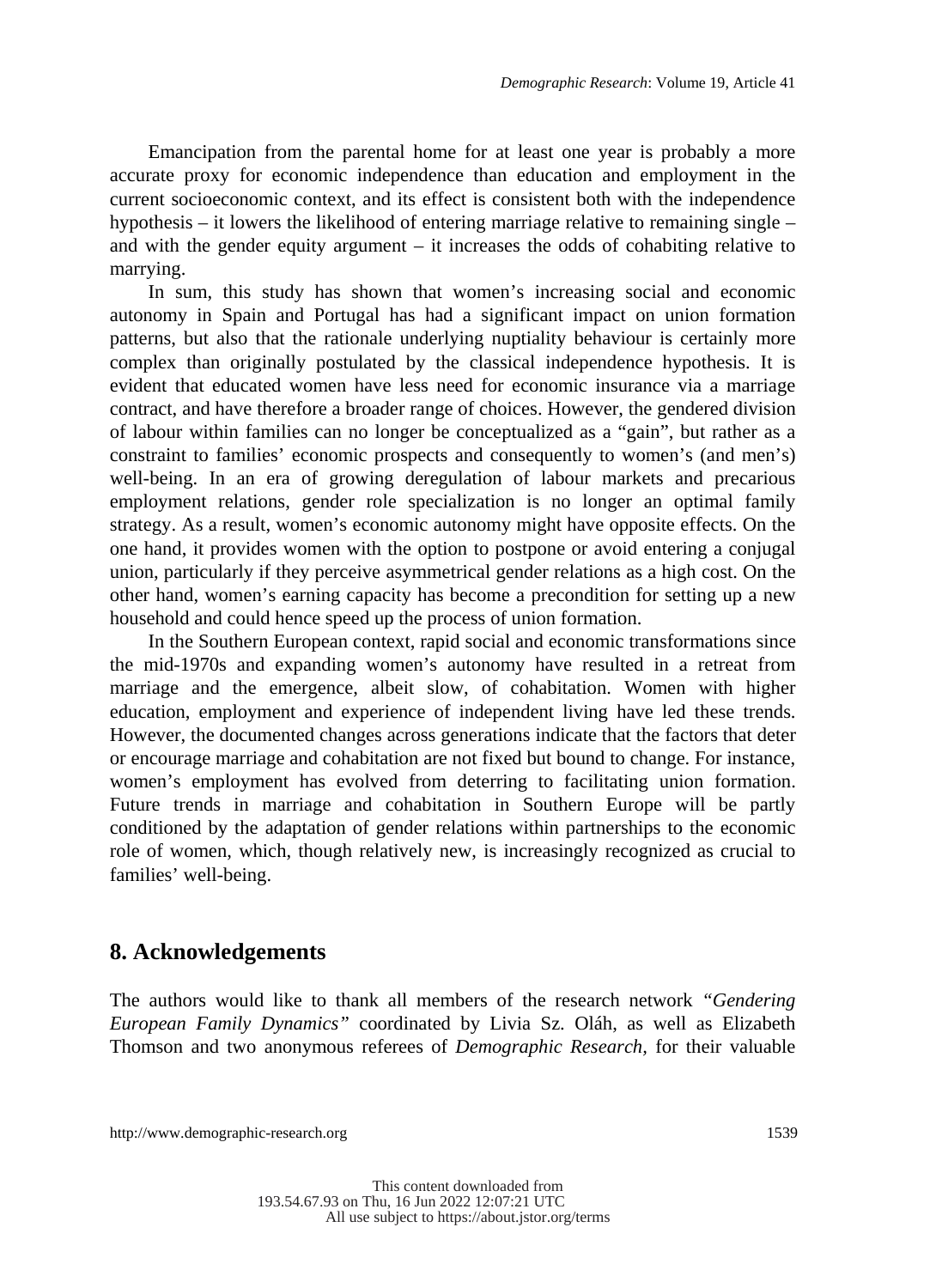comments and suggestions. This research was partially financed by the project *"Families formed outside marriage: A socio-demographic analysis of the weakening linkages between sex, partnership, marriage and childbearing"*, Spanish Ministry of Education and Science (Ref. SEJ2006-03485). Financial support for network meetings from the Swedish Council for Working Life and Social Research (FAS) via de Swedish Institute for Future Studies is also gratefully acknowledged.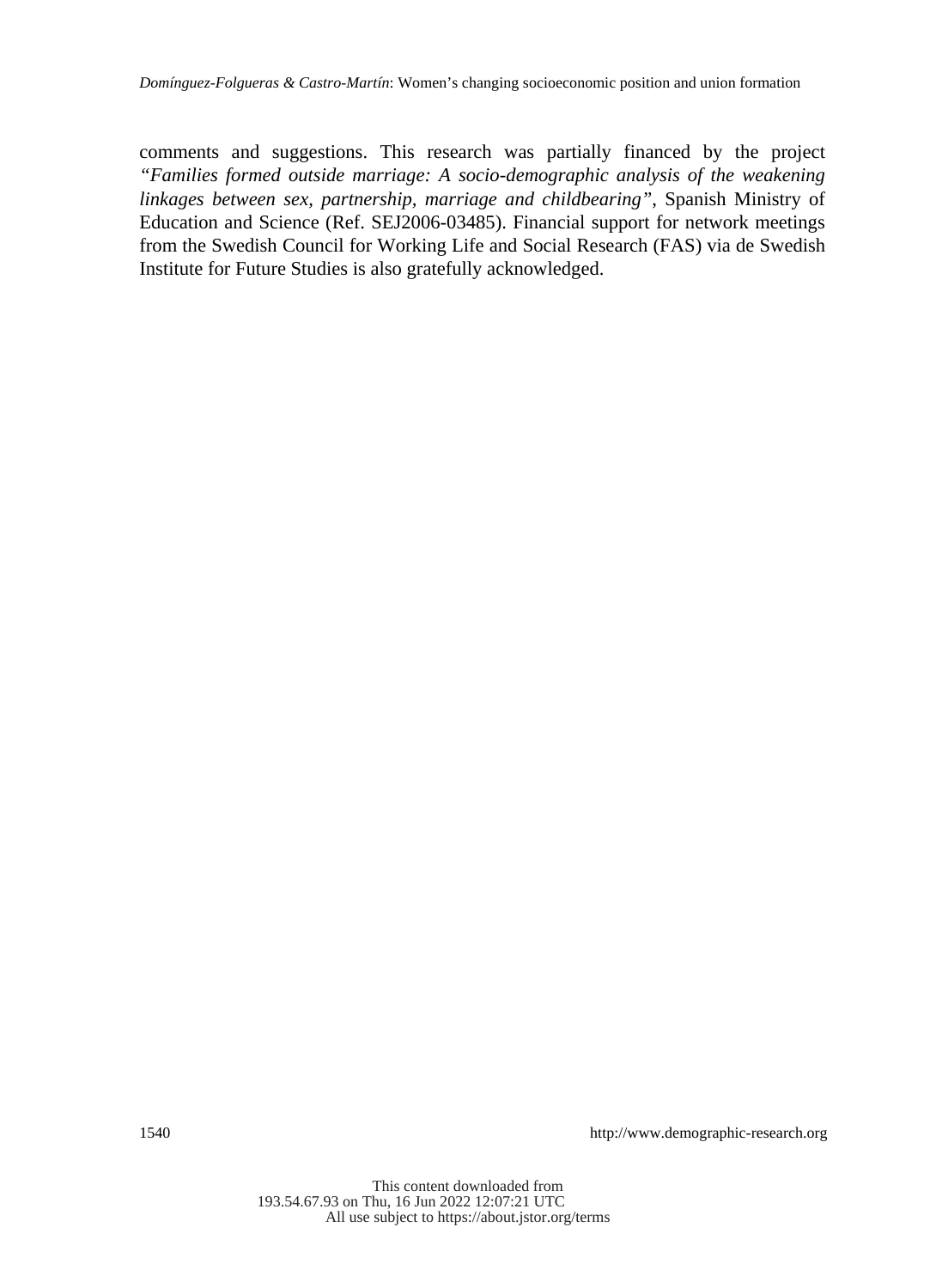### **References**

- Ahn, N. and Mira, P. (2001). Job bust, baby bust: Evidence from Spain. *Journal of Population Economics* 14(3): 505-521.
- Allison, P.D. (1984). *Event history analysis: Regression for longitudinal event data*. Beverly Hills: Sage. (Sage university papers: Series quantitative applications in the social sciences ; 07-046)
- Almeida, A.N. and Wall, K. (2001). Família e quotidiano: movimentos e sinais de mudança. In: Brito, J.M. Brandão de (ed.). *O País em revolução*. Lisboa: Notícias: 277-307.
- Aassve, A., Billari, F.C., Mazzuco, S. and Ongaro, F. (2002). Leaving home: A comparative analysis of ECHP data. *Journal of European Social Policy* 12(4): 259-276.
- Baizán, P., Michielin, F. and Billari, F. (2002). Political economy and life course patterns: The heterogeneity of occupational, family and household trajectories of young Spaniards. *Demographic Research* 6(8): 189-240. http://www.demographic-research.org/volumes/vol6/8/
- Batalova, J. and Cohen, P.N. (2002). Premarital cohabitation and housework: Couples in cross-national perspective. *Journal of Marriage and the Family* 64(3): 129- 144.
- Baxter, J. (2005). To marry or not to marry: Marital status and the household division of labour. *Journal of Family Issues* 26(3): 300-321.
- Becker, G. (1981). *A treatise on the family*. Cambridge: Harvard University Press.
- Bermeo, N. (2001). *Unemployment in the new Europe*. New York: Cambridge University Press.
- Berrington, A. and Diamond, I. (2000). Marriage or cohabitation: A competing risks analysis of first partnership formation among the 1958 British cohort. *Journal of the Royal Statistical Society: Series A -Statistics in Society* 163(2): 127-151.
- Billari, F. (2005). Partnership, childbearing and parenting: Trends of the 1990s. In: Macura, M., MacDonald, A. and Haug, W. (eds.). *The new demographic regime: Population challenges and policy responses*. New York: United Nations: 63-94.
- Billari, F., Castiglioni, M., Castro Martín, T., Michielin, F. and Ongaro, F. (2002). Household and union formation in a Mediterranean fashion: Italy and Spain. In: Klijzing, E. and Corijn, M. (eds.). *Dynamics of fertility and partnership in*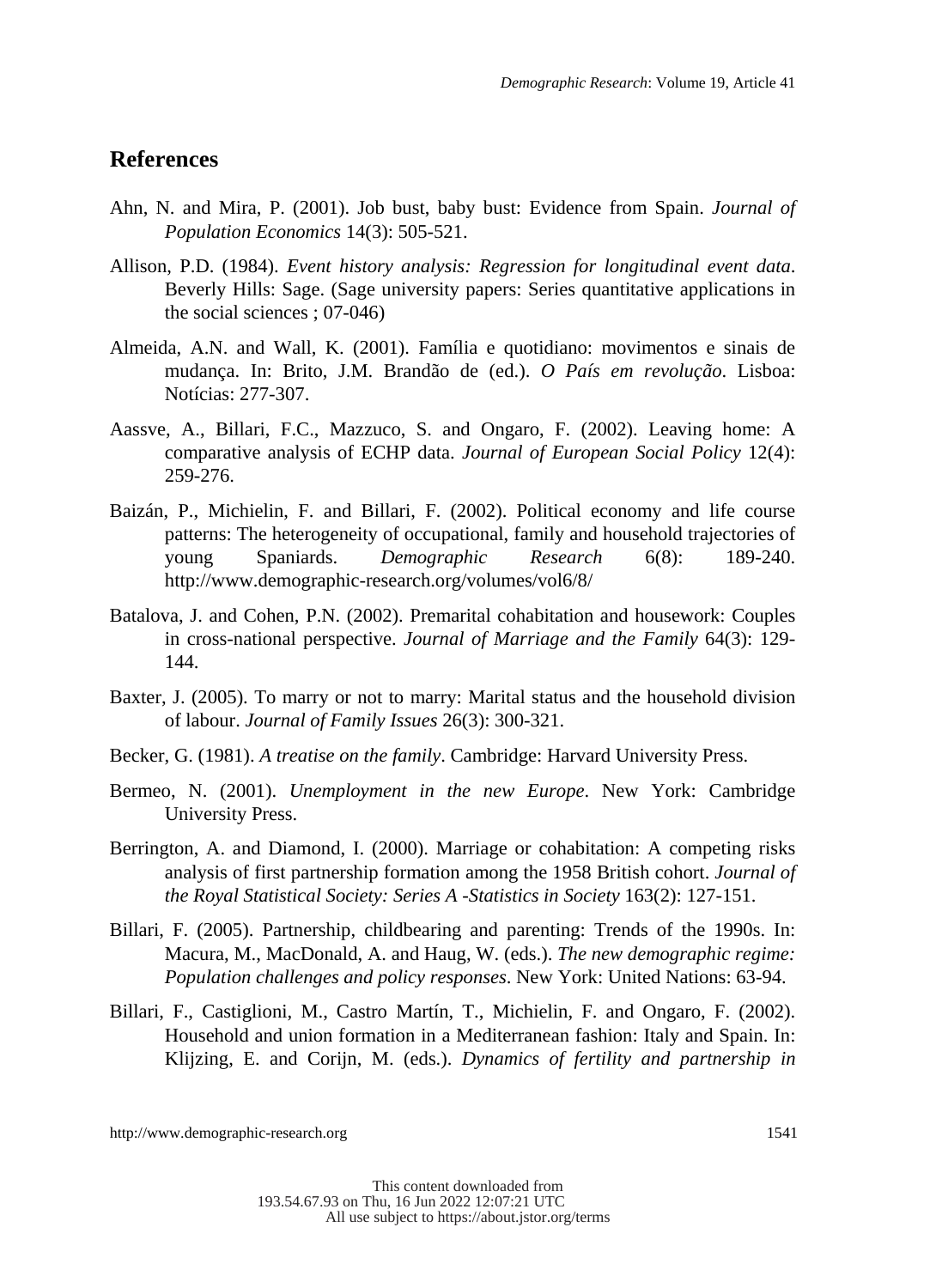*Europe: Iinsights and lessons from comparative research; Volume 2. New York:* United Nations: 17-41.

- Billari, F.C., Philipov, D. and Baizán, P. (2001). Leaving home in Europe: The experience of cohorts born around 1960. *International Journal of Population Geography* 7: 339-356.
- Billari, F. and Wilson, C. (2001). Convergence towards diversity? Cohort dynamics in the transition to adulthood in contemporary Western Europe. MPIDR Working Paper WP 2001-039. Rostock: Max Planck Institute for Demographic Research. http://www.demogr.mpg.de/Papers/Working/WP-2001-039.pdf
- Blossfeld, H.-P. (2003). Globalization, social inequality and the role of country-specific institutions. In: Conceição, P., Heitor, M.V. and Lundvall, B.A. (eds.). *Innovation, competence building and social cohesion in Europe: Towards a learning society*. Cheltenham: Edward Elgar: 303-324.
- Blossfeld, H.-P. and Huinink, J. (1991). Human capital investments or norms of role transition? How women's schooling and career affect the process of family formation. *American Journal of Sociology* 97(1): 143-168.
- Bracher, M. and Santow, G. (1998). Economic independence and union formation in Sweden. *Population Studies* 52(3): 275-294.
- Castro-Martín, T., Domínguez-Folgueras, M. and Martín-García, T. (2008). Not truly partnerless: Non-residential partnerships and retreat from marriage in Spain. *Demographic Research* 18(16): 443-468. http://www.demographicresearch.org/Volumes/Vol18/16/
- Cherlin, A. (2000). Toward a new home socioeconomics on union formation. In: Waite, L.J. (ed.). *The ties that bind: Perspectives on marriage and cohabitation*. New York: Aldine de Gruyter: 126-144.
- Chesnais, J.C. (1996). Fertility, family and social policy in contemporary Western Europe. *Population and Development Review* 22(4): 729-739.
- Clarkberg, M., Stolzberg, R. and White, L. (1995). Attitudes, values and entrance into cohabitational versus marital unions. *Social Forces* 74(2): 609-634.
- Coppola, N. (2004). Education and union formation as simultaneous processes in Italy and Spain. *European Journal of Population* 20(3): 219-250.
- Cunningham, M. (2005). Gender in cohabitation and marriage: The influence of gender ideology on housework allocation over the life course. *Journal of Family Issues* 26(8): 1037-1061.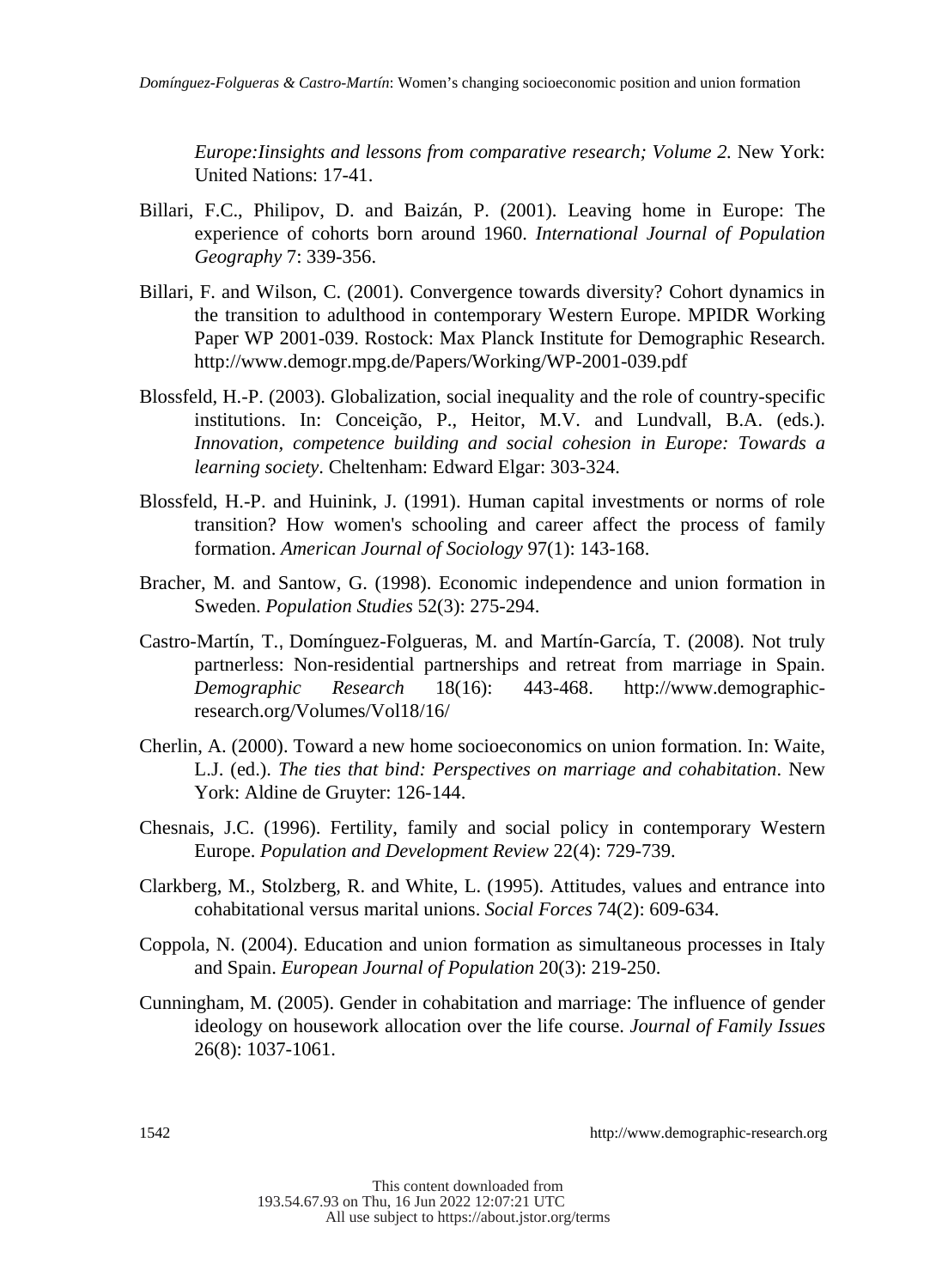- Dalla Zuanna, G. and Micheli, G.A. (2004). *Strong family and low fertility: A paradox? New perspectives in interpreting contemporary family and reproductive behaviour.* Dordrecht: Kluwer Academic Publishing.
- Esping-Andersen, G. (1999). *Social foundations of postindustrial economies*. Oxford: Oxford University Press.
- Fernández Cordón, J.A. (1997). Youth residential independence and autonomy: A comparative study. *Journal of Family Issues* 18(6): 576-607.
- Fernández Cordón, J.A. and Sgritta, G. (2000). *The southern European paradox.* Paper presented at the annual seminar of the European Observatory on the Social Situation, Demography and Family "Low Fertility, Families and Public Policies", Sevilla, 15–16 September 2000.
- Goldscheider, F.K. and Waite, L.J. (1987). Nest-leaving patterns and the transition to marriage for young men and women. *Journal of Marriage and the Family* 49(3): 507-516.
- Goldscheider, F., Turcotte, P. and Kopp, A. (2001). The changing determinants of women's first union formation in industrialized countries: The United States, Canada, Italy and Sweden. *Genus* 57(3-4): 107-134.
- Goldstein, J.R. and Kenny, C.T. (2001). Marriage delayed or marriage forgone? New cohort forecasts of first marriage for U.S. women. *American Sociological Review* 66(4): 506-519.
- Golsch, K. (2003). Employment flexibility in Spain and its impact on transitions to adulthood. *Work, Employment & Society* 17(4): 691-718.
- González, M.J. (2000). Partnership formation in the context of women's growing educational attainment. Papers de Demografía 180. Barcelona: Centre d'Estudis Demogràfics: 43 p. http://www.ced.uab.es/publicacions/PapersPDF/Text180.pdf
- González, M.J., Miret, P. and Treviño, R. (2006). Relationships in a constant trial: Is cohabitation the best choice for achieving gender equality? Paper presented at the European Population Conference, Liverpool, 21-24 June 2006.
- Heuveline, P. and Timberlake, J.M. (2004). The role of cohabitation in family formation: The United States in comparative perspective. *Journal of Marriage and the Family* 66(5): 1214-1230.
- Hoem, J. (1986). The impact of education on modern family-union initiation. *European Journal of Population* 2(2): 113-133.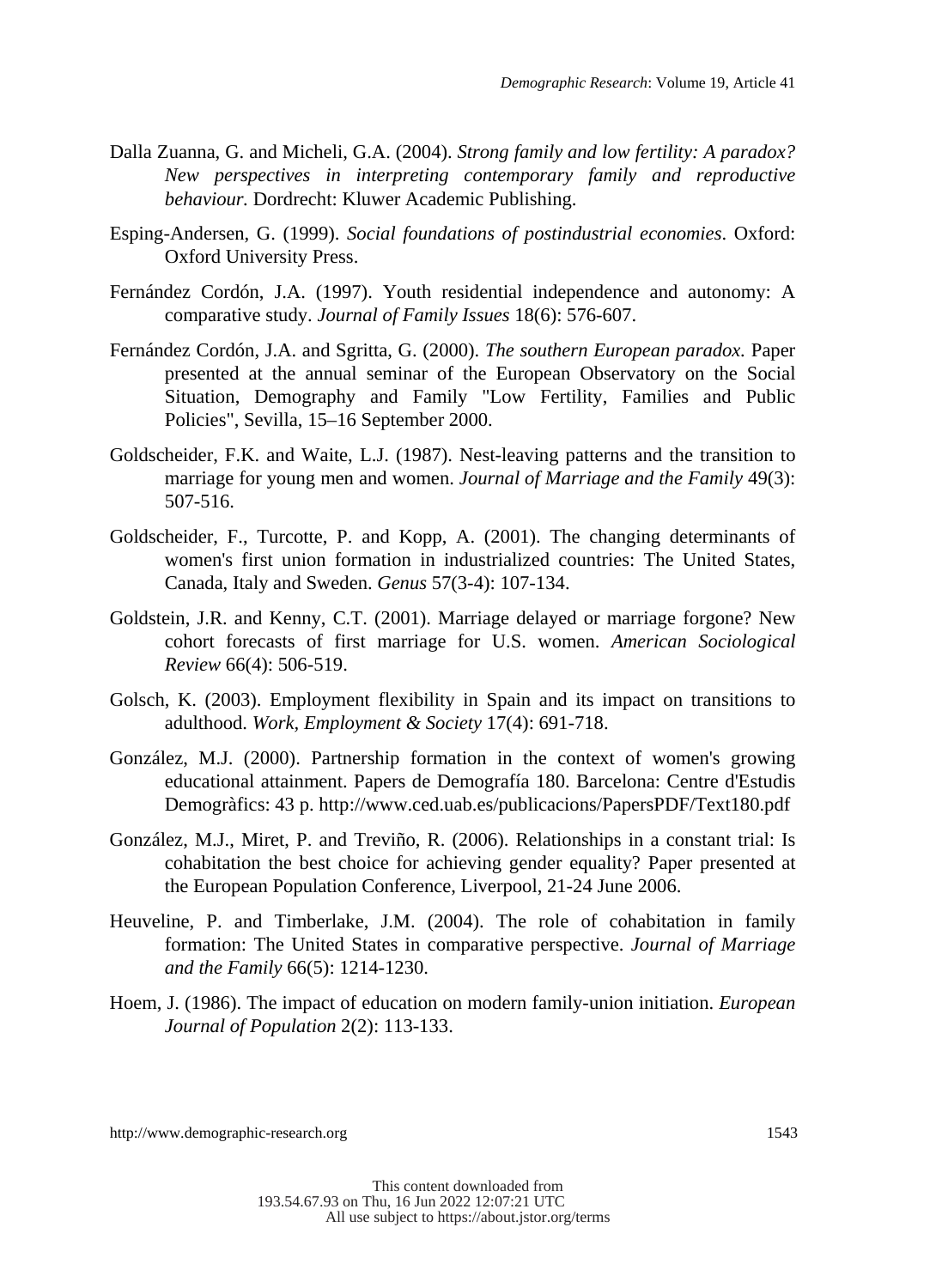- Holdsworth, C. (2005). When are the children going to leave home!: Family culture and delayed transitions in Spain. *European Societies* 7(4): 547-566.
- Holdsworth, C. and Irazoqui, M. (2002). First housing moves in Spain: An analysis of leaving home and first housing acquisition. *European Journal of Population* 18(1): 1-19.
- Jurado Guerrero, T. and Naldini, M. (1996). Is the South so different? Italian and Spanish families in comparative perspective. *Southern European Society & Politics* 1(3): 42-66.
- Kaufman, G. (2000). Do gender role attitudes matter? Family formation and dissolution among traditional and egalitarian men and women. *Journal of Family Issues* 21(1): 128-144.
- Kiernan, K. (2000a). Cohabitation in Western Europe: Trends, issues and implications. In: Booth, A. and Landale, N. (eds.). *Just living together: Implications of cohabitation on families, children and social policy*. Mahwah: Lawrence Erlbaum Associates.
- Kiernan, K. (2000b). European perspectives on union formation. In: Waite, L.J. (ed.). *The ties that bind: Perspectives on marriage and cohabitation*. New York: Aldine de Gruyter: 40-58.
- Kohler, H., Billari, F. and Ortega, J.A. (2002). The emergence of lowest-low fertility in Europe during the 1990s. *Population and Development Review* 28(6): 641-680.
- Lesthaeghe, R. and Meekers, D. (1986). Value changes and the dimensions of familism in the European community. *European Journal of Population* 2(3-4): 225-268.
- Liefbroer, A.C. and Corijn, M. (1999). Who, what, where, and when? Specifying the impact of educational attainment and labour force participation on family formation. *European Journal of Population* 15(1): 45-75.
- Luxán, M., Miret, P. and Treviño, R. (1998). Is the male provider model still in place? Partnership formation in contemporary Spain. In: González, M.J., Jurado, T. and Naldini, M. (eds.). *Gender inequalities in southern Europe: Women, work and welfare in the 1990s*. London: Frank Cass: 171-194.
- Mason, K.O. (1974). Women's labor force participation and fertility. Research Triangle Park: Center for Population Research and Services, Research Triangle Institute.
- McDonald, P. (2000). Gender equity, social institutions and the future of fertility. *Journal of Population Research* 17(1): 1-16.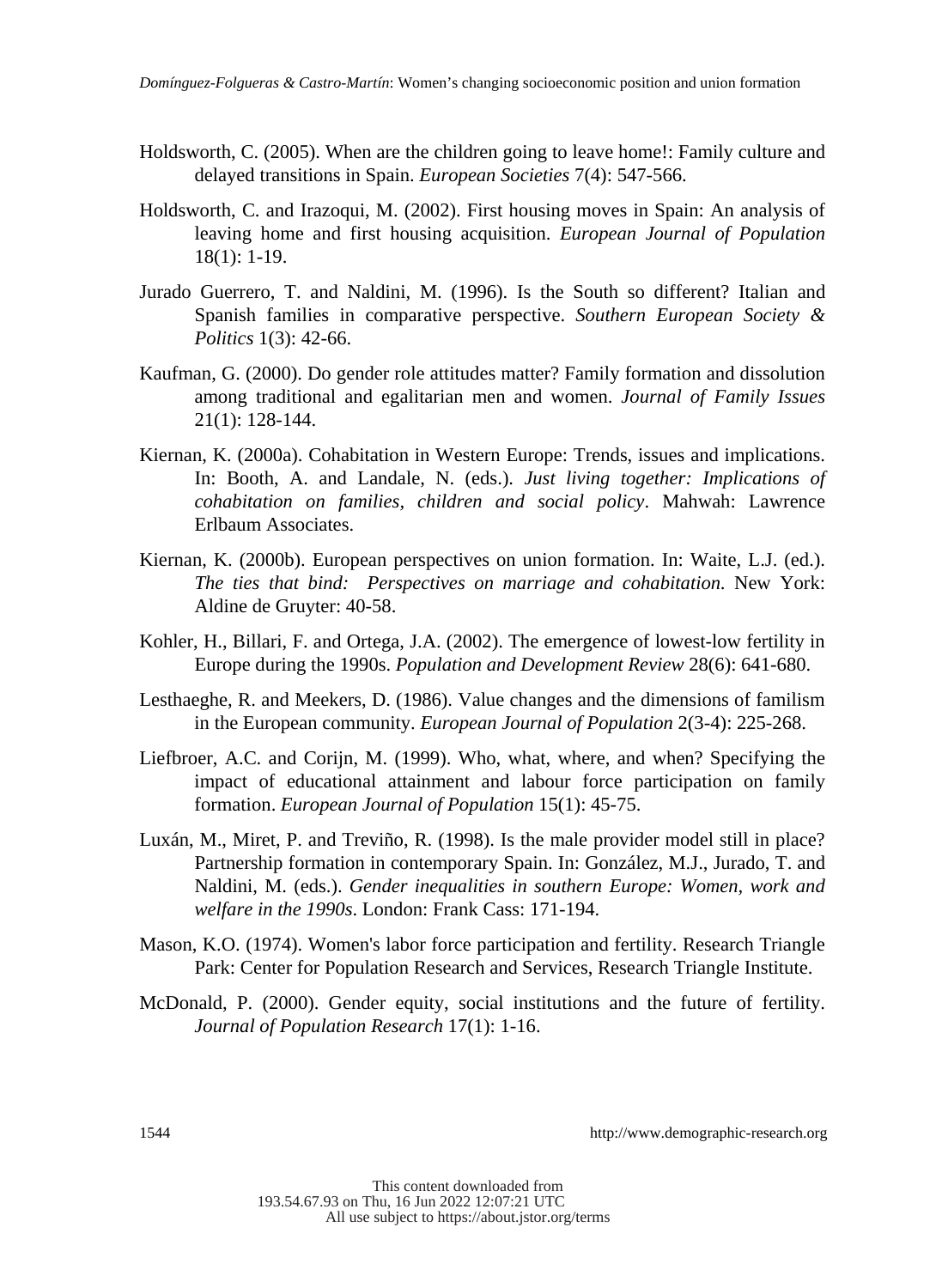- Meil Landwerlin, G. (2003). *Las uniones de hecho en España*. Madrid: Centro de Investigaciones Sociológicas.
- Moors, G. (2000). Values and living arrangements: A recursive relationship. In: Waite, L. (ed.). *The ties that bind: Perspectives on marriage and cohabitation*. New York: Aldine de Gruyter: 212-226.
- Ono, H. (2003). Women's economic standing, marriage timing and cross-national contexts of gender. *Journal of Marriage and the Family* 65(2): 275-286.
- Oppenheimer, V.K. (1994). Women's rising employment and the future of the family in industrial societies. *Population and Development Review* 20(2): 293-342.
- Oppenheimer, V.K. and Lew, V. (1995). American marriage formation in the 1980s: How important was women's economic independence? In: Mason, K.O. and Jensen, A.M. (eds.). *Gender and family change in industrialized countries*. Oxford: Clarendon Press: 105-138.
- Pfau-Effinger, B. (2003). Changing welfare states and labour markets in the context of European gender arrangements. COST A13 **"**Changing Labour Markets, Welfare Policies and Citizenship" Working Paper. http://www.socsci.auc.dk/cost/gender/Workingpapers/pfaueffinger.pdf
- Presser, H.B. (1971). The timing of the first birth, female roles, and black fertility. *Milbank Memorial Fund Quarterly* 49: 329-361.
- Raymo, J.M. (2003). Educational attainment and the transition to first marriage among Japanese women. *Demography* 40(1): 83-103.
- Raymo, J. and Iwasawa, M. (2005). Marriage market mismatches in Japan: An alternative view of the relationship between women's education and marriage. *American Sociological Review* 70(5): 801-822.
- Reher, D. (1998). Family ties in western Europe: Persistent contrasts. *Population and Development Review* 24(2): 203-234.
- Rosina, A. and Fabroni, R. (2004). Is marriage loosing its centrality in Italy? *Demographic Research* 11(6): 149-172. http://www.demographicresearch.org/volumes/vol11/6/
- Santow, G. and Bracher, M. (1994). Change and continuity in the formation of first marital unions in Australia. *Population Studies* 48(3): 475-496.
- Simó, C., Castro Martín, T. and Soro Bonmatí, A. (2005). The Spanish case: The effects of the globalization process on the transition to adulthood. In: Blossfeld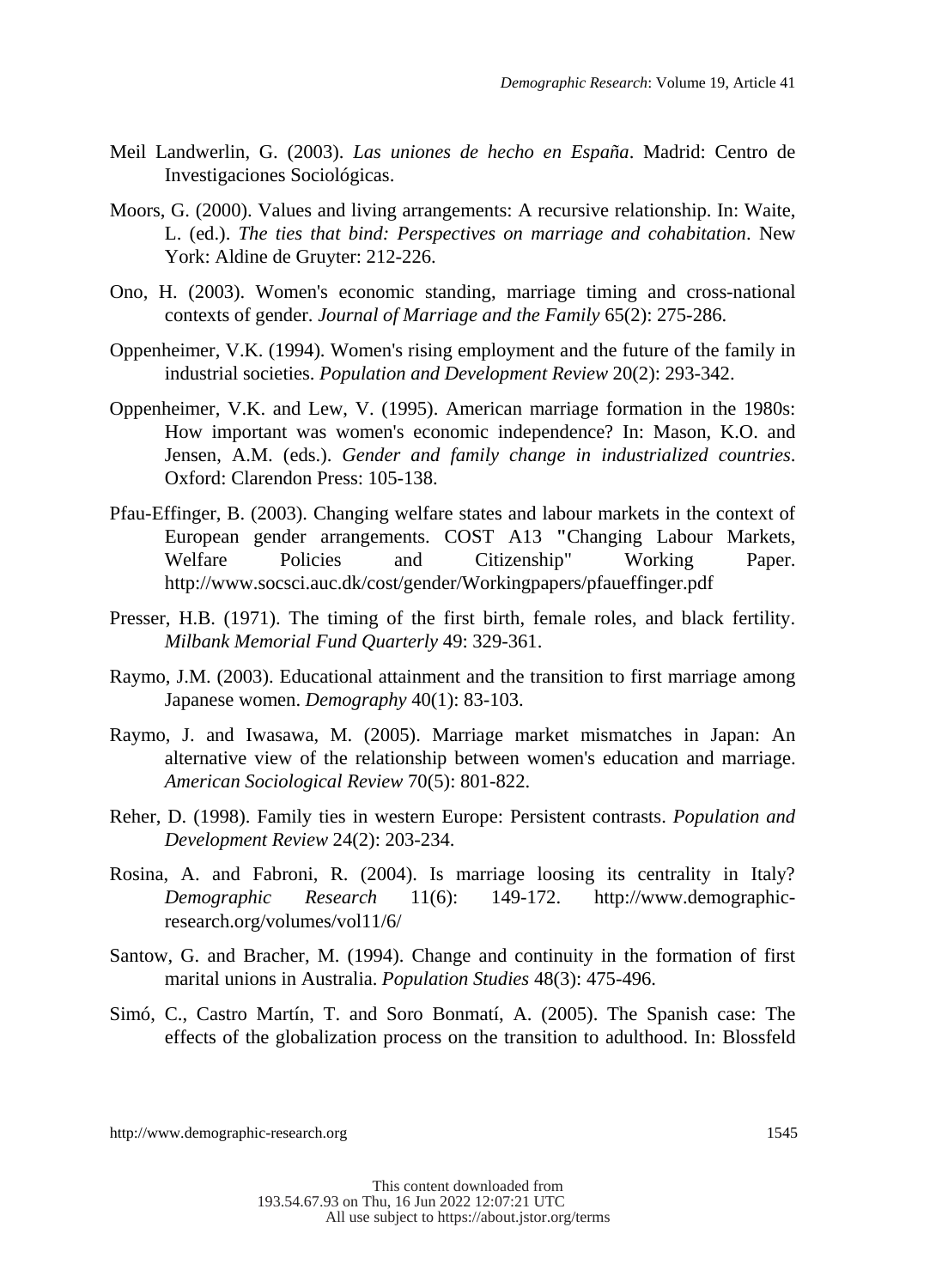H.P., Klijzing E., Mills M. and Kurz K. (eds.). *Globalization, uncertainty and youth in society*. London: Routledge: 375-402.

- Sweeney, M. (2002). Two decades of family change: The shifting economic foundations of marriage. *American Sociological Review* 67(1): 132-147.
- Sweeney, M. and Cancian, M. (2004). The changing importance of white women's economic prospects for assortative mating. *Journal of Marriage and Family* 66(4): 1038-1041.
- Thornton, A., Axinn, W.G. and Teachman, J.D. (1995). The influence of school enrolment and accumulation on cohabitation and marriage in early adulthood. *American Sociological Review* 60(5): 762-774.
- Tobío, C. (2001). Marriage, cohabitation and the residential independence of young people in Spain. *International Journal of Law, Policy and the Family* 15(1): 68- 87.
- Trifiletti, R. (1999). Southern European welfare regimes and the worsening position of women. *Journal of European Social Policy* 9(1): 49-64.
- Van de Kaa, D. (1987). Europe's second demographic transition. *Population Bulletin* 42(1).
- Xie, Y., Raymo, J.M., Goyette, K. and Thornton, A. (2003). Economic potential and entry into marriage or cohabitation. *Demography* 40(2): 351-367.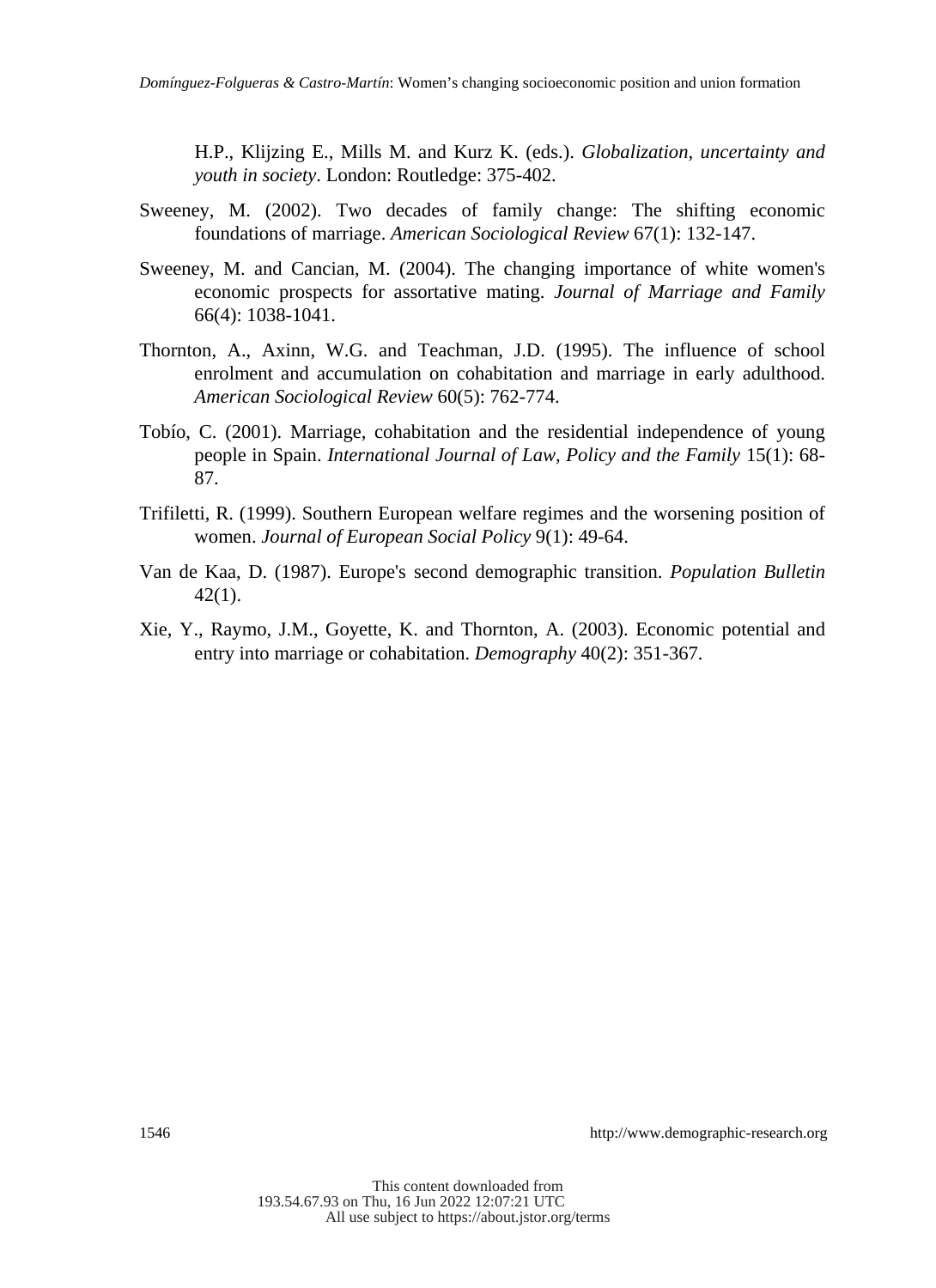### **Appendix**

#### **Table A1: Odds Ratios from multinomial logistic regression on men's entry into marriage and cohabitation, Spain and Portugal**

|                         | Any union<br>vs. | <b>Marry</b><br>vs. | <b>Cohabit</b><br>vs. | Cohabit<br>vs. |
|-------------------------|------------------|---------------------|-----------------------|----------------|
|                         | no union         | no union            | no union              | <b>Marry</b>   |
| <b>SPAIN</b>            |                  |                     |                       |                |
| <b>Birth cohort</b>     |                  |                     |                       |                |
| $(1945 - 1954)$         | 1.00             | 1.00                | 1.00                  | 1.00           |
| 1955-1964               | 1.11             | 1.04                | $1.64$ *              | $1.57$ *       |
| 1965-1977               | $0.56$ ***       | $0.47***$           | 1.13                  | $2.41$ **      |
| Educational attainment  |                  |                     |                       |                |
| (Primary)               | 1.00             | 1.00                | 1.00                  | 1.00           |
| Lower Secondary         | 1.09             | 1.01                | $2.21$ **             | $2.18$ *       |
| <b>Upper Secondary</b>  | 1.33<br>$***$    | 1.16                | $3.23$ ***            | $2.78$ **      |
| University              | $***$<br>1.51    | $1.33$ *            | $3.51***$             | $2.62$ **      |
| Employed                | $3.35$ ***       | $3.77***$           | $2.34***$             | $0.62$ **      |
| Has lived independently | 0.91             | $0.75$ ***          | $1.68$ **             | $2.23$ ***     |
| <b>PORTUGAL</b>         |                  |                     |                       |                |
| <b>Birth cohort</b>     |                  |                     |                       |                |
| $(1947 - 1954)$         | 1.00             | 1.00                | 1.00                  | 1.00           |
| 1955-1964               | $0.89$ *         | $0.82$ ***          | $1.34$ *              | $1.63$ **      |
| 1965-1979               | $0.51***$        | $0.40***$           | 1.29                  | $3.18***$      |
| Educational attainment  |                  |                     |                       |                |
| (Primary)               | 1.00             | 1.00                | 1.00                  | 1.00           |
| Lower Secundary         | 0.93             | 0.94                | 0.95                  | 1.00           |
| <b>Upper Secondary</b>  | $0.81***$        | $0.83$ *            | 0.78                  | 0.93           |
| University              | 0.93             | 0.95                | 0.88                  | $0.92$ *       |
| Has lived independently | $0.87 *$         | $0.78***$           | $1.35*$               | $1.71***$      |

p<.05, \*\*p<.01, \*\*\*p<.001

t time-varying covariate.

Notes: The models control for school enrollment, fertility status, number of siblings and parental separation. The information collected by Portugal FFS does not allow to construct a time-varying covariate for employment, and most men in the sample have some working experience. Hence, in contrast to women's models, the variable "ever worked" is not included in men's models.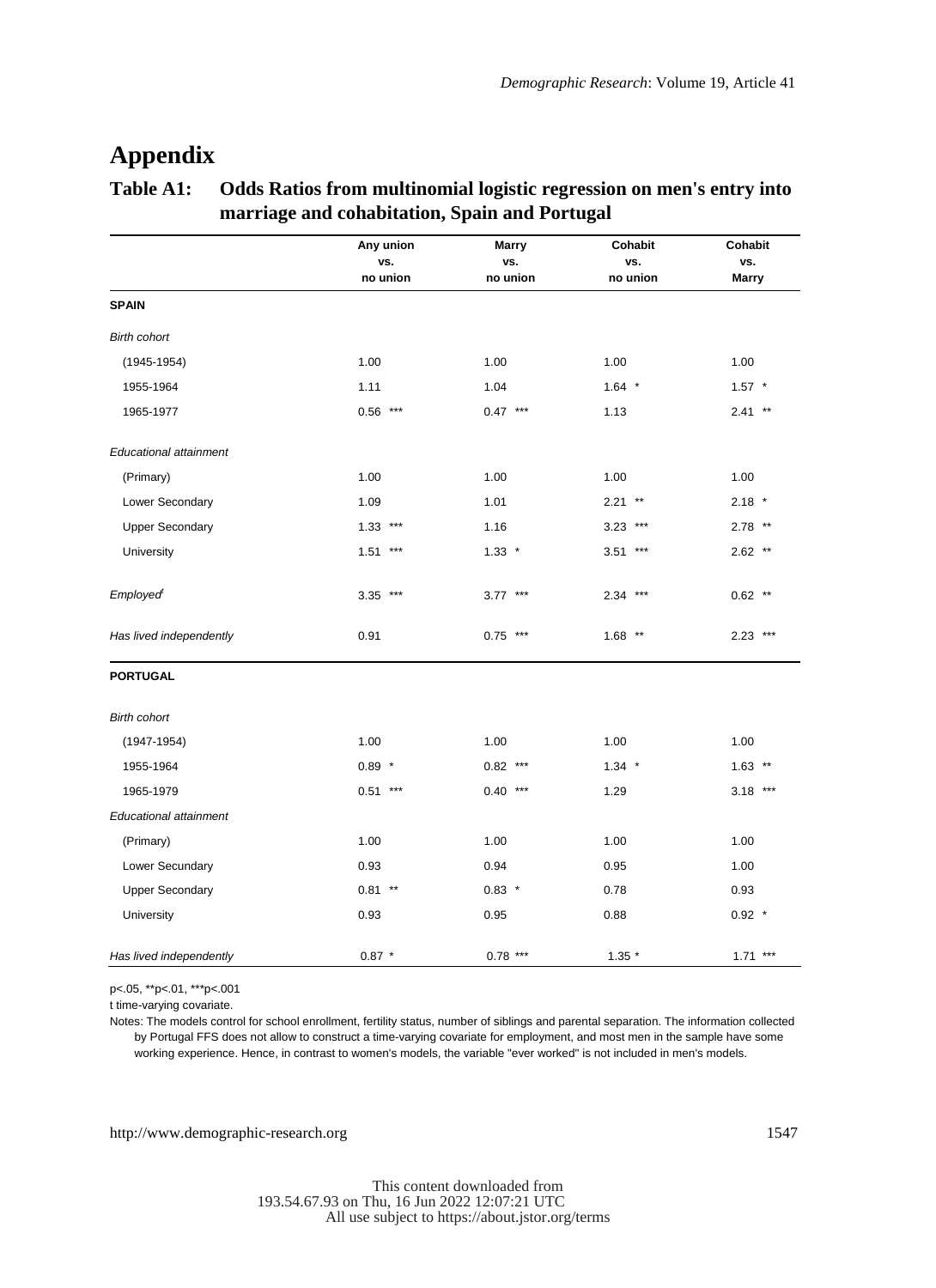|                                     |           | Any union | <b>Marry</b> | Cohabit    | Cohabit      |
|-------------------------------------|-----------|-----------|--------------|------------|--------------|
|                                     |           | vs.       | Vs.          | Vs.        | Vs.          |
|                                     |           | no union  | no union     | no union   | <b>Marry</b> |
| <b>SPAIN</b>                        |           |           |              |            |              |
| Education and birth cohort          |           |           |              |            |              |
| (Primary)                           |           | 1.00      | 1.00         | 1.00       | 1.00         |
| Lower Secundary                     | 1945-1954 | 0.97      | 0.98         | 0.94       | 0.96         |
|                                     | 1655-1964 | 1.04      | 1.02         | 1.44       | 1.40         |
|                                     | 1965-1979 | $0.70***$ | $0.58***$    | $3.48$ *** | $6.00***$    |
| <b>Upper Secondary</b>              | 1945-1954 | $0.78$ *  | $0.75$ *     | 1.68       | 2.23         |
|                                     | 1655-1964 | 0.93      | $0.87***$    | $2.33$ **  | $2.66$ **    |
|                                     | 1965-1979 | $0.41***$ | $0.32***$    | $2.30***$  | $7.17***$    |
| University                          | 1945-1954 | 0.99      | 0.95         | $2.11 *$   | $2.21$ *     |
|                                     | 1655-1964 | 1.04      | 0.98         | $2.43$ *** | $2.48$ **    |
|                                     | 1965-1979 | $0.40***$ | $0.29***$    | $2.49$ *** | 8.59 ***     |
| Employment and birth cohort         |           |           |              |            |              |
| (Not working)                       |           | 1.00      | 1.00         | 1.00       | 1.00         |
| Working                             | 1945-1954 | 0.96      | 1.01         | 0.60       | 0.59         |
|                                     | 1655-1964 | $1.44***$ | $1.49$ ***   | 1.09       | 0.73         |
|                                     | 1965-1979 | $1.17$ *  | 0.99         | $2.57***$  | $2.59$ ***   |
| Independent living and birth cohort |           |           |              |            |              |
| (Has not lived independently)       |           | 1.00      | 1.00         | 1.00       | 1.00         |
| Lived independently                 | 1945-1954 | 0.86      | $0.81$ *     | $1.76$ *   | $2.17$ *     |
|                                     | 1655-1964 | 0.93      | $0.71***$    | $3.10***$  | 4.35 ***     |
|                                     | 1965-1979 | 0.96      | $0.42$ ***   | $5.41***$  | 12.73 ***    |

#### **Table A2: Changing effect of education, employment and independent living by birth cohort on women's entry into marriage and cohabitation, Spain and Portugal**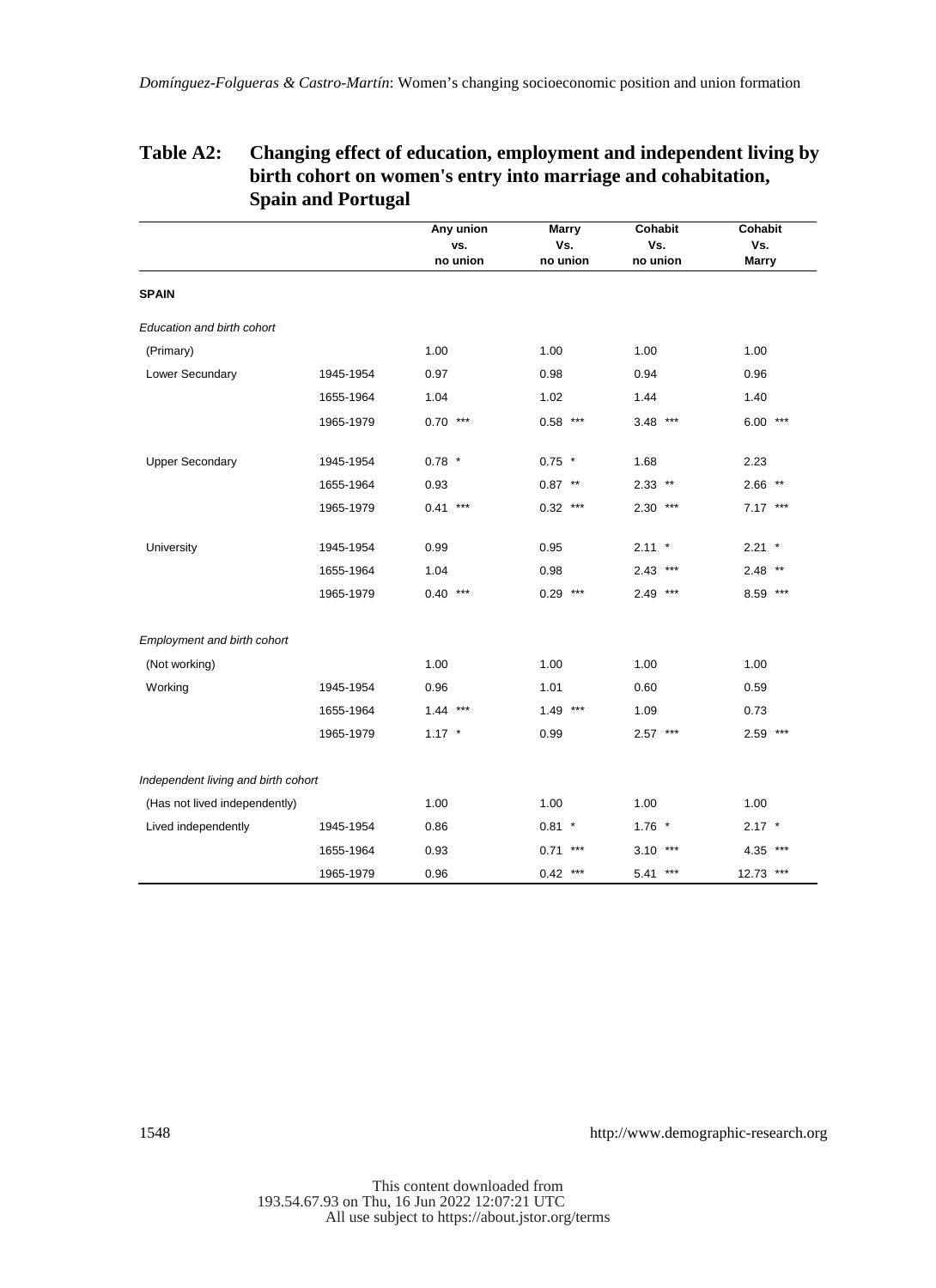|                                        |           | Any       |       | <b>Marry</b> |              | <b>Cohabit</b> |         | <b>Cohabit</b> |     |
|----------------------------------------|-----------|-----------|-------|--------------|--------------|----------------|---------|----------------|-----|
|                                        |           | union vs. |       | vs.          |              | VS.            |         | VS.            |     |
|                                        |           | no union  |       | no union     |              | no union       |         | marry          |     |
| <b>PORTUGAL</b>                        |           |           |       |              |              |                |         |                |     |
| Education and birth cohort             |           |           |       |              |              |                |         |                |     |
| (Primary)                              |           | 1.00      |       | 1.00         |              | 1.00           |         | 1.00           |     |
| Lower Secundary                        | 1945-1954 | 0.84      |       | 0.86         | $***$        | 0.65           |         | 0.75           |     |
|                                        | 1655-1964 | 1.05      |       | 1.12         | $***$        | 0.79           |         | 0.71           |     |
|                                        | 1965-1979 | 5.92      | ***   | 6.78         | ***          | 2.16           | $***$   | 0.31           | *** |
|                                        |           |           |       |              |              |                |         |                |     |
| <b>Upper Secondary</b>                 | 1945-1954 | 0.88      |       | 1.03         | $***$        | $\cdots$       |         | $\cdots$       |     |
|                                        | 1655-1964 | 0.75      |       | 0.88         | ***          | 0.31           |         | 0.35           |     |
|                                        | 1965-1979 | 9.32      | ***   | 11.07        | $***$        | 1.46           |         | 0.13           | *** |
| University                             | 1945-1954 |           |       |              |              |                |         |                |     |
|                                        |           | 1.13      |       | 1.41         |              | 0.38           |         | 0.26           |     |
|                                        | 1655-1964 | 0.99      | $***$ | 0.73         |              | 1.20           |         | 1.64           | *** |
|                                        | 1965-1979 | 3.61      |       | 4.34         | $***$        | 0.56           |         | 0.13           |     |
| Employment and birth cohort            |           |           |       |              |              |                |         |                |     |
| (Not working)                          |           | 1.00      |       | 1.00         |              | 1.00           |         | 1.00           |     |
| Working                                | 1945-1954 | 0.70      | ***   | 0.70         | $***$        | 0.72           | $\star$ | 1.03           |     |
|                                        | 1655-1964 | 0.74      | ***   | 0.68         | ***          | 1.17           |         | 1.71           | *** |
|                                        | 1965-1979 | 1.14      |       | 1.02         |              | 2.00           | ***     | 1.94           | *** |
|                                        |           |           |       |              |              |                |         |                |     |
| Independent living and birth<br>cohort |           |           |       |              |              |                |         |                |     |
| (Has not lived independently)          |           | 1.00      |       | 1.00         |              | 1.00           |         | 1.00           |     |
| Lived independently                    | 1945-1954 | 0.54      | ***   | 0.51         | $***$        | 0.68           | ×       | 1.31           |     |
|                                        | 1655-1964 | 0.42      | ***   |              | $***$        | 1.22           |         |                | *** |
|                                        | 1965-1979 |           |       | 0.32         | $\star\star$ |                | ***     | 3.79           | *** |
|                                        |           | 0.80      |       | 0.63         |              | 2.50           |         | 3.96           |     |

*\* p<.05, \*\*p<.01, \*\*\*p<.001*

Notes: Reference categories in parentheses.

The models control for school enrollment, fertility status, number of siblings and parental separation.